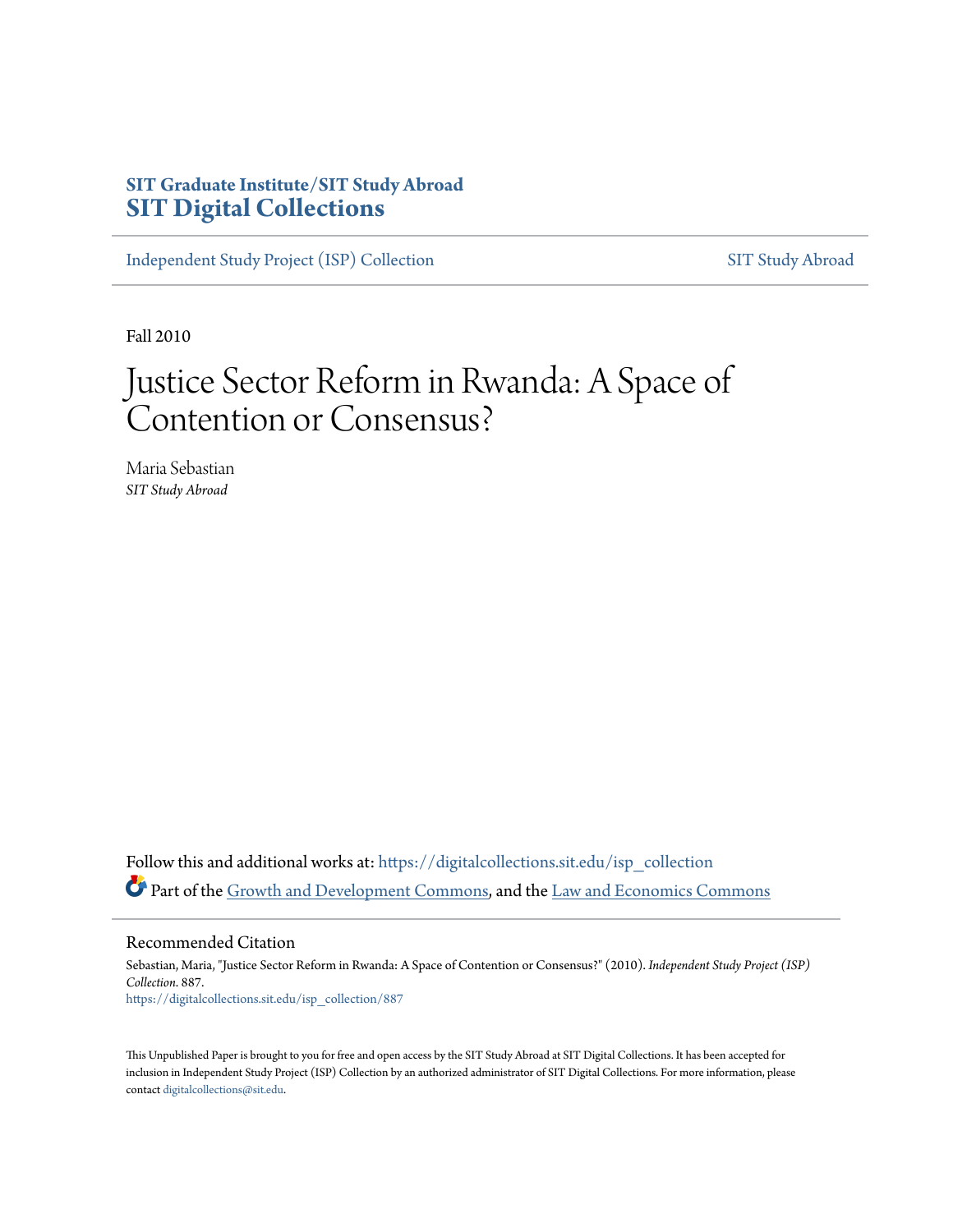## **Justice Sector Reform in Rwanda: A Space of Contention or Consensus?**

Maria Sebastian

Research Advisor: Emmanuel Kabahizi

Academic Directors: Stefanie Pollender and Dr. William Komakech

Kigali, Rwanda

Fall 2010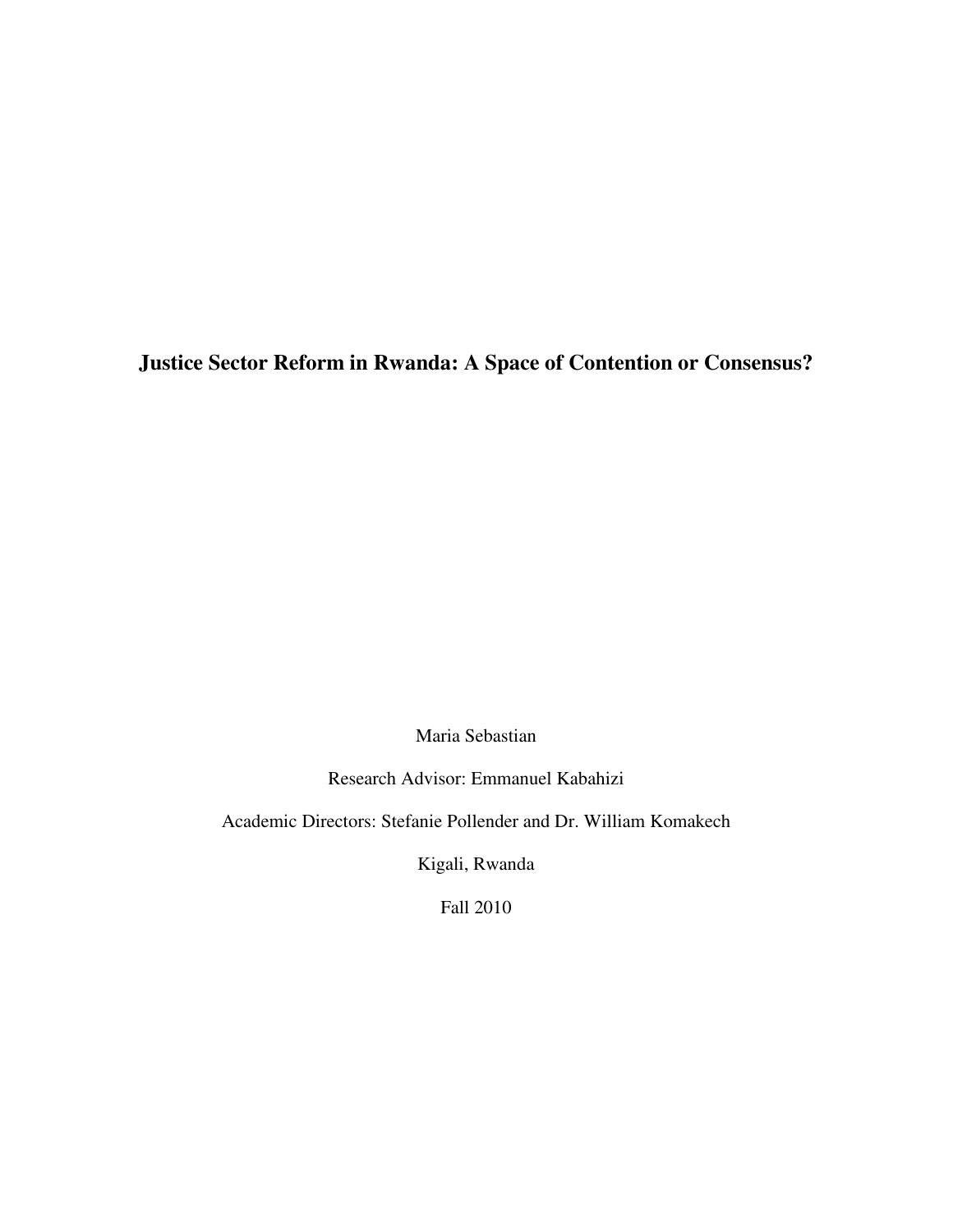#### **Abstract**

 Justice sector reform is an arena of competition, where international development partners and Rwandan government institutions introduce contending ideas of justice through different development projects. In this ensuing competition of influence, how do international players utilize their roles as development partners to affect the accepted standards within Rwandan courts through established systems of monitoring and evaluation? And moreover, how do individuals in the Rwandan government perceive these partners, projects, and indicators? This study aims to answer these questions through an in-depth literature review, an analysis of development projects in the justice sector, and finally semi-structured interviews with key individuals in justice sector institutions. Through these methods, this study found that as opposed to offering different judicial values, government institutions and international development partners hold differing prioritizations of the same values. Furthermore, another root cause of tension within the sector is the ongoing struggle between maintaining institutional independence and harmonizing with sector-wide strategies.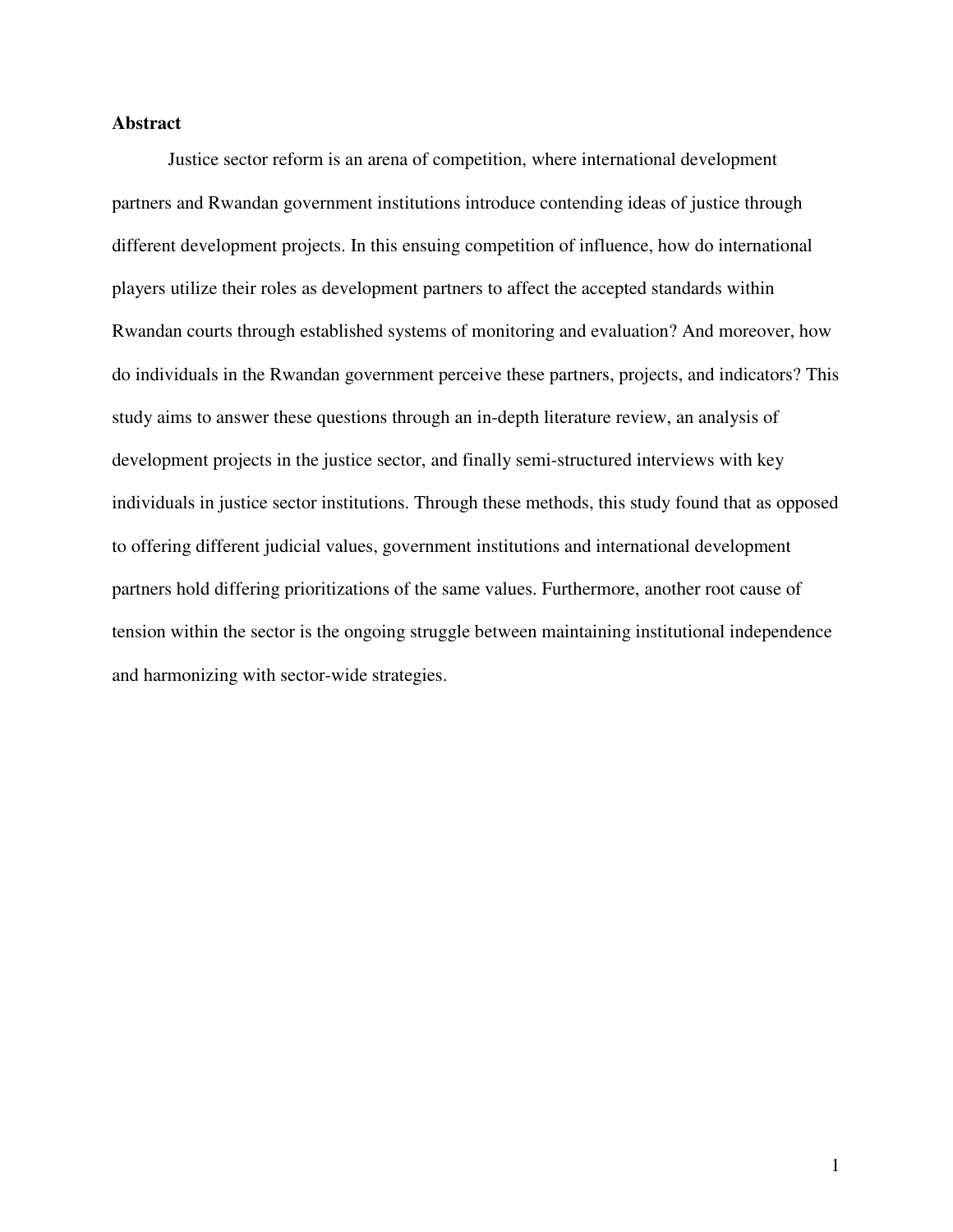## **Table of Contents**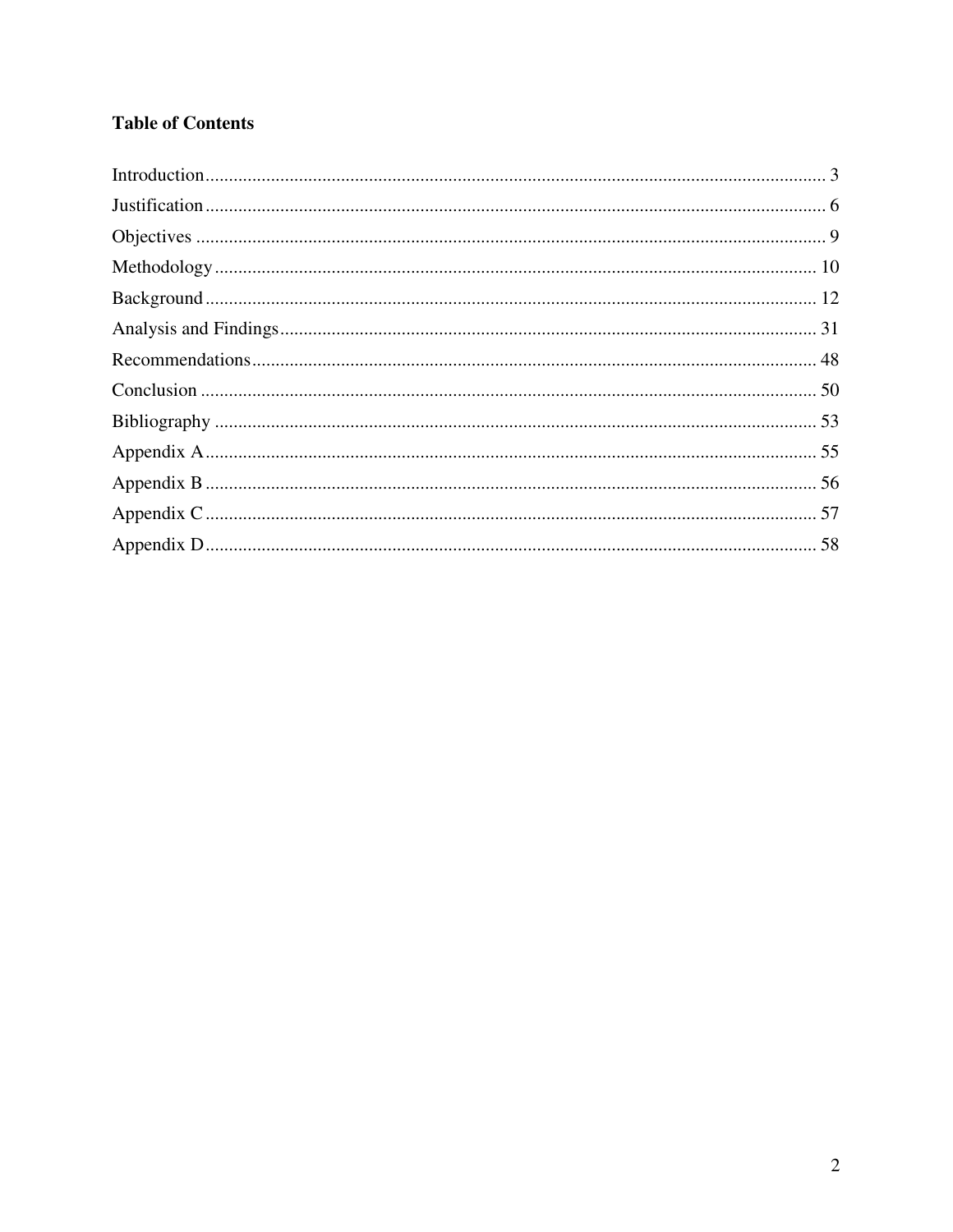#### **Introduction**

In the aftermath of the 1994 Tutsi genocide, Rwanda was faced with the daunting process of rebuilding a country and reconciling its citizens. As with other post-conflict societies, the Rwandan process involved an ongoing dialogue between governments, NGOs, and citizens about transitional justice. For instance, this comprised a discussion of the ranking importance of the six major transitional justice themes: justice, reconciliation, healing, truth, forgiveness, and peace. Within a broader discussion of general thematic interplay were highly focused debates on the role each had to play in reconstruction and reconciliation. This research paper will pertain to the debates surrounding justice in post-genocide Rwanda.

An analysis of the functions of justice inevitably engenders an exceedingly rich discussion of the type, the purpose, and the outcome of the employed justice mechanism. There are conceivably three different types of justice, including retributive, deterrent, and restorative.<sup>1</sup> First, retributive justice seeks to bring perpetrators to account through a "supposedly deserved" punishment.<sup>2</sup> Similarly, deterrent justice maintains that punishment is essential, but not for the same reason.<sup>3</sup> Rather, the punishment is meant to discourage convicted or potential criminals from repeating violations.<sup>4</sup> Finally, restorative justice holds that punishment alone is an inadequate response and instead seeks to repair fractured relationships between perpetrators and victims.<sup>5</sup> From these broad categories of justice stem a wide variety of mechanisms with different purposes and different results.

In the case of Rwanda, these justice mechanisms included the Rwandan domestic courts, the *Gacaca* courts, and the United Nations' International Criminal Tribunal for Rwanda (ICTR).

*Transitional Justice, Post-conflict Reconstruction and Reconciliation in Rwanda and beyond*. New York: Columbia UP, 2009. 191-205. Print. 2 Ibid. Clark and Kaufman.

<sup>1</sup> Clark, Philip and Zachary D. Kaufman. "Establishing a Conceptual Framework: Six Key Transitional Justice Themes." *After Genocide:* 

<sup>&</sup>lt;sup>3</sup> Clark and Kaufman.

<sup>4</sup> Ibid. Clark and Kaufman.

<sup>5</sup> Clark and Kaufman.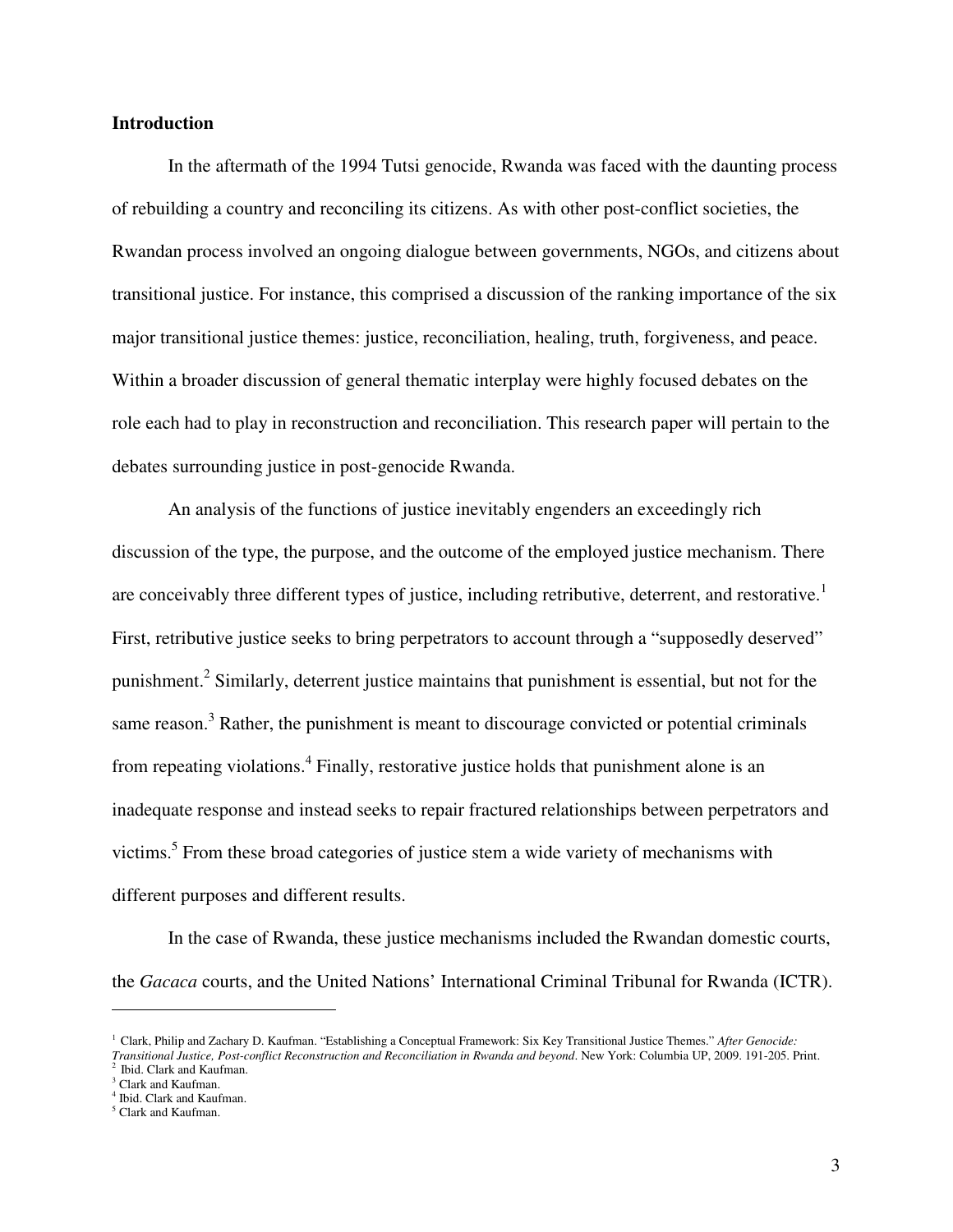Each system pursued a unique type of justice, possessed an arguably different purpose, and yielded a vastly different outcome. While the domestic courts and the *Gacaca* courts presented a Rwandan solution to a Rwandan problem, the ICTR presented a markedly different international response. The ICTR, for instance, offered a retributive and deterrent form of justice largely centered on punishing masterminds of genocide and complying with international legal standards. On the other hand, the domestic and *Gacaca* courts conformed to Rwandan legal standards and incorporated an additional focus on reconciliation. However, discrepancies also existed between the domestic courts and the *Gacaca* courts in the dichotomy between formal, deterrent justice systems and informal, reconciliatory justice systems. Compared to the domestic courts, *Gacaca* was far more focused on rebuilding fractured relationships and involving local communities than allocating punishments to convicted perpetrators. In contrast, the Rwandan court system offered a classical vision of formal justice, with albeit disparate legal standards.

Because the ICTR was established by a UN Security Council resolution, it can be viewed as an instrument of international criminal justice. And because *Gacaca* is founded on traditional Rwandan methods, it can be viewed as an instrument of grassroots Rwandan criminal justice. As a result, the two are firmly rooted in separate spheres of judicial understanding. This became evident in what legal scholar, Victor Peskin, describes as "trials of cooperation," between the Rwandan government and the tribunal.<sup>6</sup> In this power struggle, the Rwandan government successfully used counter-shaming tactics to win the support of international powers, while the tribunal floundered in criticisms of its insensitivity to Rwandan needs.<sup>7</sup> A series of isolated events including ICTR prosecutor Carla del Ponte's "special investigations" into RPF war crimes, the Barayagwiza crisis, and also an incident involving judges laughing during the

<u>.</u>

<sup>&</sup>lt;sup>6</sup> Peskin, Victor. *International Justice in Rwanda and the Balkans: Virtual Trials and the Struggle For State Cooperation. London: Cambridge,* 2009. Print.

<sup>7</sup> Ibid. Peskin.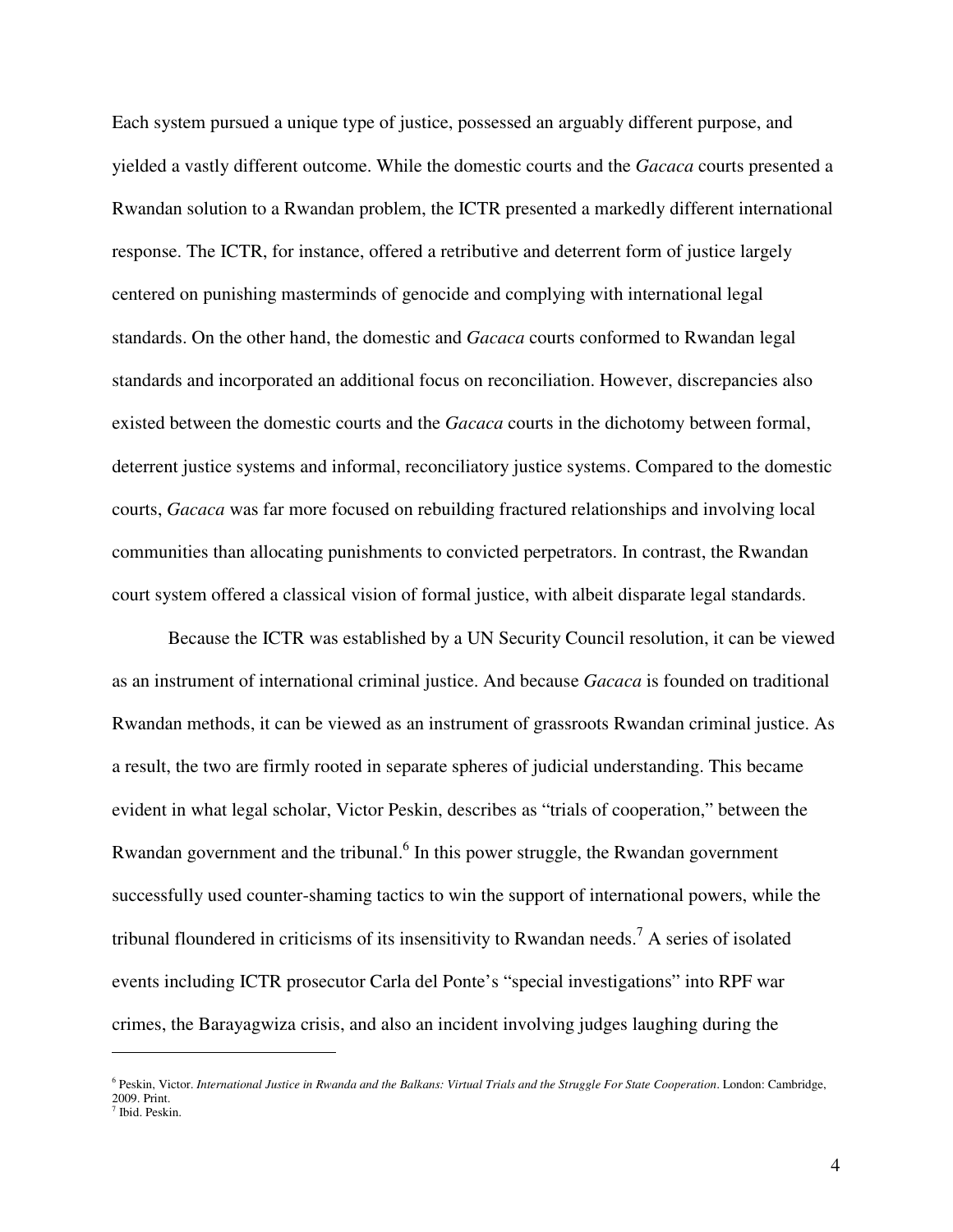testimony of a rape victim culminated in a flood of international criticisms.<sup>8</sup> Despite the ensuing power play between the Rwandan government and the ICTR, moments of cooperation and at times intransigence marked the resulting "trials of cooperation."<sup>9</sup> These trials represent one of the domains in which the Rwandan government and international community challenged its competing visions of justice.

The conceptual framework of this paper views the international community and Rwandan community as two separate spheres once holding different visions of justice in the debates surrounding Gacaca and the ICTR. Whether these visions of justice remain different is an important area of interest in this paper. Furthermore, this paper will analyze the debates surrounding justice systems in Rwanda in the context of justice sector reform, as yet another arena of competition, where international and Rwandan players introduce contending ideas of justice. In this ensuing competition of influence, international players utilize their roles as development partners to affect the accepted standards within Rwandan courts through established systems of monitoring and evaluation. This paper seeks to understand whether the Rwandan government and its development partners have different or similar judicial values. Furthermore, do the judicial values, which guide debates over the ICTR and Gacaca, similarly appear in the arena of justice sector reform? Overall, this paper will address the various perceptions of justice through an analysis of the collaborative or competitive relationship between international development partners and Rwandan institutions in justice sector reform.

<sup>8</sup> Peskin.

<sup>9</sup> Ibid. Peskin.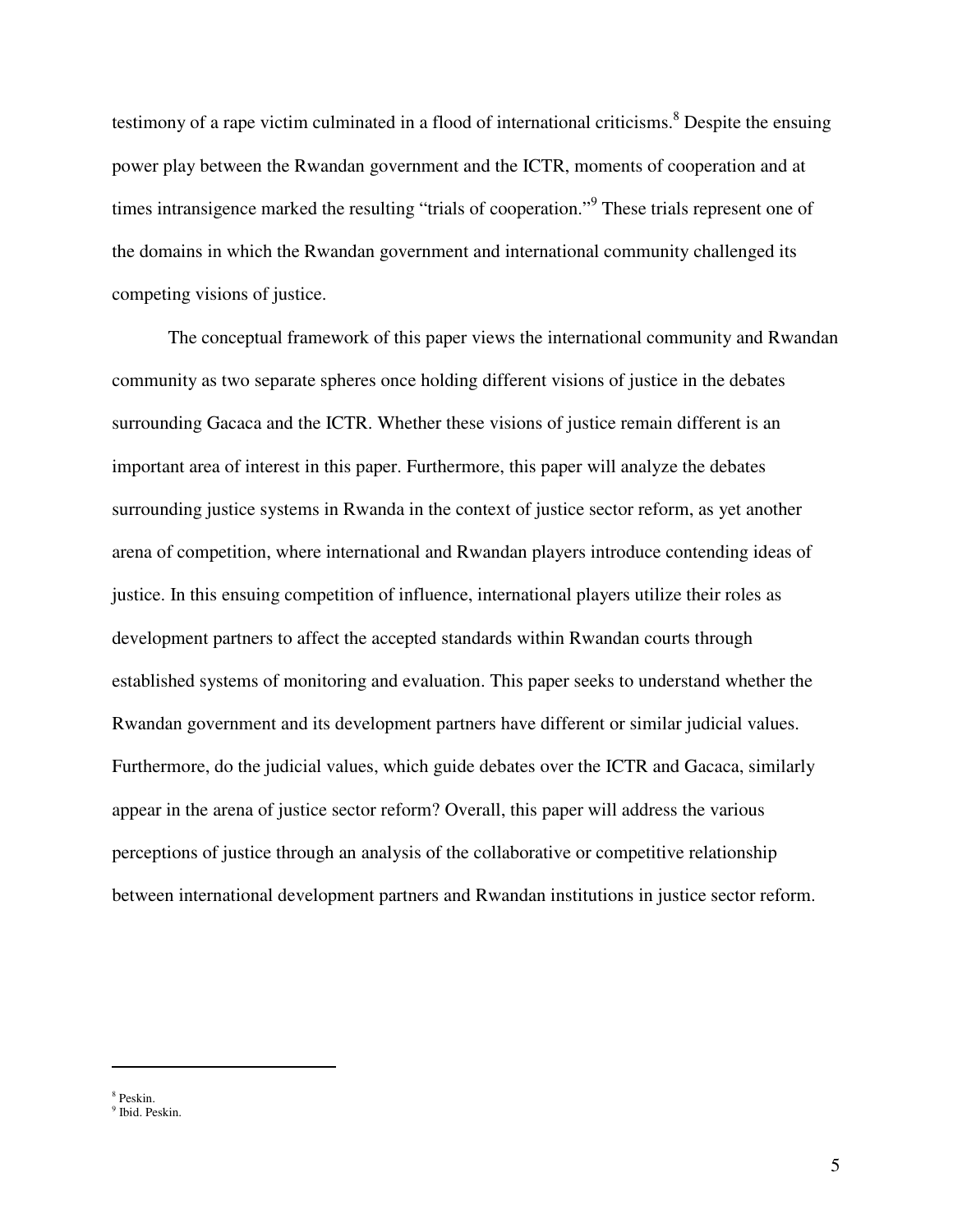#### **Justification**

 This paper is the product of an initial interest in international law and a resulting growing interest in local perceptions of justice in post-genocide Rwanda. Through the SIT Post-Conflict Transformation program, I was able to visit a number of organizations, which focused on varying elements of transitional justice. For instance, our visits to Travaux d'Intérêt Général (TIG) camps, the women's association in Butare, and the ICTR resource center sparked a curiosity in the diversity of debates surrounding the allocation of justice after genocide. Moreover, a large motivating factor in researching this topic involves my strong interest in a future career in international law. In this era of transformative international politics, the growing strength of current international institutions reflects the increasing relevance of international law in responding to global crises. As a result, the lessons learned from institutions like the ICTR and *Gacaca* lend valuable insight into the successes and failures of various mechanisms of allocating justice in post-conflict societies. These factors led to an analysis of scholarly literature examining *Gacaca* courts, the ICTR, and their perceived success or failure.

 After this literature review, it became apparent that the resulting opinions were markedly different depending on the framework used to analyze success. For instance, when *Gacaca* is measured against Western standards, it appears to have failed completely. But, if a locally accepted standard is utilized, *Gacaca* has performed exceedingly well in rebuilding community relationships and fostering reconciliation. Therefore, the baseline indicators used to examine progress in a certain justice system significantly alter the concluding opinion.

Moreover, common themes emerged within the debates examining the success or failure of various justice mechanisms. Some scholars judged standards of justice on the basis of international legal standards, which could also be interpreted as largely Western-based. On the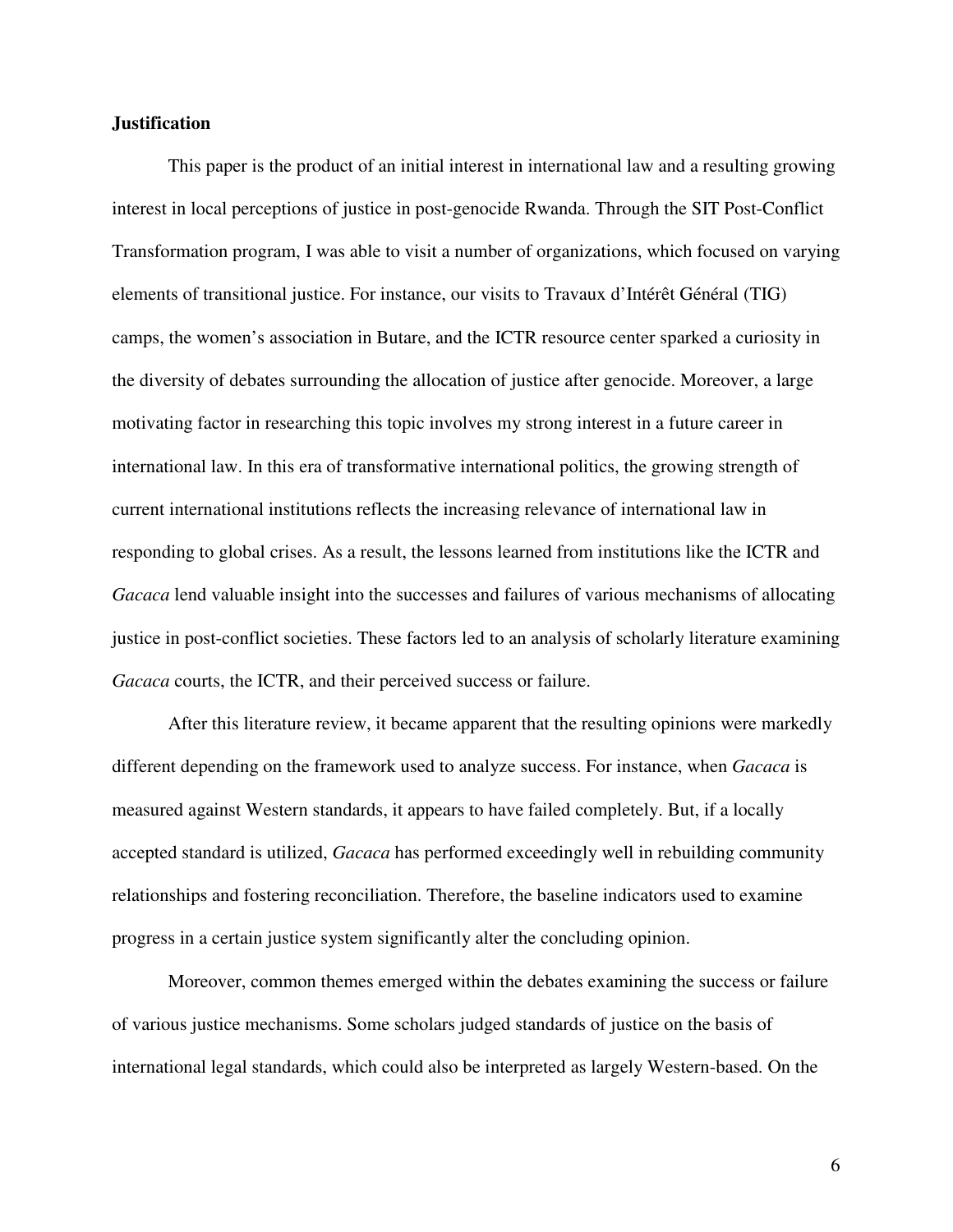other hand, some scholars attempted to analyze justice systems based on the institution's stated objectives. For instance, the severity of punishment, the length of trial, and the qualification of judges were all factors under consideration when determining adequate justice. However, each of these categories presents a variety of possibilities that usually fall into separate Western and local classifications. The severity of punishment, for instance, significantly varies when comparing *Gacaca* and the ICTR, where the former can allocate community service sentences and the latter exclusively focuses on imprisonment. Whether these differences reveal a trend in Western and local versions of justice pose another point of interest to develop in following sections.

This perceived tension between international and Rwandan justice institutions occurs in a variety of different settings. One of these settings includes the "trials of cooperation" between the Rwandan government and the ICTR.<sup>10</sup> Another setting is the Rwandan justice sector, where international donors provide funding for development projects with defined visions of justice and development. The justice sector, therefore, serves as another arena for the intersection of competing or converging judicial values from Western institutions and Rwandan institutions. As with scholarly articles analyzing *Gacaca* and the ICTR, it is once again important to understand the factors against which progress is measured. In this case, the development partners and the government of Rwanda have clearly established targets and indicators.

This research plays an important role in understanding one of the key themes of transitional justice. In post-conflict societies, debates over which theme and whose interests ought to be prioritized come to fore in establishing national policy. Furthermore, in the case of developing countries, like Rwanda, the relationship between donor countries and recipient countries is important in understanding international relations. In the specific context of post-

<sup>&</sup>lt;sup>10</sup> Ibid. Peskin.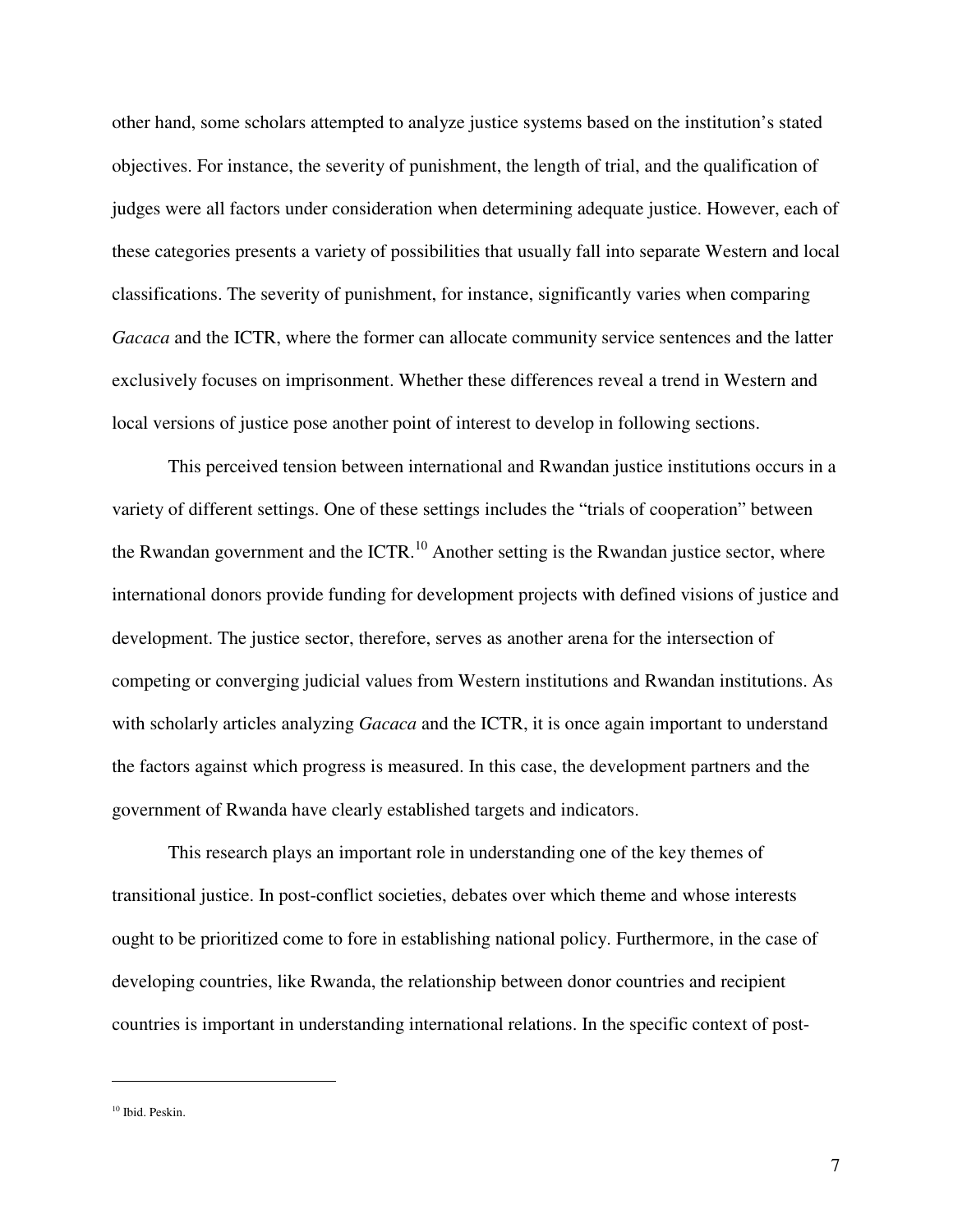genocide justice in Rwanda, these themes are especially significant in their ability to lend insight into the type of relationship the Rwandan government has with its development partners and how that affects project outcomes. In the context of international law, it is important to analyze these relationships for a deeper understanding of what "international" or "universal" truly means. Do universal rights and international law truly exist? And if so, how are these concepts decided upon? More specifically, in Rwandan justice sector reform, do Western development partners impose their own vision of justice or is there compromise between governments? Another important theme of this research involves the importance of analyzing competing ideas of justice. Without a common understanding of how to evaluate progress, involved parties will inevitably have disagreements over whether progress was actually made. This is especially true in the case of justice sector reform, where targets and indicators were deliberately chosen to promote a determined form of justice.

This paper will first address the academic debate surrounding *Gacaca* courts and the ICTR through an analysis of popular opinions surrounding the success and/or failure of each justice system. Then, this paper will describe the strategic plans, expected outcomes, and indicators used within the Rwandan justice sector, the Rwandan judiciary, and key international development partners. Then, it will provide an analysis of individuals' perceptions of justice sector reform by comparing individual opinions with popular scholarly views. Finally, this paper will conclude with a summative evaluation of the relationship between the Rwandan government and its development partners. It will also include recommendations for future research initiatives to understand the progress of justice sector reform.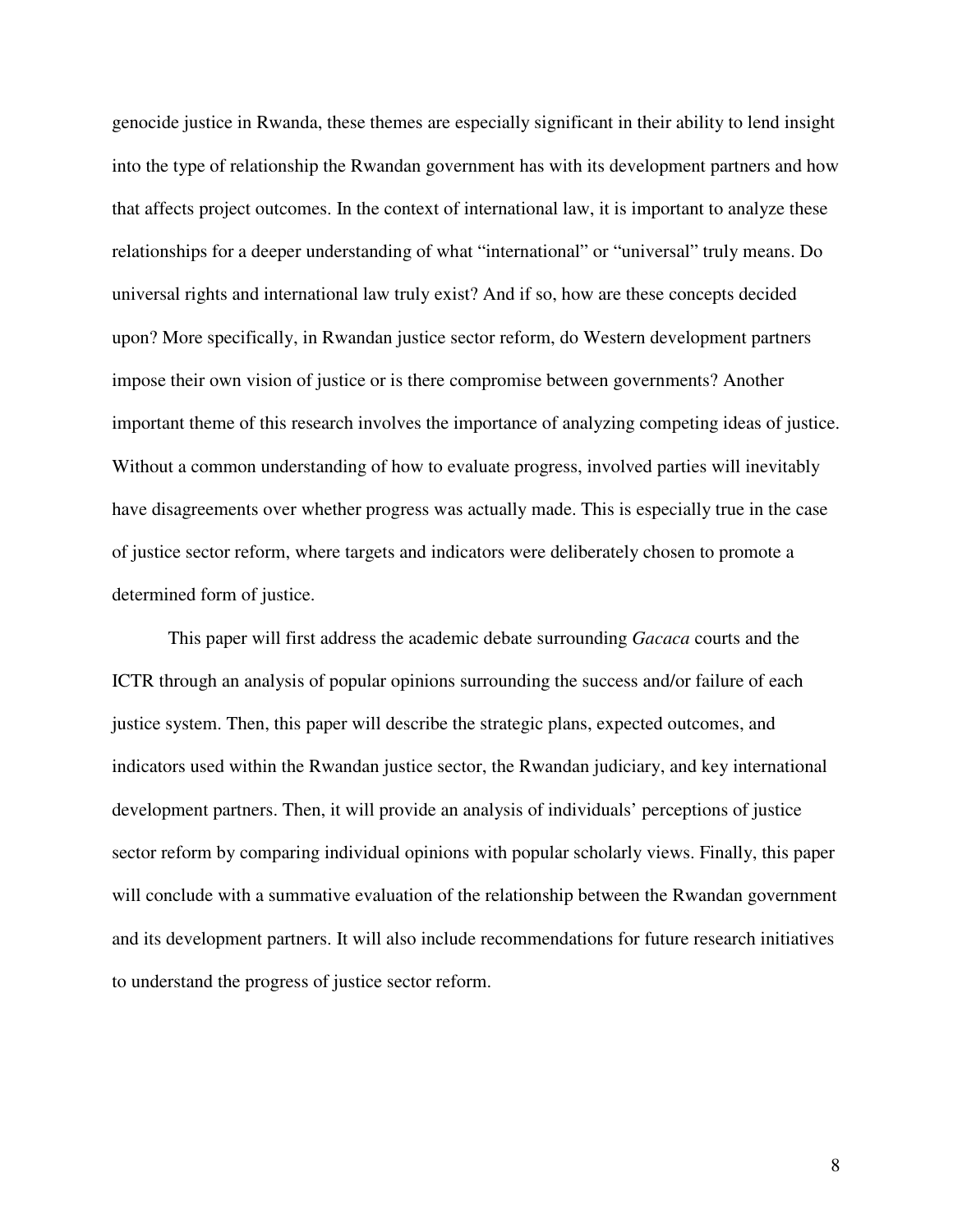#### **Objectives**

This research aims to provide a better understanding of intersecting Western and Rwandan judicial values through an analysis of perceptions surrounding justice sector reform. More specifically, this research will focus on the relationship between the government of Rwanda and its development partners, whether it is largely collaborative or competitive. Furthermore, this paper will address how individuals working in the justice sector reconcile differing perceptions of justice and implement reform in a system of possibly competing judicial values. Also, this paper will provide a deeper understanding of whether the Rwandan judiciary, in the broader context of justice sector reform, is a space of tension between international and local actors. Finally, this paper seeks to answer whether the general themes found in academic debates surrounding *Gacaca* and the ICTR in any way influence these perceptions of justice in the Rwandan judiciary.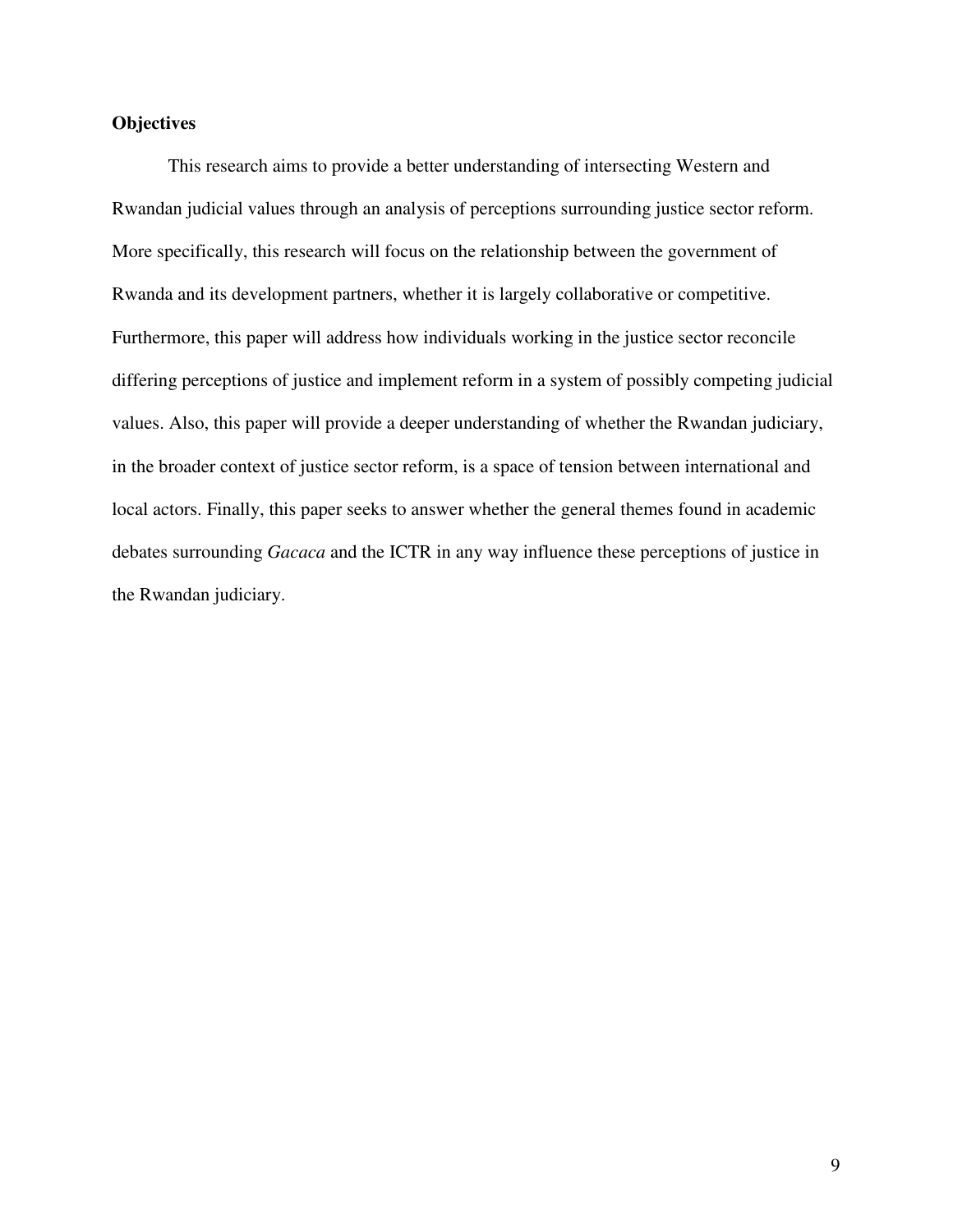#### **Methodology**

The Rwandan justice sector, formally known as the Justice, Reconciliation, Law and Order (JRLO) Sector, has fourteen separate institutions. This research will concentrate on one of these institutions, the judiciary, and its corresponding international development partners, such as the United States Agency for International Development (USAID), the European Commission (EC), and one European NGO.

My approach to achieve the aforementioned research objectives included a thorough literature review, an analysis of development partner and government strategies in justice sector reform, and interviews with individuals involved in related projects. First, the literature review included academic literature surrounding perceptions of the success and/or failure of *Gacaca* courts, the ICTR, and Rwandan domestic courts. Second, the analysis of justice reform involved a study of the various strategies of international development partners and Rwandan government institutions involved in judiciary projects. Finally, interviews were conducted in a semistructured format to provide insight into personal experiences in justice sector reform, perceptions of development partners and indicators, and whether these indicators are a fair assessment of institutional success.

A semi-structured format was chosen for its flexibility in allowing general questions to pave the way for more pointed questions and therefore more pointed answers. However, at times it was challenging to guide the interview in such a way that prompted direct answers to the given question. Instead, it was common for research participants to answer questions different from the one asked, in which case further and more detailed questioning was required. Research participants were chosen for their experience in justice sector reform, involvement with development partners or projects, fluency in English, and availability. Clearly, selecting

10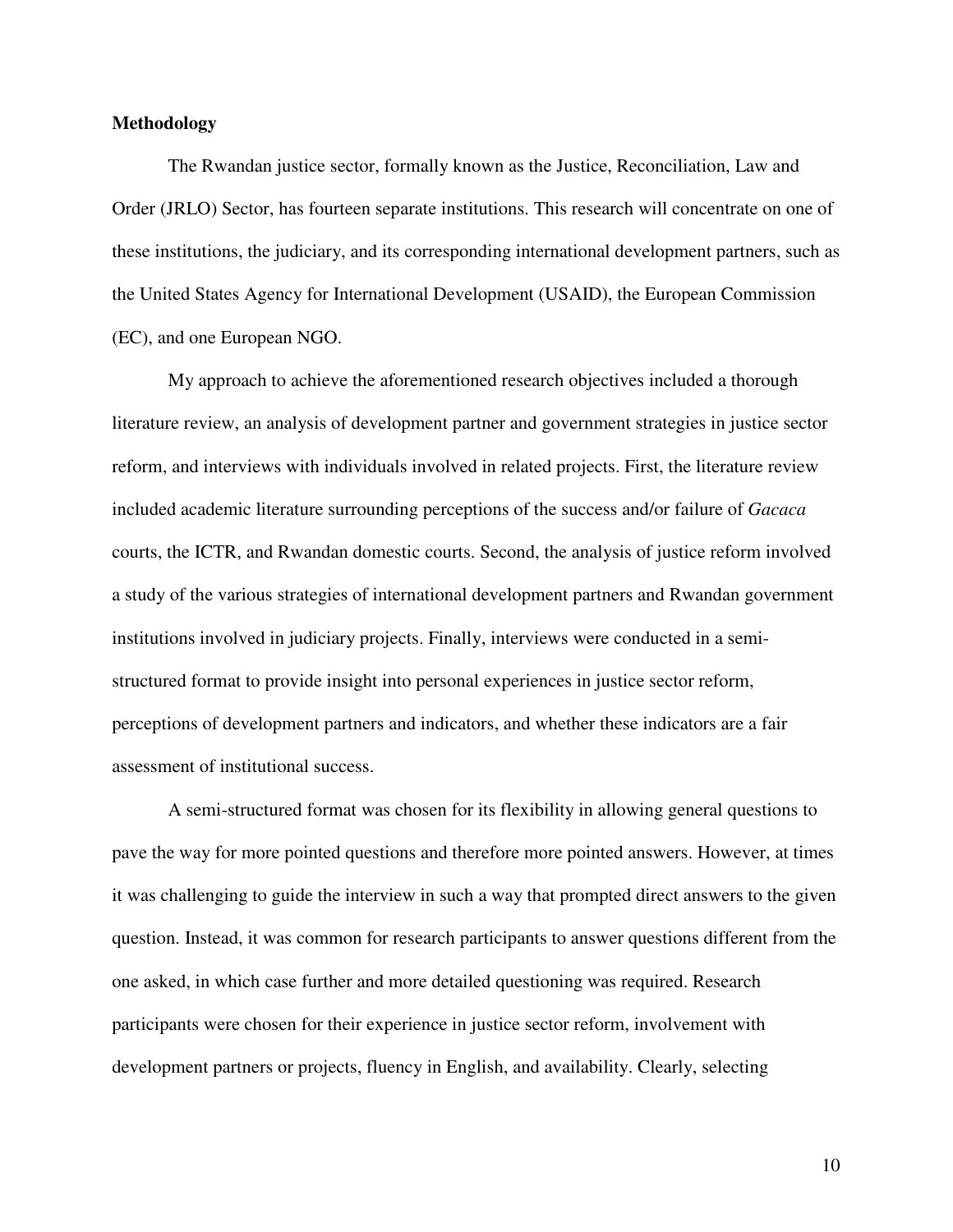participants from such an educated and professional pool fails to address the wide spectrum of opinions among Rwanda's diverse population. However, this paper does not aim to address every individual opinion as such, but rather to highlight individual opinions of the donor relationships with government institutions in the justice sector. Furthermore, this research does not aim to address the variety of local opinion surrounding justice sector reform, but rather understanding the intricate relationship between individuals in Rwandan institutions and their relationship with individuals in international partner institutions.

My research participant pool included only one female professional. The absence of a representative female voice in my study, however, is not indicative of gender demographics in the justice sector. In fact, many of the high-ranking officials within the justice sector are women, including the JRLO Secretariat and the Netherlands development agency. However, due to participant availability, they were not included in the study. Another bias present within my research relates to my interviewer identity, which possibly influenced research participants' answers. For instance, my identity as an American student may have caused members of Rwandan institutions to be less critical of international development partners. In terms of interviewer bias, I made an active effort to pose neutrally phrased questions that allowed for either favorable or critical interpretation of Rwandan institutions and its development partners. However, in asking more probing questions, my personal biases in favor or in opposition to certain actors may have become apparent and thereby influenced participants' answers. According to limitations imposed by my university's Institutional Review Board, this study maintains the confidentiality of all research participants. Therefore, names have been changed and position titles have been withheld.

11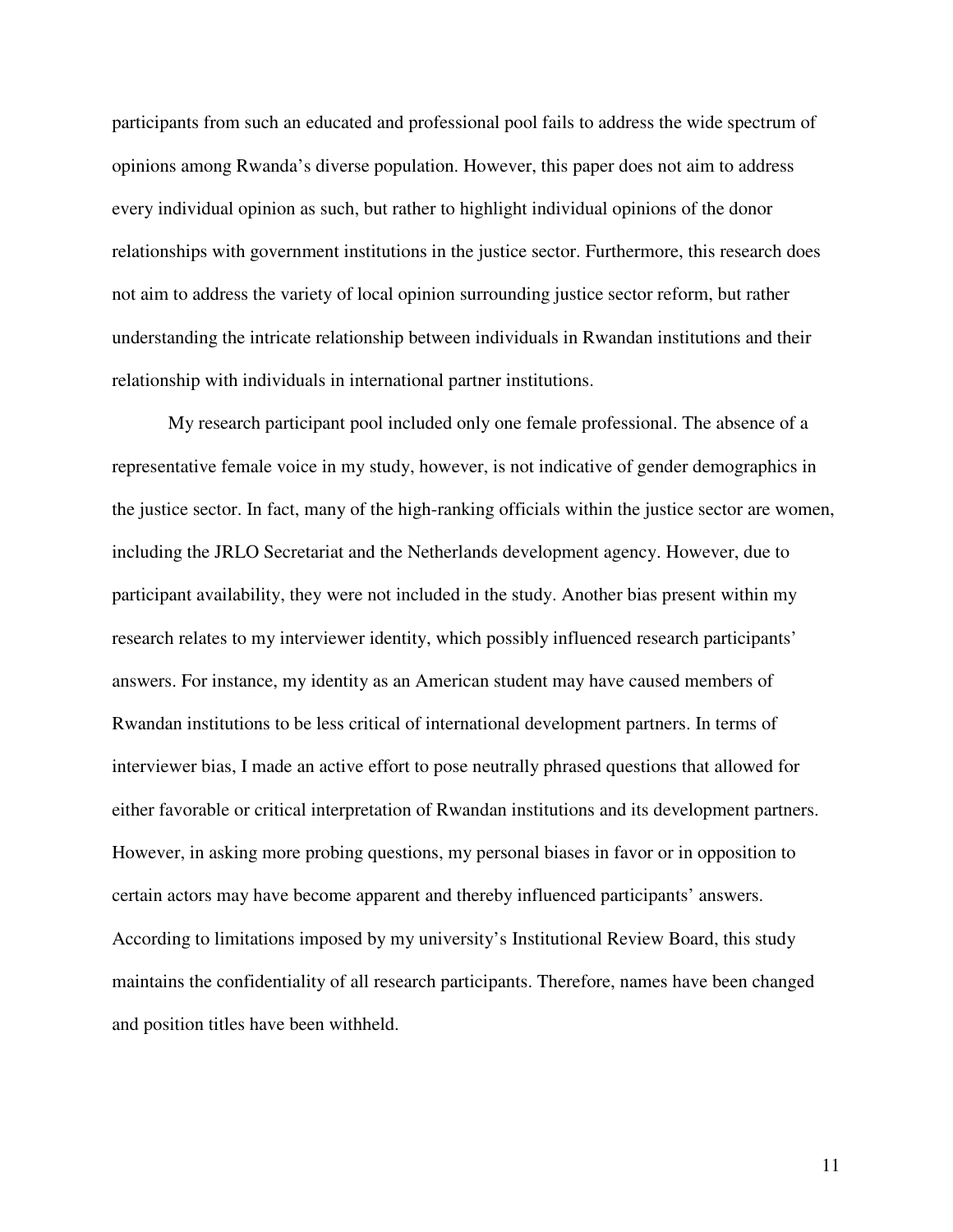#### **Background**

 This section will provide key information on the *Gacaca* courts, the ICTR, justice sector reform, corresponding international development partners and the JRLO. First, an in-depth literature review will introduce popular scholarly opinions surrounding the *Gacaca* courts and the ICTR. The purpose of these sections is to illustrate major judicial values that guide international and local critiques of justice mechanisms. Further interpretation of these themes and its relation to current justice sector reform will appear in a later section. Next, a brief overview of justice sector reform will offer insight into major trends and developments in years since the genocide. And finally, a comparative analysis of the strategic plan of the Rwandan justice sector and its development partners will offer a closer look into various methods of measuring progress. Background information on justice sector reform is meant to provide a framework for understanding the multiple development projects and the corresponding strategies.

#### *Gacaca Courts*

<u>.</u>

Proposed between May 1998 and March 1999 in consultative meetings with the president, the *Gacaca* court system slowly came to fruition.<sup>11</sup> Because the Rwandan domestic courts were unable to prosecute the hundreds of thousands of perpetrators in a timely manner, a new innovative solution was required. This solution was found in the transformation of a traditional community-based conflict resolution method known as *Gacaca* (grass) into a justice system meant to prosecute perpetrators of genocide and crimes against humanity within Rwanda. In February 2001, Rwanda's parliament adopted the Organic Law for the Creation of *Gacaca*

<sup>11</sup> Uvin, Peter, and Charles Mironko. "Western and Local Approaches to Justice in Rwanda." *Global Governance* 9 (2003): 219-31. Print.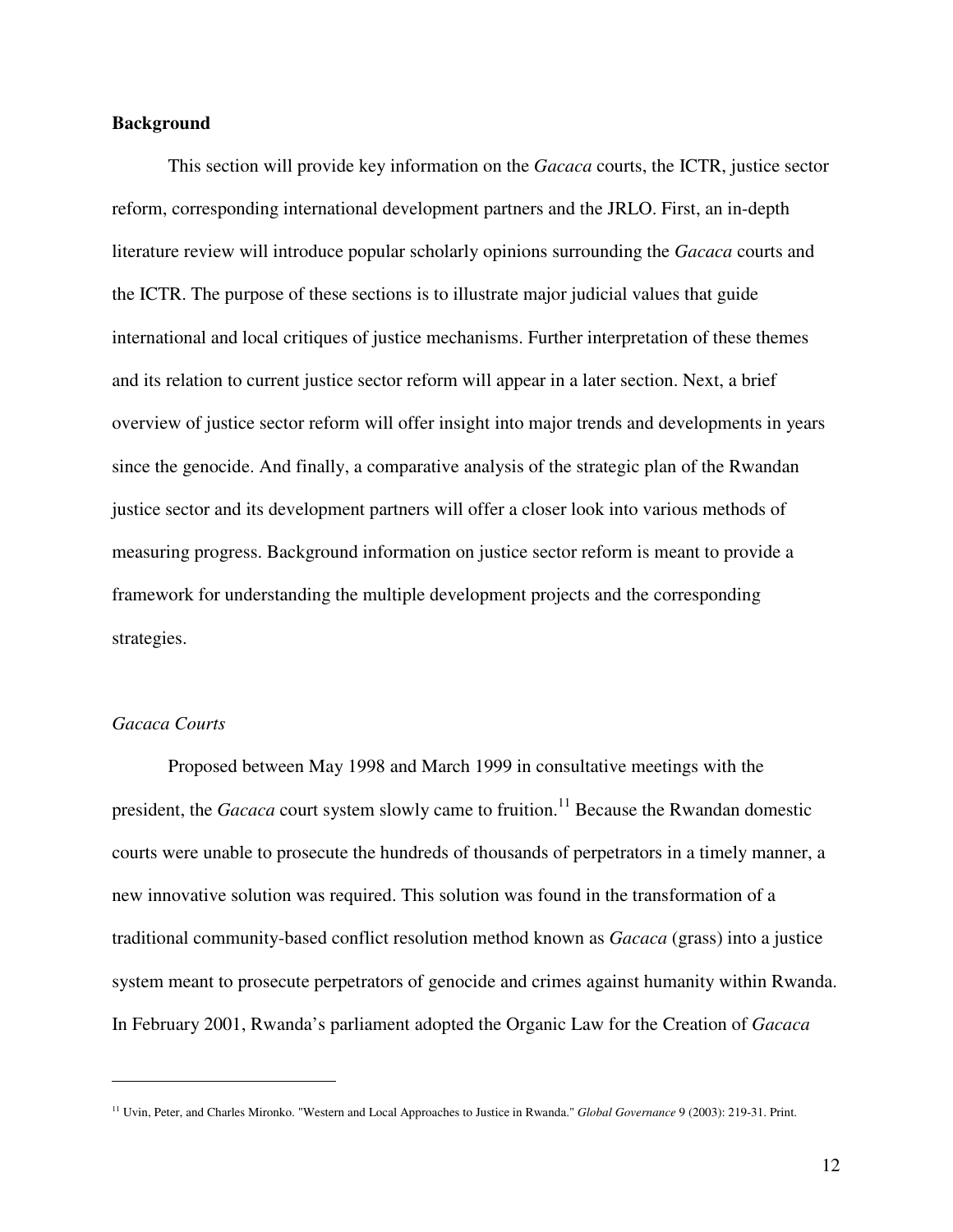Jurisdiction. Although there are notable differences between the traditional *Gacaca* and the modified version, similarities also exist. For instance, the judges, known as *inyangamugayo* (meaning people of integrity) are traditionally community elders who have been elected based on their personal integrity and moral reputation.<sup>12</sup> Moreover, the modified *Gacaca* committed to the traditional idea of community involvement in which public hearings and community participation foster reconciliation. Finally, *Gacaca* is similar to its traditional counterpart due to its focus on restorative justice by which punishment is not the sole objective.

 The Organic Law provided for the creation of around 10,000 *Gacaca* courts, including one in every cell, sector, district, and province in the country.<sup>13</sup> Each *Gacaca* court is comprised of three functioning parts: a general assembly, a seat, and a coordinating committee. First, the general assembly consists of the entire population in the cell, sector, district or province level. Second, the seat includes nine elected judges, with seven sitting judges and two substitutes. And finally, the coordinating committee includes five of the nineteen elected judges who manage the administrative duties of the court. The *Gacaca* process begins when the seat creates a comprehensive list of every criminal act that falls under its subject and local jurisdiction. Then, each case is debated given information from general assembly testimonies and case file information. Based on the outcome of these debates, the seat issues a verdict, which can be appealed in a higher-level *Gacaca* court.

 Each *Gacaca* level has different scopes of jurisdiction. For instance, at the sector and appeal level, *Gacaca* has jurisdiction in some category one and category two cases. There are currently 1,545 *Gacaca* courts of appeal at the sector level.<sup>14</sup> The majority of category one cases

<sup>&</sup>lt;sup>12</sup> Uvin and Mironko.

<sup>&</sup>lt;sup>13</sup> Ibid. Uvin and Mironko.

<sup>14</sup> Clark, Philip, Zachary D. Kaufman, and Phil Clark. "The Rules (and Politics) of Engagement: The *Gacaca* Courts and Post-Genocide Justice, Healing, and Reconciliation in Rwanda." *After Genocide*. New York: Columbia UP, 2009. Print.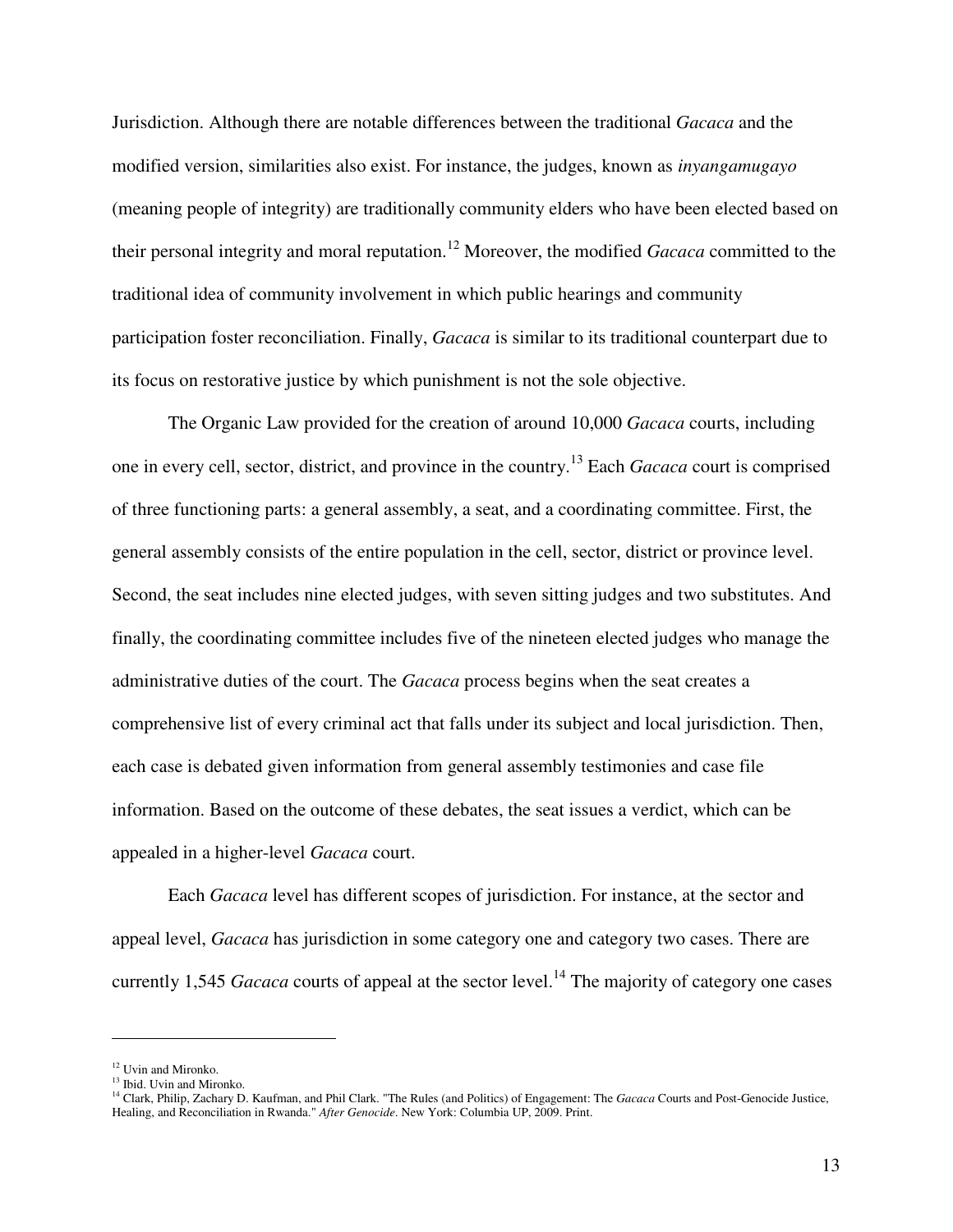fall under the jurisdiction of Rwandan domestic courts and the ICTR. Cell level *Gacaca* courts have primary jurisdiction in category three cases. Currently, there are 9,013 *Gacaca* courts at the cell level.<sup>15</sup> Finally, all *Gacaca* appeal courts have jurisdiction to appeal cases from lower level courts.<sup>16</sup> Within a discussion of criminal jurisdiction, it is also important to consider its punitive jurisdiction. For instance, the maximum punishment that *Gacaca* can sentence is 25 to 30 years' imprisonment.<sup>17</sup> If the accused perpetrator confesses before the trial, then the sentence is reduced to seven to twelve years' imprisonment. For those who confess before the trial begins, there is an option to reduce the sentence to half prison term and half community service.

 The *Gacaca* courts have five main objectives as established by the Rwandan government.<sup>18</sup> The first goal is to reveal the truth about genocidal activities in 1994 through the collection of victim, witness, and perpetrator testimony. Next, the *Gacaca* courts aim to expedite the trial process by transferring genocide cases from the thirteen specialized Rwandan domestic courts to the 10,000 *Gacaca* courts. The third goal is to eradicate a culture of impunity in Rwanda by conducting public trials of genocide perpetrators so that such crimes do not go unpunished. Unlike most Western classical justice systems, *Gacaca* also strives to reconcile and strengthen unity among Rwandans. Finally, *Gacaca* aims to demonstrate that Rwanda is capable of solving its own problems. Overall, *Gacaca*'s principle goals are to reduce the backlog of cases in the Rwandan domestic court system and to also involve entire communities in the reconciliation and justice process.<sup>19</sup> According to transitional justice expert Phil Clark, "The primary aim of *Gacaca* was not punishment alone but also reconciliation, seeking to restore a sense of social cohesion by facilitating a face to face resolution between victims and

<sup>&</sup>lt;sup>15</sup> "Gacaca Courts Process: Implementation and Achievements." Kigali, Rwanda. 27 October 2010. Class presentation.

<sup>&</sup>lt;sup>16</sup> Ibid. Clark and Kaufman.

<sup>&</sup>lt;sup>17</sup> Clark and Kaufman.

<sup>&</sup>lt;sup>18</sup> Ibid. Clark and Kaufman.

<sup>&</sup>lt;sup>19</sup> Clark and Kaufman.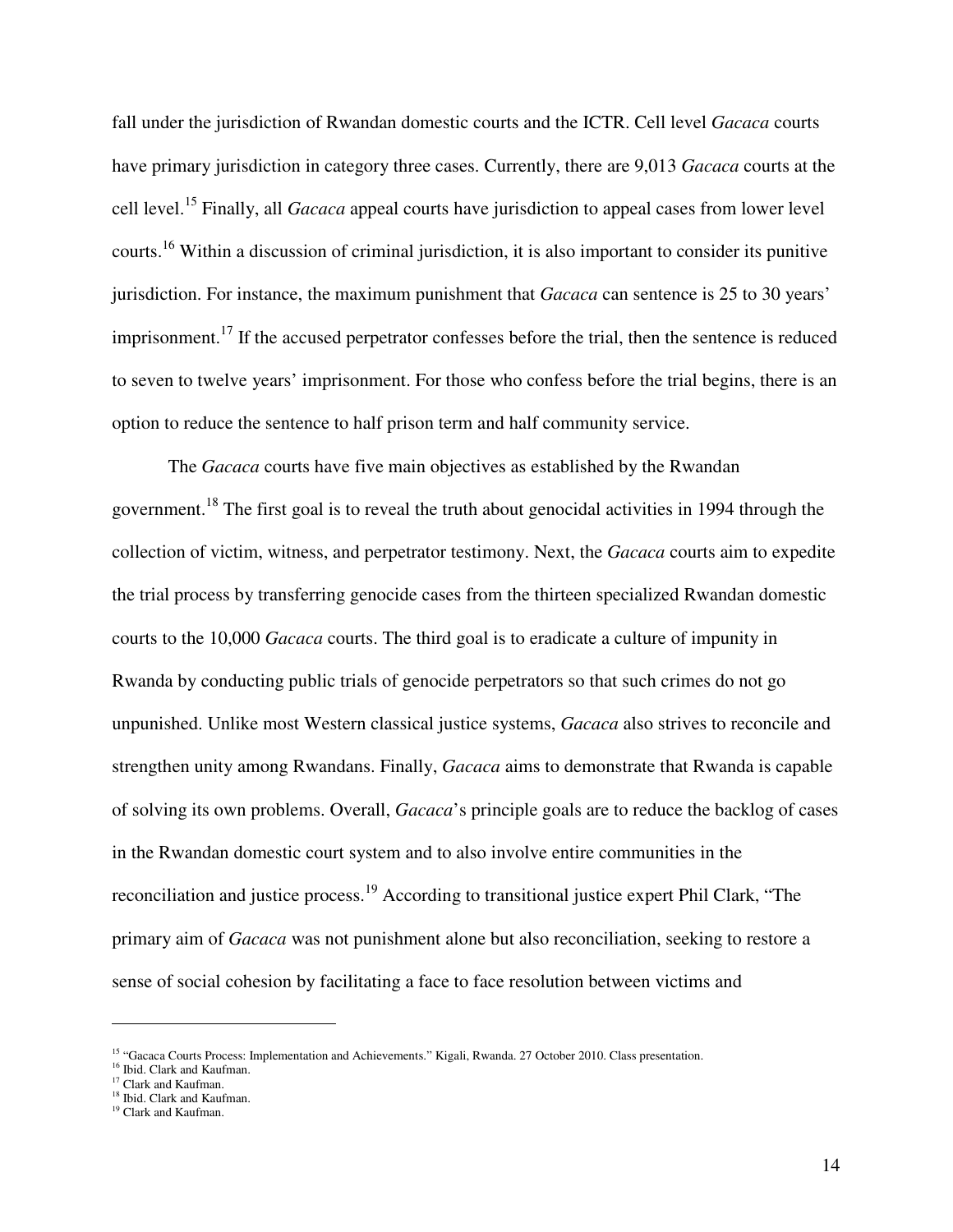perpetrators."<sup>20</sup> The success and failure of the *Gacaca* court system ought to be measured against these established goals, as opposed to Western legal goals.

 Many critiques of *Gacaca* frame their arguments around arbitrarily chosen goals that are not centered on these established mission statements. Instead, observers have criticized *Gacaca* from the assumption that it aims to embody formal, deterrent, and retributive methods of justice as found in Western classical justice systems. According to a 2002 Amnesty International report, for instance, "*Gacaca* trials need to conform to international standards of fairness so that the government's efforts to end impunity…are effective."<sup>21</sup> Moreover, Human Rights Watch published a 2002 report highly critical of the *Gacaca* merits noting the failure to comply with international legal standards and instead rely heavily on a 'therapeutic' and reconciliatory paradigm of justice.<sup>22</sup> Although these critiques merit consideration in the debate of *Gacaca*'s role in rebuilding Rwanda, they fail to capture the true driving purposes behind *Gacaca*. As opposed to acknowledging *Gacaca* as a force of restorative justice in which perpetrators can publicly confess, ask for forgiveness, and reenter communities, critics choose to center their arguments on the assumption that *Gacaca* ought to comply with international standards of justice.<sup>23</sup>

 Many points of contention and controversy center on the latter assumption that *Gacaca* ought to adhere to international legal standards. For instance, one popular critique of the *Gacaca* courts is that the elected judges, *inyangamugayo*, are not impartial judges.<sup>24</sup> During a group discussion with exiled Rwandans in Ugandan refugee camps, one Rwandan refugee cited this very argument, asking how justice can be fairly allocated if perpetrator guilt is presumed and the judges have been at times victims themselves. Although the Organic Law states that these judges

-

<sup>&</sup>lt;sup>20</sup> Ibid. Clark and Kaufman.

<sup>&</sup>lt;sup>21</sup> Clark and Kaufman.

<sup>22</sup> Ibid. Clark and Kaufman.

<sup>&</sup>lt;sup>23</sup> Clark and Kaufman.

<sup>&</sup>lt;sup>24</sup> Ibid. Uvin and Mironko.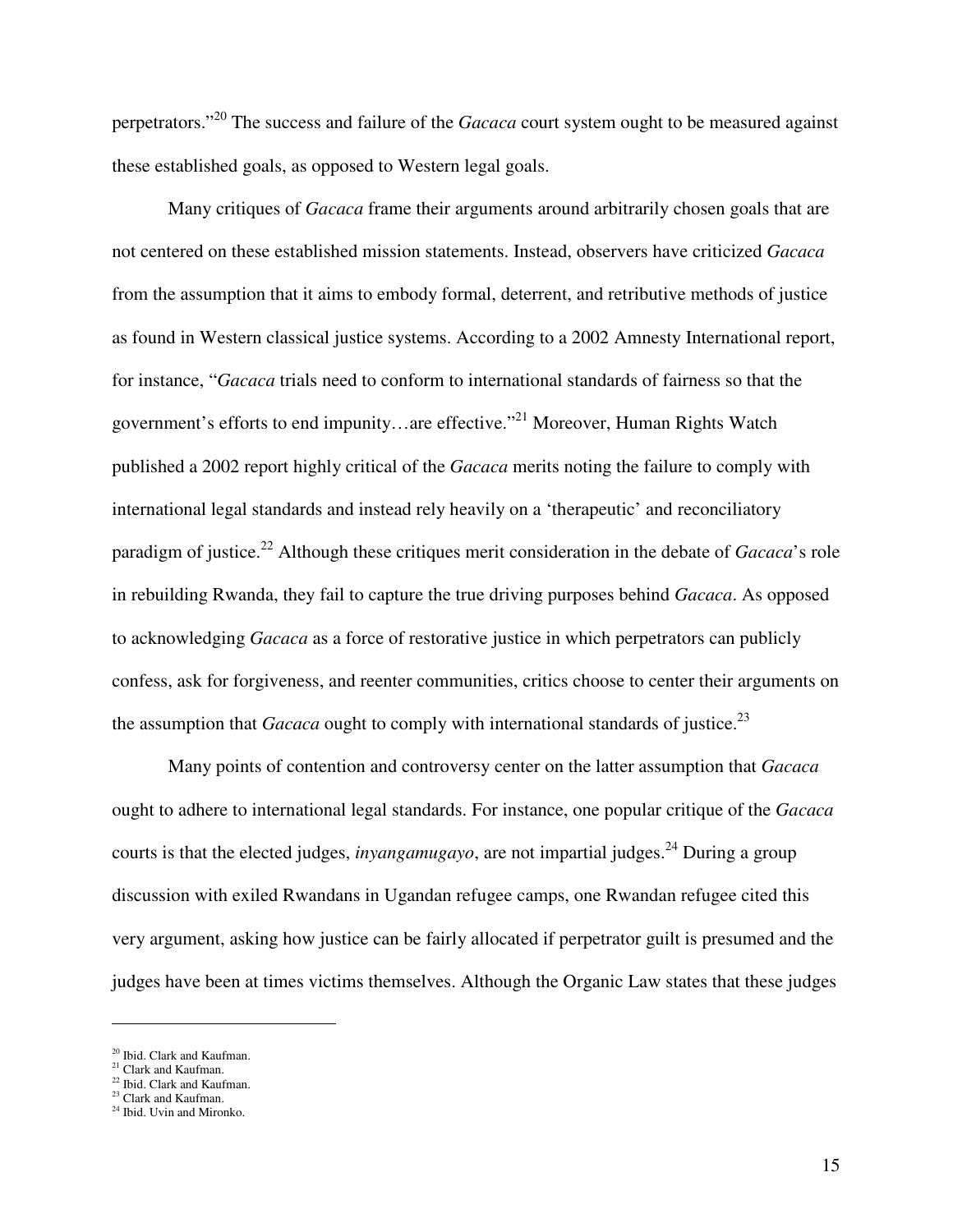ought to be of high moral character and reputation within a given community, a discussion with Claude, a *Gacaca* evaluator revealed that these terms are not sufficiently defined.<sup>25</sup> When asked what specific characteristics constitute integrity and morality, Claude argued that these terms were up to interpretation to the community population responsible for electing judges.<sup>26</sup> Because the impartiality of popularly elected judges are in question, then it logically follows that the verdicts and sentences they issue are equally suspect. In a separate interview with Claude, he argued that appeals courts are able to effectively counter possible bias in *Gacaca* trials.<sup>27</sup> But because the appeals courts also consist of popularly elected judges who are not technically legal professionals, the judgments may once again become subject to the same criticism.

 Furthermore, another criticism of the *Gacaca* court system is that each trial could possibly regress to a method of mob justice in which victim communities overpower a possibly innocent defendant presumed to be guilty.<sup>28</sup> According to some international legal critics, the popular involvement of entire communities may result in the sacrifice of individual rights for the sake of majority objectives.<sup>29</sup> Moreover, the idea of a public forum does not always foster a sense of security or openness. For instance, in trials of rape or sexual violence, victims may not testify against perpetrators for fear of reprisal violence. In addition, speaking publicly about such crimes is not generally practiced in Rwandan society. For these reasons, crimes of a sexual nature are generally tried within the Rwandan domestic court system. But that is not to say that a similar argument could be made for surviving family members of other crimes. For instance, witnesses to a certain crime may fear similar retaliation by accused perpetrators. Both *Gacaca* courts and the ICTR have failed to adequately address the matter of sufficient witness protection.

-

<sup>&</sup>lt;sup>25</sup> Claude. Personal interview. 10 Nov. 2010.

 $26$ Ibid. Claude.

 $27$  Claude.

<sup>&</sup>lt;sup>28</sup> Ibid. Clark and Kaufman.

<sup>&</sup>lt;sup>29</sup> Clark and Kaufman.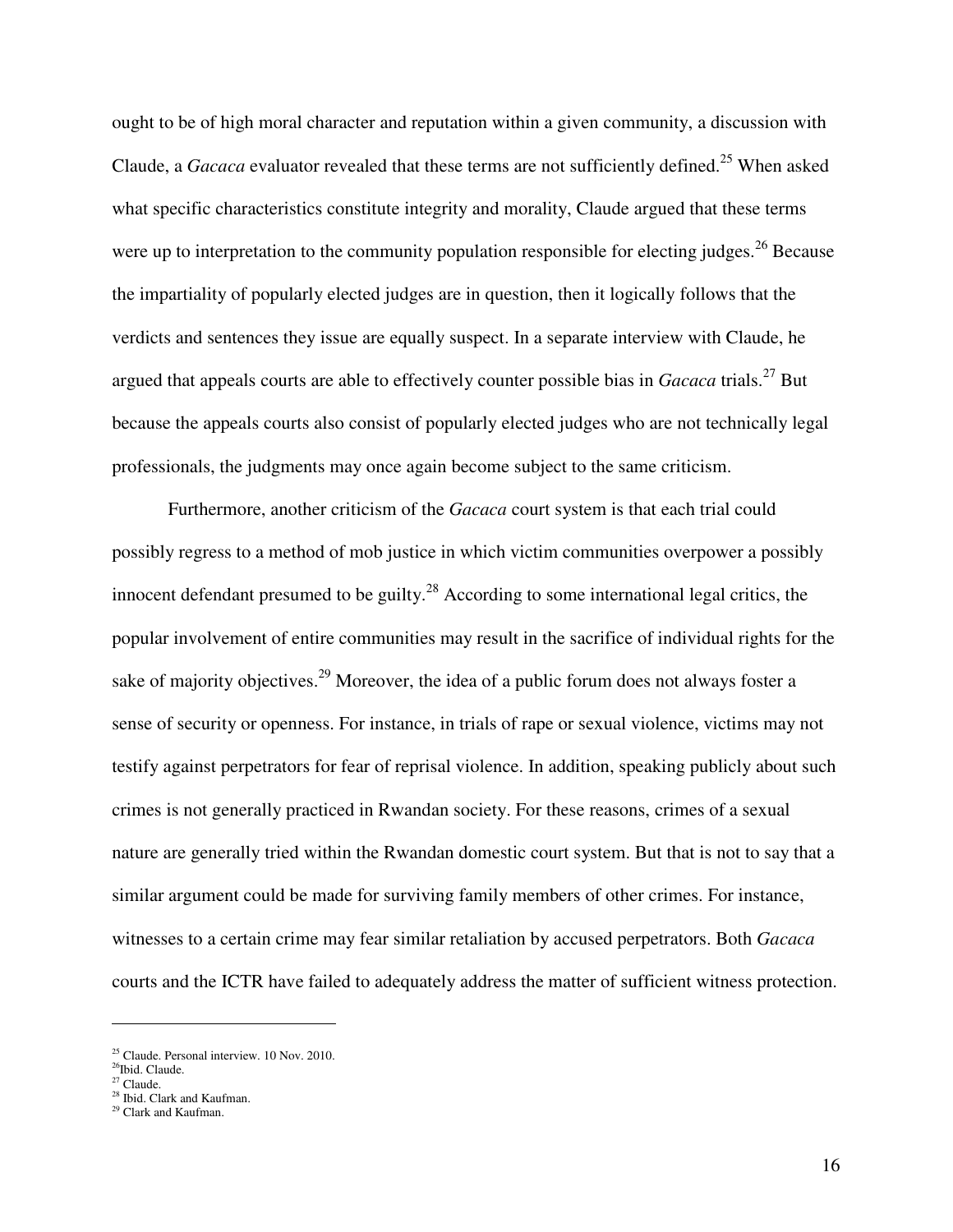On the other hand, legal scholars have identified that the real problem within the *Gacaca* system is the lack of community participation.<sup>30</sup> In a system that is based on popular involvement for popular legitimacy, *Gacaca* should require not discourage community involvement. As Clark argued, "the main challenge currently facing *Gacaca* is not too much engagement (in the form of mob justice)…but rather too little engagement in the daily operation of hearings."<sup>31</sup> In some rural areas, trials have been postponed or altogether cancelled due to a lack of community participation and attendance.<sup>32</sup>

 Lastly, many argue that *Gacaca* fails to adequately serve justice due to the lenient punishments, where sentences cannot exceed 30 years' imprisonment, and can be reduced to half with pre-trial confession and community service. However, punishment is not the sole focus of *Gacaca* courts. Instead, it aims to reconcile perpetrators with victims and their families through public discourse centered on truth telling, understanding, and reintegration. For instance, Clark argues, "Punishing the guilty may contribute partially to fulfilling some of the populations' needs, but overall it is, on its own, an insufficient response.<sup>33</sup>

Despite this deluge of criticisms, *Gacaca* has many notable merits, which lie in opposition to a number of these complaints. For instance, *Gacaca* courts are centered on popular participation to foster a community dialogue for greater efforts of reconciliation and justice. An interesting outcome of this spirit of community involvement has been the creation of a public forum for women's empowerment. In traditional *Gacaca*, women were forbidden from serving

<sup>30</sup> Ibid. Clark and Kaufman.

<sup>&</sup>lt;sup>31</sup> Clark and Kaufman.

<sup>&</sup>lt;sup>32</sup> Ibid. Clark and Kaufman.

<sup>&</sup>lt;sup>33</sup> Clark and Kaufman.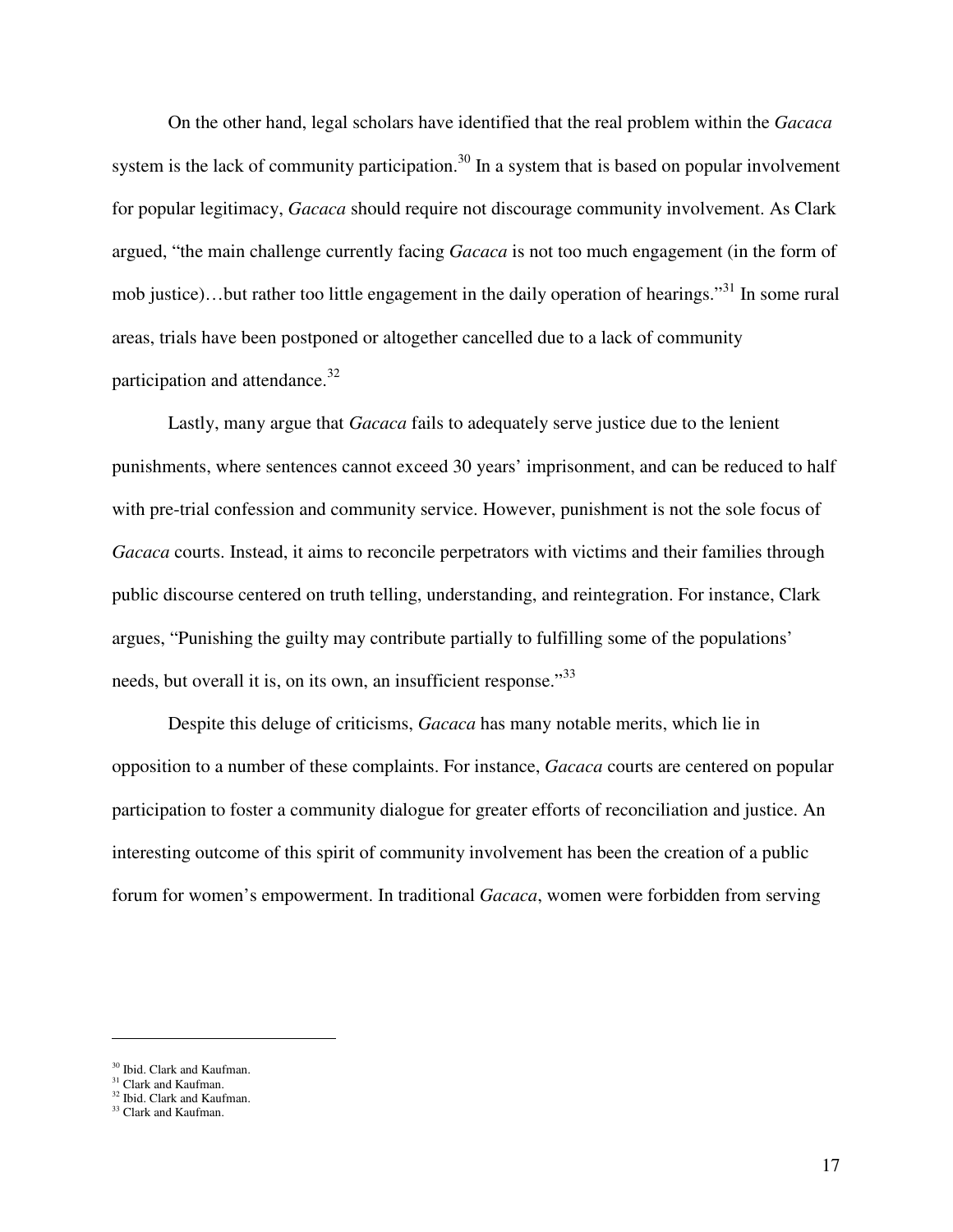as judges or providing testimonies. But in today's *Gacaca*, women have found a strong voice in their communities by offering testimony and issuing verdicts. $34$ 

Moreover, although a punitive focus may comply with international legal standards, they do not sufficiently address the greater issues at hand of rebuilding a fractured society and mending broken relationships. Clark argues, "The ethos of *Gacaca* holds that there can be no reconciliation without genuine engagement between parties previously in conflict."<sup>35</sup> In response to the challenges and criticisms *Gacaca* faces, Claude cited that their primary focus was to complete "good work."<sup>36</sup> He said, "For me I am happy we have really done very good work…we are not taking any side. Be it on the side of the victims or the side of the defendants…we are supposed to be impartial and we think this is when we can show what is supposed to be seen."<sup>37</sup> In Claude's view, it is clear that "good work" consists of impartiality, an issue that appears to be in contention through different interpretations.<sup>38</sup>

But, perhaps the most significant success of the *Gacaca* courts has been its ability to dramatically reduce the case backlog in the formal Rwandan judiciary. According to Peter Uvin of the Fletcher School at Tufts University and Charles Mironko, of the Watson Institute for International Studies at Brown University, "the strongest element in favor of *Gacaca* is the lack of an alternative. Neither the ICTR nor the formal justice system seems capable of providing the basis for justice or reconciliation in Rwanda."<sup>39</sup> Despite initial opposition, the international community soon came to the same conclusion that "if done well, *Gacaca* could produce results superior to the formal justice system." $40$ 

-

<sup>&</sup>lt;sup>34</sup> Ibid. Clark and Kaufman.

<sup>&</sup>lt;sup>35</sup> Clark and Kaufman <sup>36</sup> Ibid. Claude.

 $37$ Claude.

<sup>&</sup>lt;sup>38</sup> Ibid. Claude.

<sup>&</sup>lt;sup>39</sup> Ibid. Uvin and Mironko. <sup>40</sup> Uvin and Mironko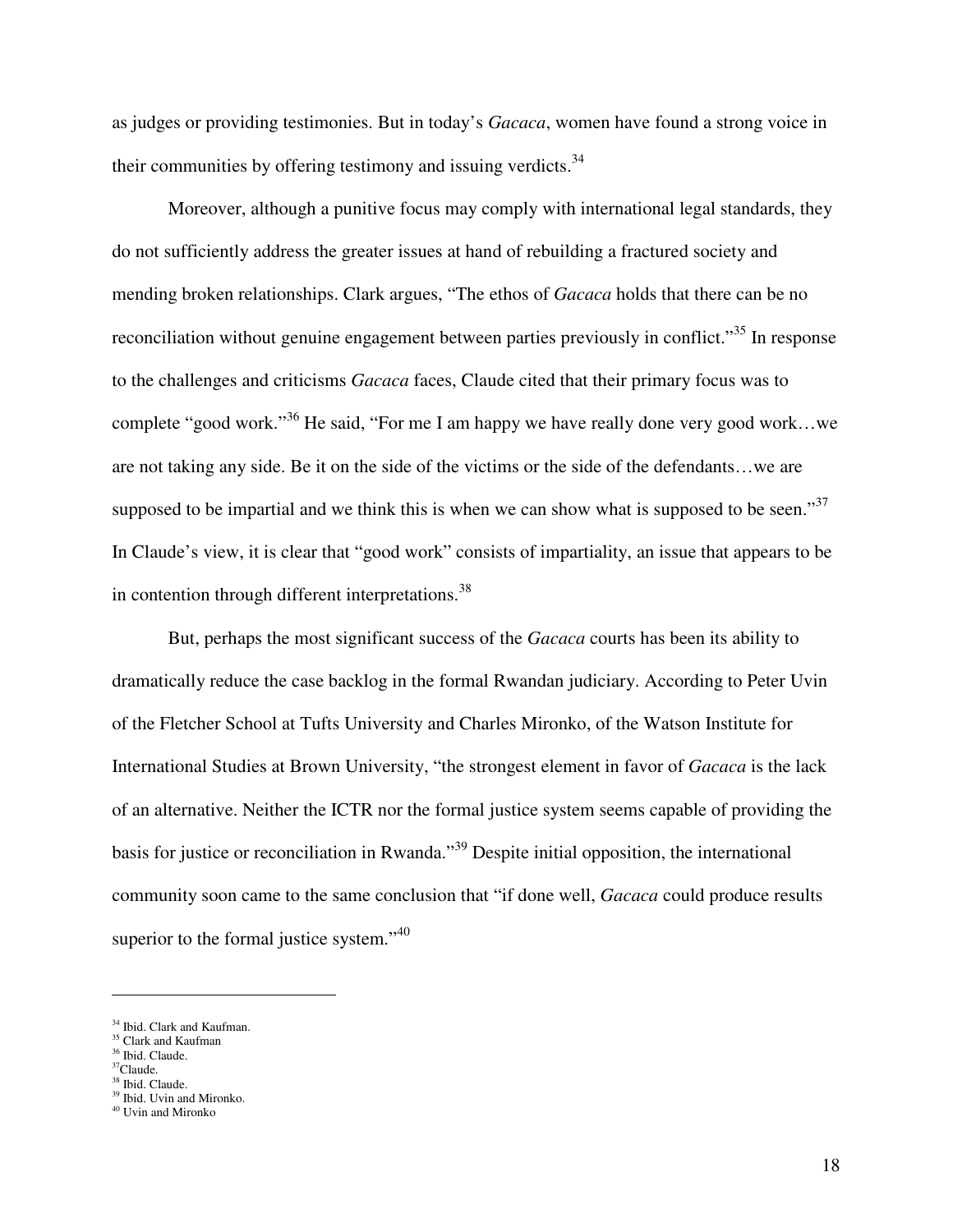It is evident that major points of contention within these academic debates center on aspects of the trial process, final judgment, and punishments. In *Gacaca* courts, Western critics cite judge partiality, lack of counsel, potential mob justice, and lenient punishments as evidence of inadequate justice. Implied within these arguments are specific judicial values, which reappear in the project objectives and indicators of international development partners and the Rwandan government. For instance, indicators of both development partners and government institutions place high value on the legal competence of judges, measured by the amount and quality of training. Accordingly, the Millennium Challenge Corporation (MCC) through the United States Agency for International Development (USAID) funds a number of projects on training Rwandan judges and prosecutors. The role of these judicial values in the interaction between development partners and government institutions will be discussed in greater detail in the Analysis and Findings section.

Overall, the *Gacaca* courts have shown that Rwanda is capable of solving its own problems through an innovative new system of justice. In this hybrid model that draws from elements of a war crime tribunal, truth commission and traditional system, *Gacaca* has expanded the objective focus from justice to reconciliation. According to Claude, "All of these objectives have been attained to a certain degree."<sup>41</sup> Once the remaining cases are completed, *Gacaca* will transfer any remaining unheard cases back to the Rwandan domestic courts. If one judges *Gacaca*'s success from a Western-specific standpoint, then *Gacaca* fails to meet acceptable legal standards of impartiality and proper punishment. But, if one judges its success based on its own goals, then *Gacaca* has undoubtedly played a major role in rebuilding Rwandan society by mending broken relationships and actively involving communities in the process.

<u>.</u>

<sup>&</sup>lt;sup>41</sup> Ibid. Claude.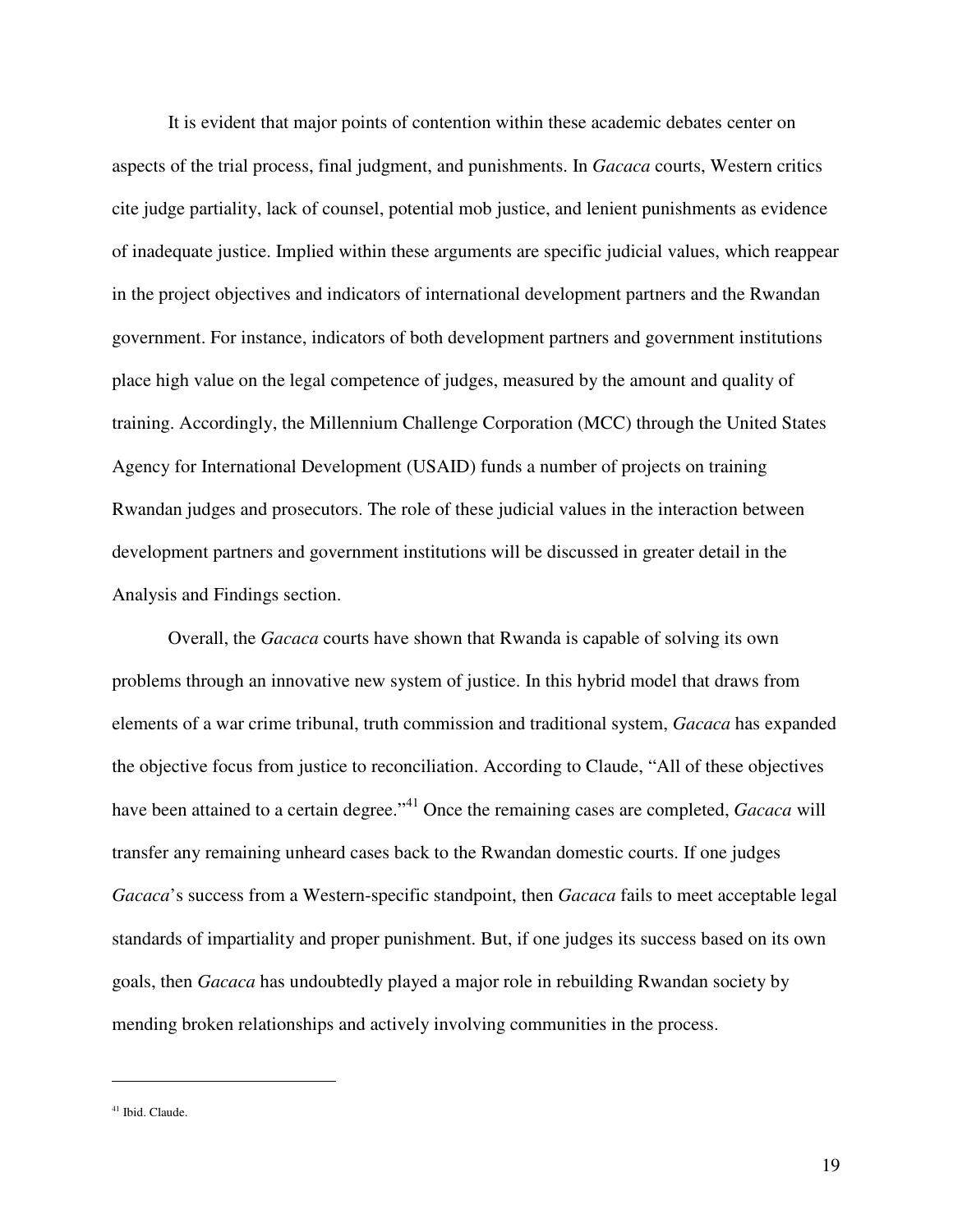#### *The International Criminal Tribunal for Rwanda*

 Established on November 8, 1994 through United Nations (UN) Security Council Resolution 955, the ICTR has played a significant role in the development of international law.<sup>42</sup> The tribunal was established to address the genocide and other crimes against humanity in Rwanda and surrounding provinces between January 1, 1994 and December 31, 1994.<sup>43</sup> This limiting jurisdiction became a source of tension among Rwandans and outside observers. The ICTR comprises four chambers, three of which hear trials and another hears appeals.<sup>44</sup> There are sixteen total judges in the four chambers, and an additional nine *ad litem* judges.<sup>45</sup> The ICTR also consists of the Office of the Prosecutor, which is divided into the Investigation Section and the Prosecution Section.<sup>46</sup> The former is responsible for evidence and information gathering, whereas the latter section is responsible for prosecuting the cases that appear before the Tribunal.<sup>47</sup>

Originally, the Rwandan government was in full support of an international tribunal citing four major reasons.<sup>48</sup> The first of which included the belief in upholding universal human rights by punishing genocide.<sup>49</sup> Secondly, the Rwandan government thought it would be better able to avoid vengeful justice with relatively impartial international assistance.<sup>50</sup> Next, the

-

 $42$  Clark, Philip, Hassan Bubacar Jallow, and Zachary D. Kaufman. "The Contributions of the United Nations International Criminal Tribunal for Rwanda to the Development of International Criminal Law." *After Genocide*. New York: Columbia UP, 2009. 261-79. Print. <sup>43</sup> Ibid. Clark, Jallow, and Kaufman.

<sup>44</sup> Ibid. Peskin.

 $^{45}$  Peskin.

<sup>46</sup> Ibid. Peskin.

<sup>47</sup> Peskin.

<sup>48</sup> Akhavan, Payam. "The International Criminal Tribunal for Rwanda: The Politics and Pragmatics of Punishment." *The American Society of International Law 90* (1996): 503-510. Print.

<sup>49</sup> Ibid. Akhavan.

<sup>50</sup> Akhavan.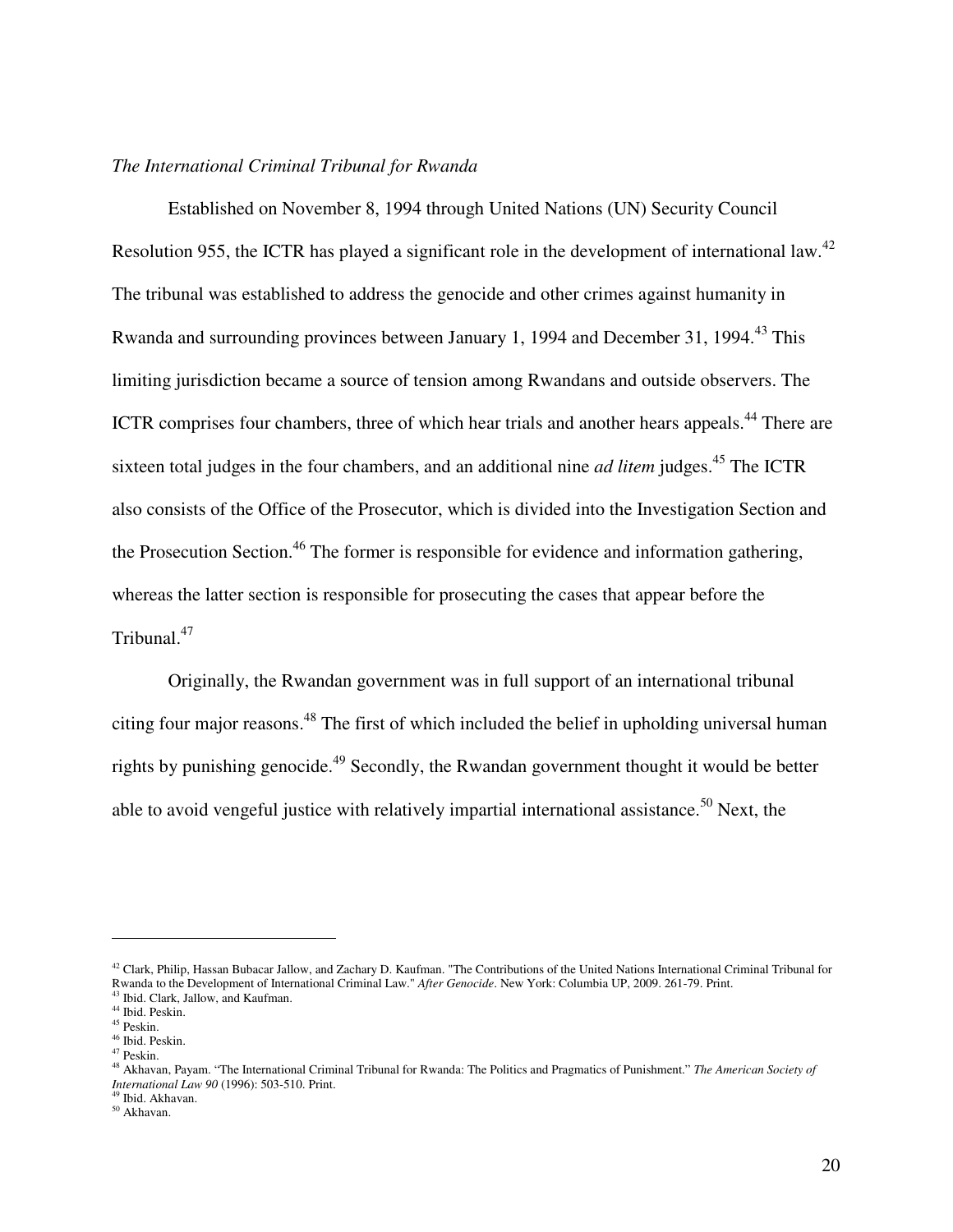Rwandan government believed a tribunal would end a culture of impunity.<sup>51</sup> Finally, an international tribunal would assist Rwanda in capturing exiled perpetrators.<sup>52</sup>

Despite this initial support, Rwanda was the only UN member state to vote against the establishment of the ICTR. It voted against the resolution for seven specific reasons, which to some extent remain relevant in popular opinions of the ICTR today. First, the Rwandan government believed that the temporal jurisdiction of the tribunal from January 1, 1994 to December 31, 1994 was too limiting in that it failed to consider the planning stages of genocide.<sup>53</sup> Moreover, it argued that the jurisdiction ignored the root causes of the genocide.<sup>54</sup> A Rwandan representative, for instance, argued that a tribunal "which refuses to consider the causes of the genocide in Rwanda and its planning…cannot be of any use…because it will not contribute to eradicating the culture of impunity or creating a climate conducive to national reconciliation."<sup>55</sup> Furthermore, the Rwandan government argued that the composition and structure of the proposed tribunal was inadequate and ill prepared to manage such a large caseload.<sup>56</sup> It argued to increase the number of Trial Chamber judges and provide its own Appeals Chamber and prosecutor.<sup>57</sup>

 The third reason of dissent was concern over the differing levels of indictments and a skewed focus on killers versus planners. However, in response the first prosecutor Richard Goldstone stated his primary objective was to "bring to justice those most responsible both at a national and local level."<sup>58</sup> Next, the Rwandan government opposed the involvement of certain

- <sup>52</sup> Akhavan. <sup>53</sup> Ibid. Akhavan.
- <sup>54</sup> Akhavan.

 $\overline{a}$ 

- <sup>55</sup> Ibid. Akhavan.
- <sup>56</sup> Akhavan.

<sup>58</sup> Akhavan.

<sup>&</sup>lt;sup>51</sup> Ibid. Akhavan.

<sup>57</sup> Ibid. Akhavan.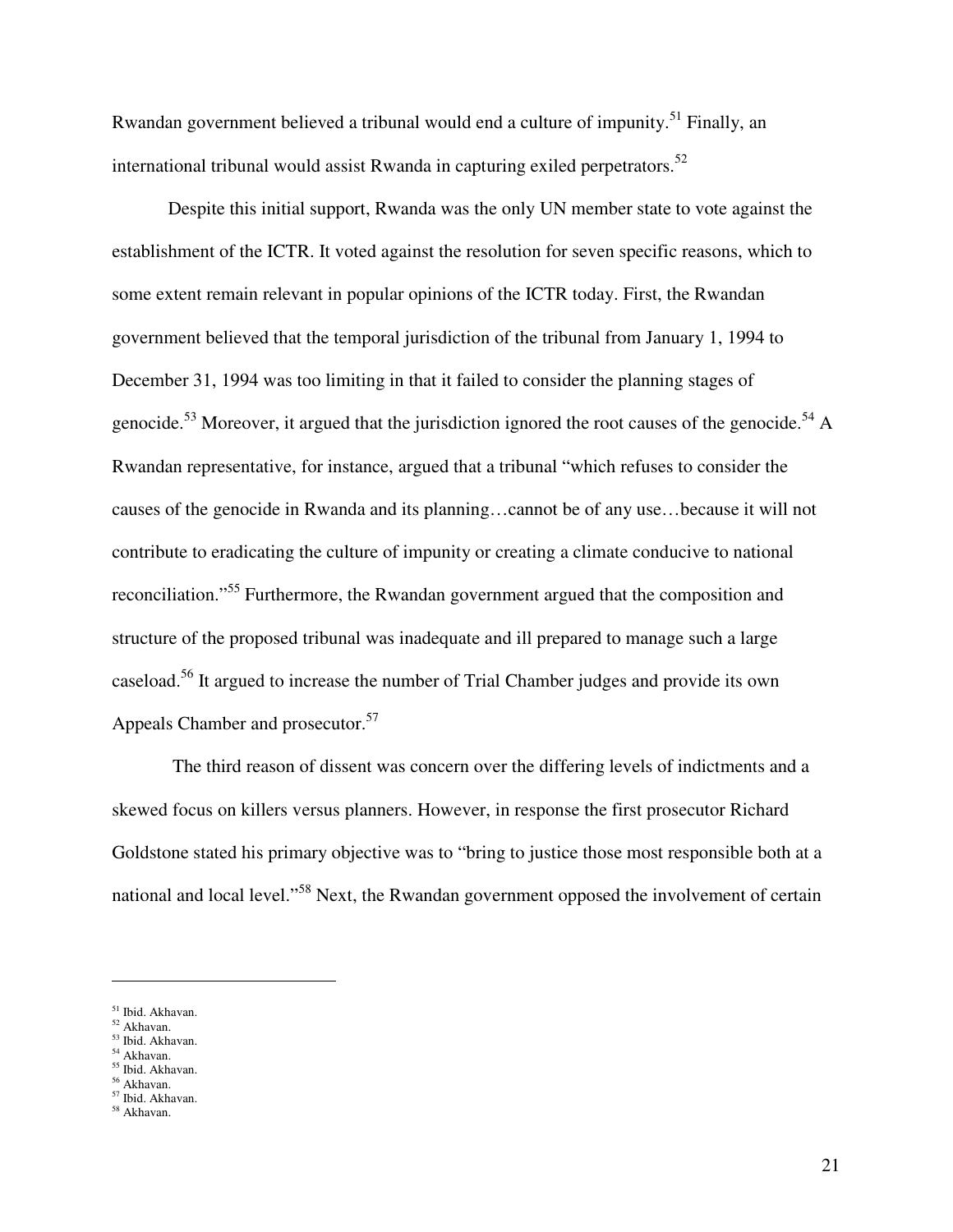countries in tribunal matters given their active role in the Rwandan civil war.<sup>59</sup> There was also disagreement over the levels of punishment whereby the death penalty could not be issued through the tribunal and concerns over imprisoning convicted Rwandans outside of Rwanda.<sup>60</sup> Finally, the Rwandan government opposed not accommodating the tribunal on Rwandan soil, but instead in Arusha, Tanzania.<sup>61</sup>

During an interview with Claude, many of these concerns were highlighted as areas of disagreement with the ICTR. For instance, he cited the numerous difficulties that arise from not basing a court in the location of the crime. Therefore, according to Claude, the fact that the ICTR is outside Rwanda remains to be a contentious element that works in opposition to "reconciliation objectives."<sup>62</sup> As an evaluator of the *Gacaca* system, he said,

"Because the [*Gacaca*] courts are deeply rooted in the grassroots…that is the main point that makes it different from ICTR. The judges in Arusha have not even met judges here. There is more evidence when on site. All these are important to get a fair trial and get people reconciled."<sup>63</sup>

Another area of disagreement he voiced, that is shared by many other Rwandans and international observers, is the excessive amount of time and money spent on individual ICTR cases. For instance, Claude argued, "At least for us in *Gacaca* courts, we have been cost effective."<sup>64</sup> Unlike *Gacaca*, however, the ICTR has spent millions of dollars in prosecuting less than one hundred perpetrators.<sup>65</sup> Vincent, an individual working in the Rwandan Supreme Court, asked, "How can you weigh the costs that have been spent on those cases?"<sup>66</sup> Uvin and Mironko, for instance, argue, "the tribunal has produced

- <sup>60</sup> Akhavan. <sup>61</sup> Ibid. Akhavan.
- <sup>62</sup> Ibid. Claude.
- $63$  Claude.

<u>.</u>

<sup>65</sup> Ibid. Peskin.

<sup>59</sup> Ibid. Akhavan.

<sup>64</sup> Ibid. Claude.

<sup>66</sup> Vincent. Personal Interview. 4 November 2010.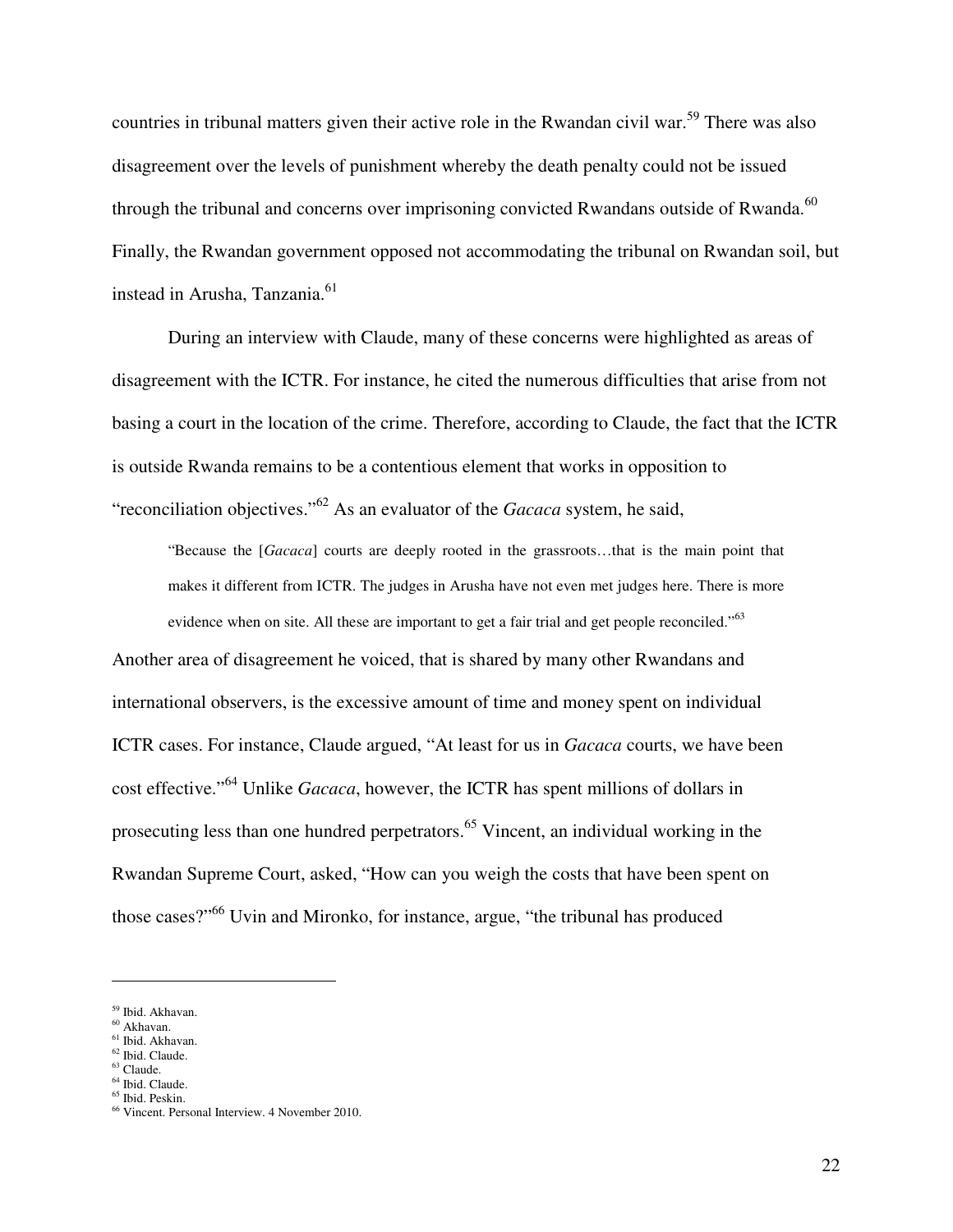remarkably little: by early 2002, with 800 employees and after having spent approximately U.S. \$540 million, it had handed down eight convictions and one acquittal, with seven trials for seventeen accused in progress, two appeals pending, and fifty-five suspects in the tribunal's custody."<sup>67</sup>

 The ICTR is clearly unable to achieve all the transitional justice needs of Rwanda. Although its statute states that the tribunal is meant to promote peace and reconciliation through the trial process, it is not an adequate or sufficient method of reconciliation in Rwanda. This is largely due to its remoteness from the Rwandan population, overwhelmingly negative local perceptions of the tribunal, and its inherent inability to foster meaningful dialogue through an adversarial trial process. According to former ICTR prosecutor Hassan Bubacar Jallow, the tribunal is by no means a "panacea for postgenocide Rwanda."<sup>68</sup>

Overall, critics of the ICTR share a general mistrust of international involvement in post-genocide Rwanda when that same community ignored the genocide as it occurred. According to one scholarly interpretation, the establishment of the ICTR is therefore indicative of a projection of collective international guilt, in which the international community seeks consolation through active post-conflict involvement.<sup>69</sup> According Uvin and Mironko, the ICTR serves as, "reaffirmation of the international community's own morality.<sup>70</sup> Instead of having a genuine focus on reconciliation and justice, the ICTR

<sup>67</sup> Ibid. Uvin and Mironko.

 $68$  Ibid. Clark, Jallow, and Kaufman.

<sup>69</sup> Ibid. Uvin and Mironko.

<sup>70</sup> Uvin and Mironko.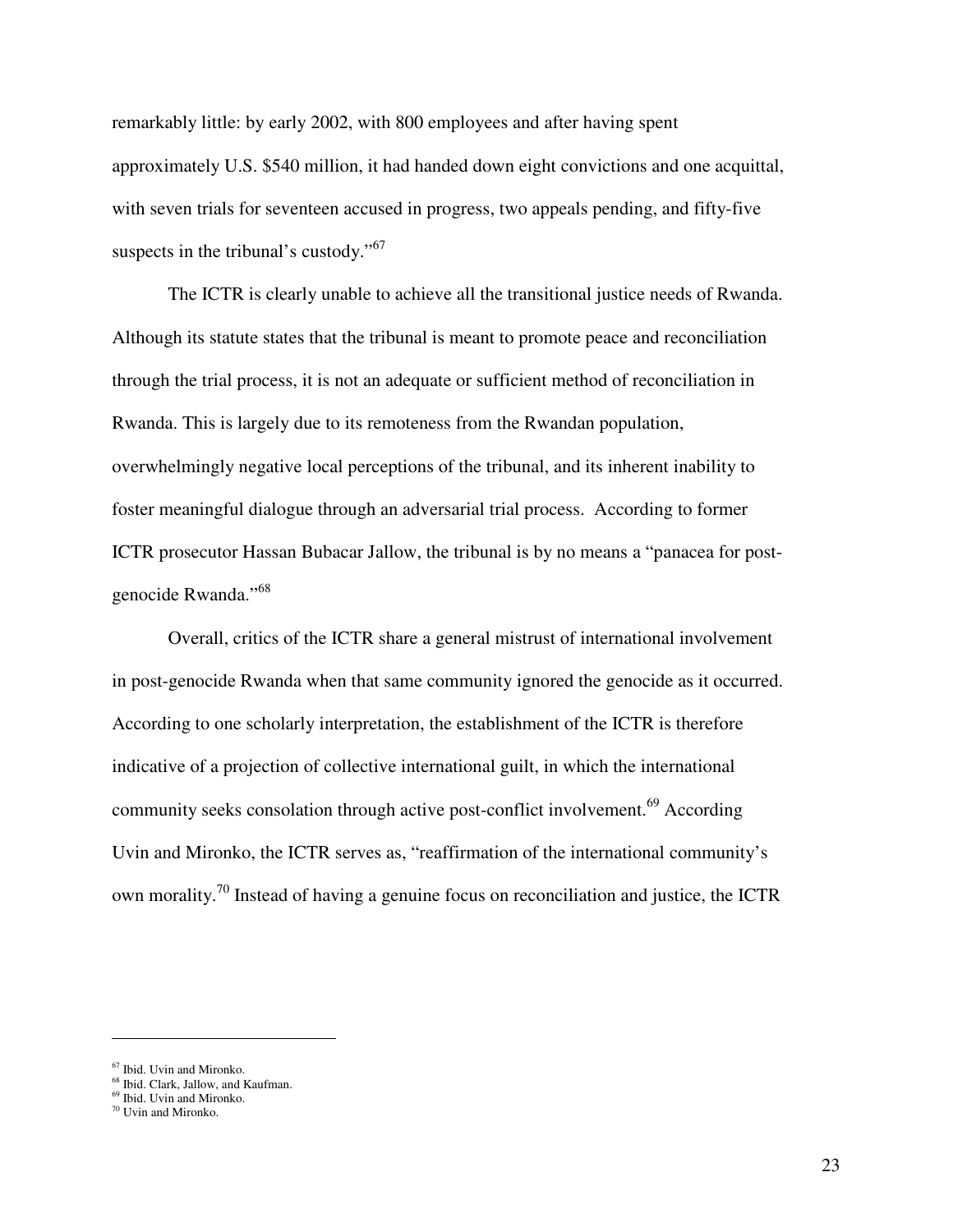"is about symbolic politics: we, the international community, *do* care about Rwanda, *are*  outraged by it, and solemnly pledge to show our disapproval."<sup>71</sup>

 In the face of overwhelming criticism, ICTR officials have projected extremely sanguine interpretations of the institution's success. According to Jallow, the ICTR played a major role in promoting international cooperation, which in turn bolstered the success of the ICTR.<sup>72</sup> He argues that the establishment of the tribunal sent a message that "the international community was not only aware of the violence committed in Rwanda and neighboring states, but willing to take action and hold those responsible to account."<sup>73</sup> Moreover, he argues that the trials act as a form of reconciliation through the truth-telling process inherent in formal trials. In Resolution 955, the stated objectives of the tribunal include "[contributing] to the process of national reconciliation and to the restoration and maintenance of peace."<sup>74</sup> Furthermore, Jallow praises the ICTR as a successful mechanism of retributive justice that serves as a deterrent.<sup>75</sup> While he acknowledges that retributive justice is not enough, he admits that alternatives are not within ICTR jurisdiction.<sup>76</sup>

 This largely optimistic view of the ICTR is undoubtedly due to his role as the ICTR prosecutor. But it nevertheless lends valuable insight into some of the perceived achievements and advantages of the tribunal. For instance, he praises the ICTR for having established a clear definition of genocide, recognizing print and media sources as

<sup>71</sup> Ibid. Uvin and Mironko.

<sup>72</sup> Ibid. Clark and Kaufman. <sup>73</sup> Clark and Kaufman.

<sup>74</sup> Ibid. Uvin and Mironko. <sup>75</sup> Ibid. Clark and Kaufman.

<sup>76</sup> Clark and Kaufman.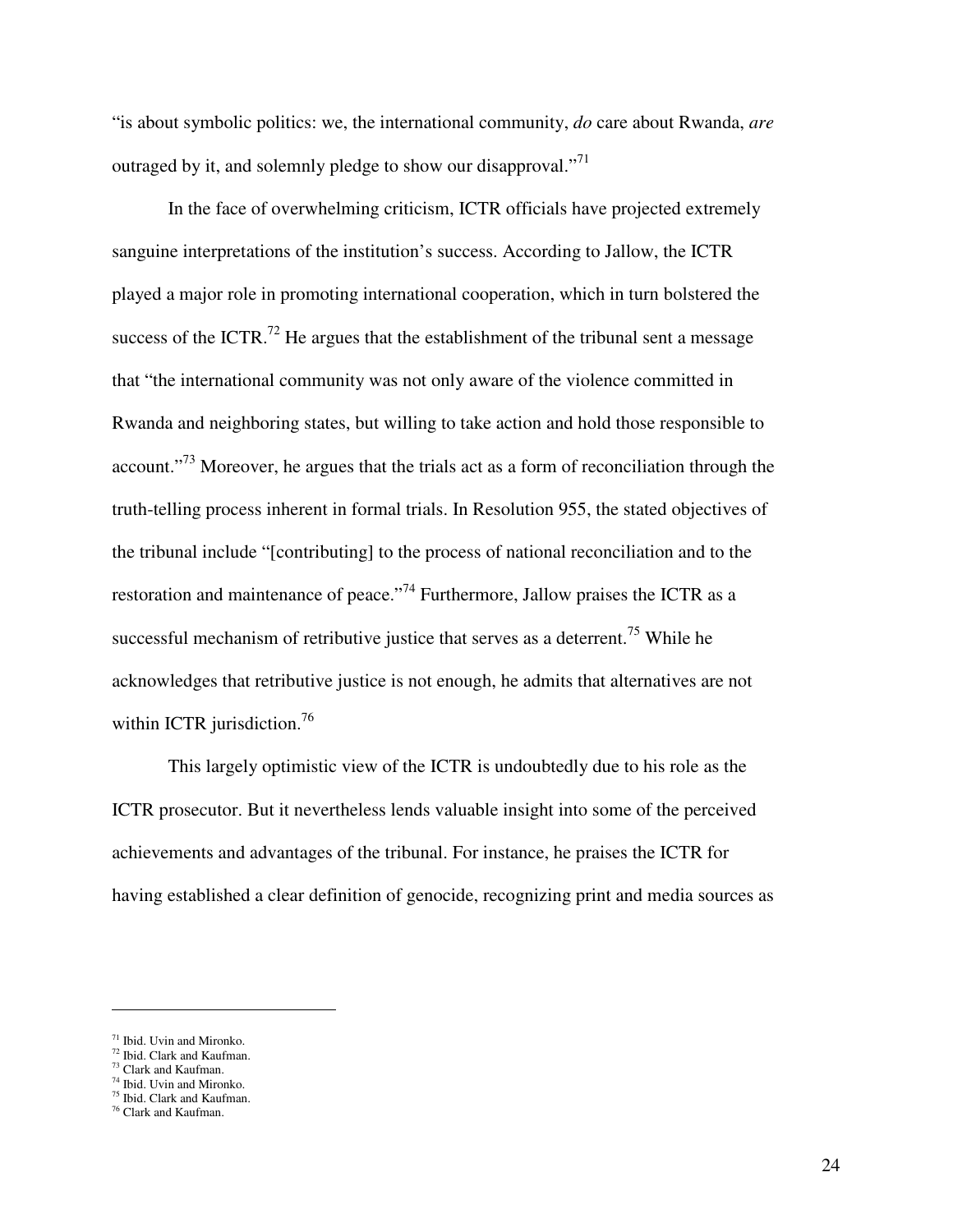culpable in inciting genocide, clarifying details of the Geneva Convention and finally debunking the myth of sovereign immunity from crimes against humanity.<sup>77</sup>

Some argue that the establishment of the ICTR has been a major milestone in the advancement of international law in terms of "replacing a culture of impunity with one of accountability."<sup>78</sup> By convicting key masterminds, such as Georges Rutaganda and Laurent Semanza, the ICTR "has once again blazed a trail in international criminal law," according to Jallow.<sup>79</sup> However, these achievements may be merely ostensible, considering the overwhelming inefficiencies, drawbacks, and controversies. Unlike certain criticisms of *Gacaca*, the aforementioned assessments of the ICTR are legitimate since they are founded in international legal standards. The fact that the ICTR fails to adhere to these legal standards through sufficient witness protection, cost efficiency, and expedient proceedings, the largely negative evaluation of ICTR success is a fair assessment. Established as a formal system of deterrent justice, the ICTR fails to present a serious threat to potential violators of international criminal law. As Uvin and Mironko argue, "it will take a lot more than nine persons convicted in eight years to deter future bloodshed in the region."<sup>80</sup>

Once again, key judicial values emerge from these arguments for and against the ICTR. First, it is apparent from the stance of the Rwandan government, that physical proximity and general civilian awareness of court proceedings are important to establishing legitimacy. This judicial value is evident in Rwandan justice sector reform, where one of the major targets is providing universal access to justice. Moreover, cost

<u>.</u>

<sup>77</sup> Ibid. Clark and Kaufman.

<sup>&</sup>lt;sup>78</sup> Clark and Kaufman.

<sup>&</sup>lt;sup>79</sup> Ibid. Clark, Jallow, and Kaufman.

<sup>80</sup> Ibid. Uvin and Mironko.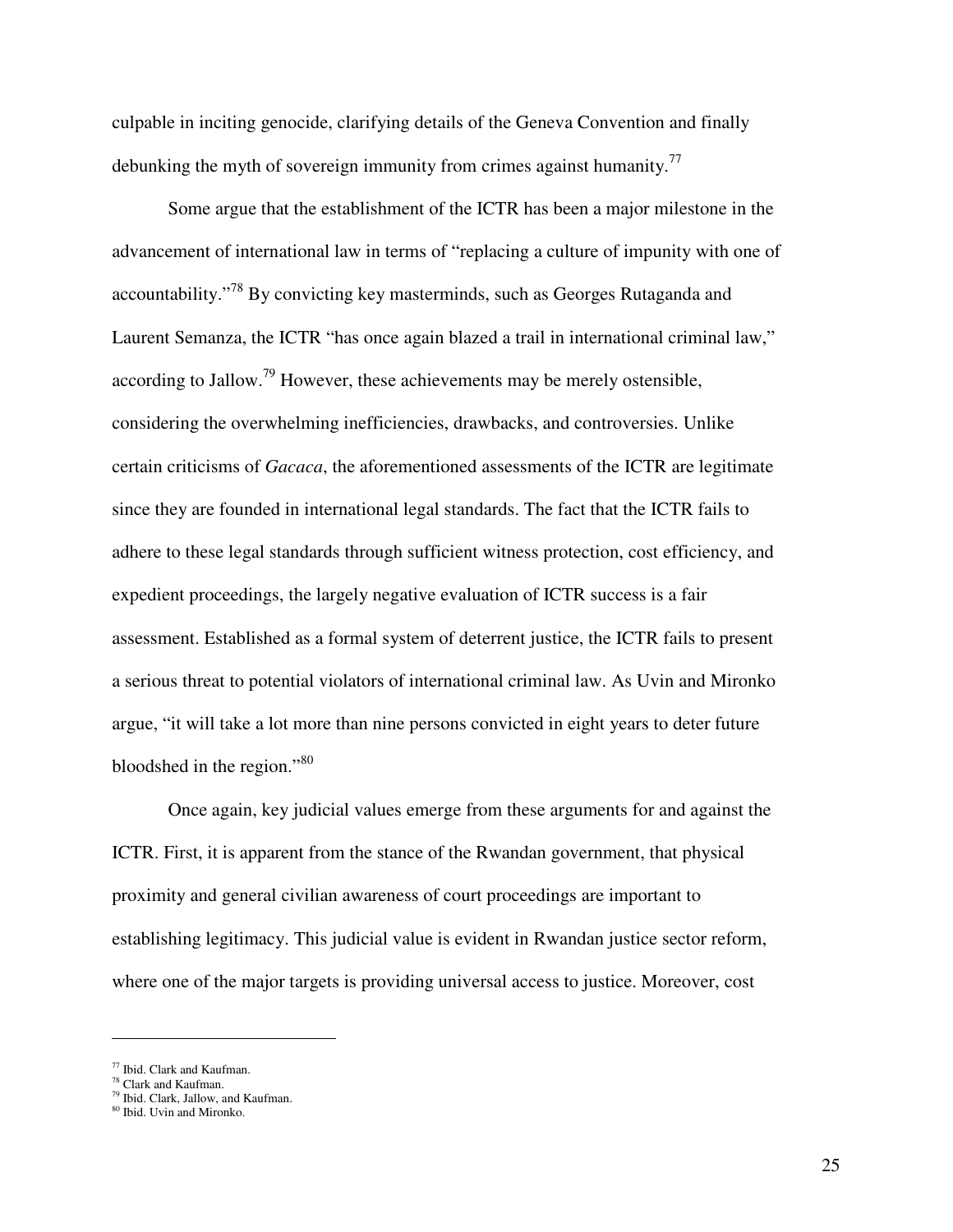efficiency is another important value guiding one of the major critiques of the ICTR. The ability of *Gacaca* courts and Rwandan domestic courts to process cases significantly faster than the ICTR, is perhaps reflective of budget restraints on a developing nation. Lastly, criticisms of bureaucratic infighting and inefficiency demonstrate the importance of speedy trials, which are also reflected in justice sector reform indicators. The judicial values stemming from arguments surrounding the ICTR yield valuable insight into key themes guiding the monitoring and evaluation of progress in justice sector reform.

#### *Justice Sector Reform*

 $\overline{a}$ 

Western judicial ideals and Rwandan judicial ideals intersect in the space of justice sector reform. Through the involvement of international development partners and Rwandan governmental institutions, these values sometimes overlap and sometimes diverge. Before delving into a thorough analysis of this process, this section aims to provide a factual backdrop to the forthcoming arguments. The Rwandan justice sector, formally known as the Justice, Reconciliation, Law and Order (JRLO) sector, comprises fourteen government institutions and other partner organizations. This includes the Ministry of Justice, Ministry of Internal Affairs, the judiciary, Institute of Legal Practice and Development, Military Courts, Military Prosecution Service, National Commission for Human Rights, National Police Service, National Prison Services, National Public Prosecution Authority, National Service of *Gacaca* Courts, National Unity and Reconciliation Commission, Ombudsman, and TIG.<sup>81</sup>

<sup>81</sup> Republic of Rwanda. Justice, Reconciliation, Law and Order Sector. *JRLO Sector Strategy 2009 to 2012*. Kigali. *JRLO Sector*. 25 November 2008. Web. 15 Nov. 2010. <www.jrlos.gov.rw>.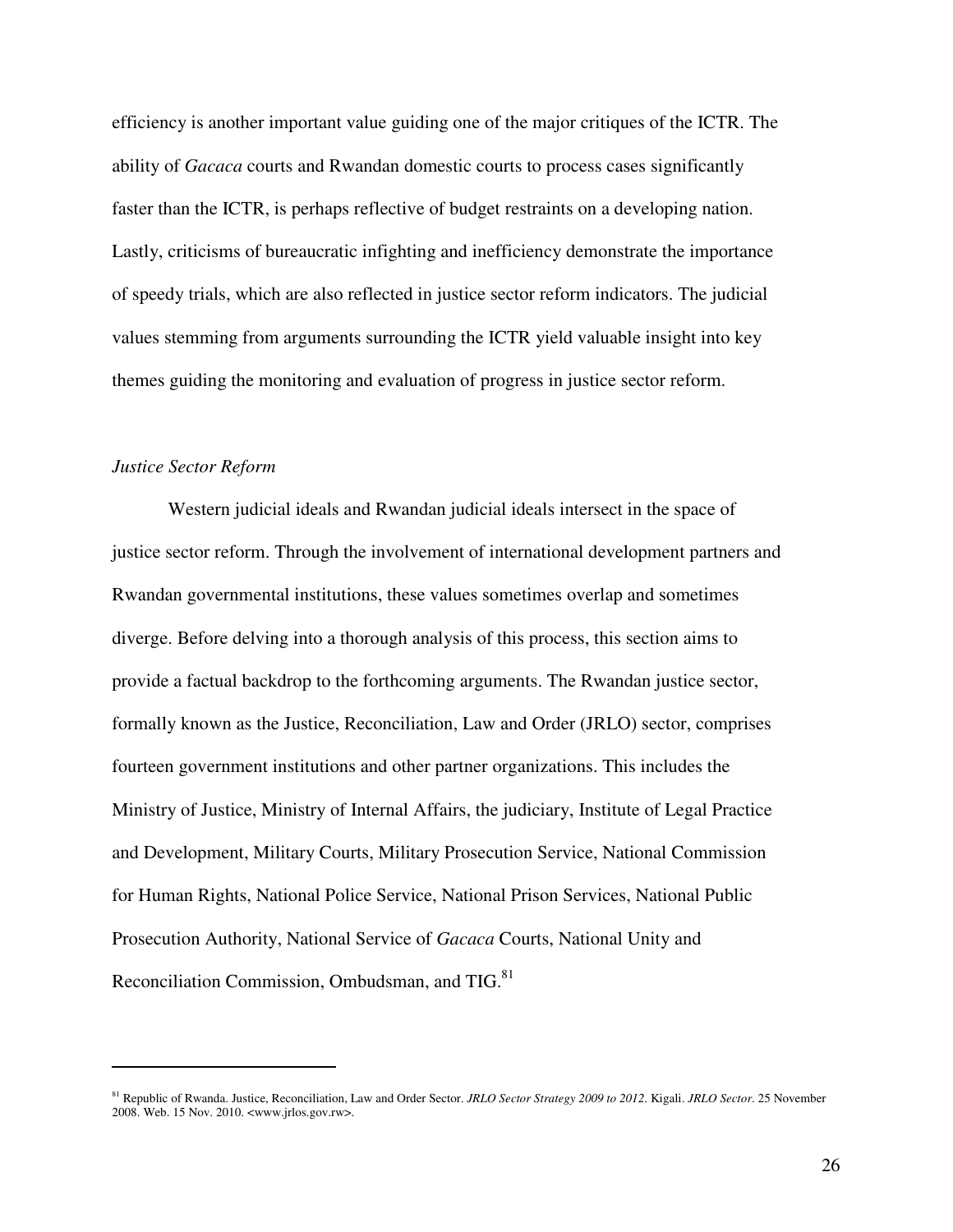The JRLO Sector Strategy of 2009 to 2012 is a key component of the Rwandan government's Economic Development and Poverty Reduction Strategy (EDPRS) Governance Flagship Program. The goal of the EDPRS is to promote "sustainable economic growth and social development," with the stated purpose of "[strengthening] the rule of law to promote good governance and a culture of peace."<sup>82</sup> The JRLO Sector Strategy fits within these government objectives.

 In the years since 1994, the Rwandan justice sector has drastically improved. Immediately after the genocide, many believed that without a functioning judiciary, adequate justice could never be achieved. For instance, Ian Martin, former secretary-general of Amnesty International and the chief of the UN Human Rights Field Operation in Rwanda spoke of "the impossibility of justice" in post-genocide Rwanda.<sup>83</sup> According to Uvin and Mironko, "what was being attempted was not the reconstruction, but rather the first-time construction of a fair, efficient, and human rights-based justice system that combats impunity.<sup>84</sup>

Despite these pessimistic views, the justice sector nevertheless developed as a result of active international involvement and strong government leadership. According to the JRLO Sector Strategy, for instance, "Security and peace have been restored; mechanisms have been put in place to build reconciliation and national unity; the rule of law has been strengthened; and huge strides have been made in modernizing the country's justice system."<sup>85</sup> The results of a recent EDPRS survey indicated the favorable view many Rwandans held of the justice sector.<sup>86</sup> For example, 72 percent of respondents considered that the justice situation was acceptable in

<u>.</u>

<sup>82</sup> Republic of Rwanda. Ministry of Finance and Economic Planning. *Economic Development and Poverty Reduction Strategy 2008--2010*. By James Musoni. Print.

<sup>83</sup> Ibid. Uvin and Mironko.

<sup>84</sup> Uvin and Mironko.

<sup>85</sup> Ibid. *JRLO Sector Strategy 2009 to 2012*.

<sup>86</sup> Ibid. *Economic Development and Poverty Reduction Strategy 2008--2010*.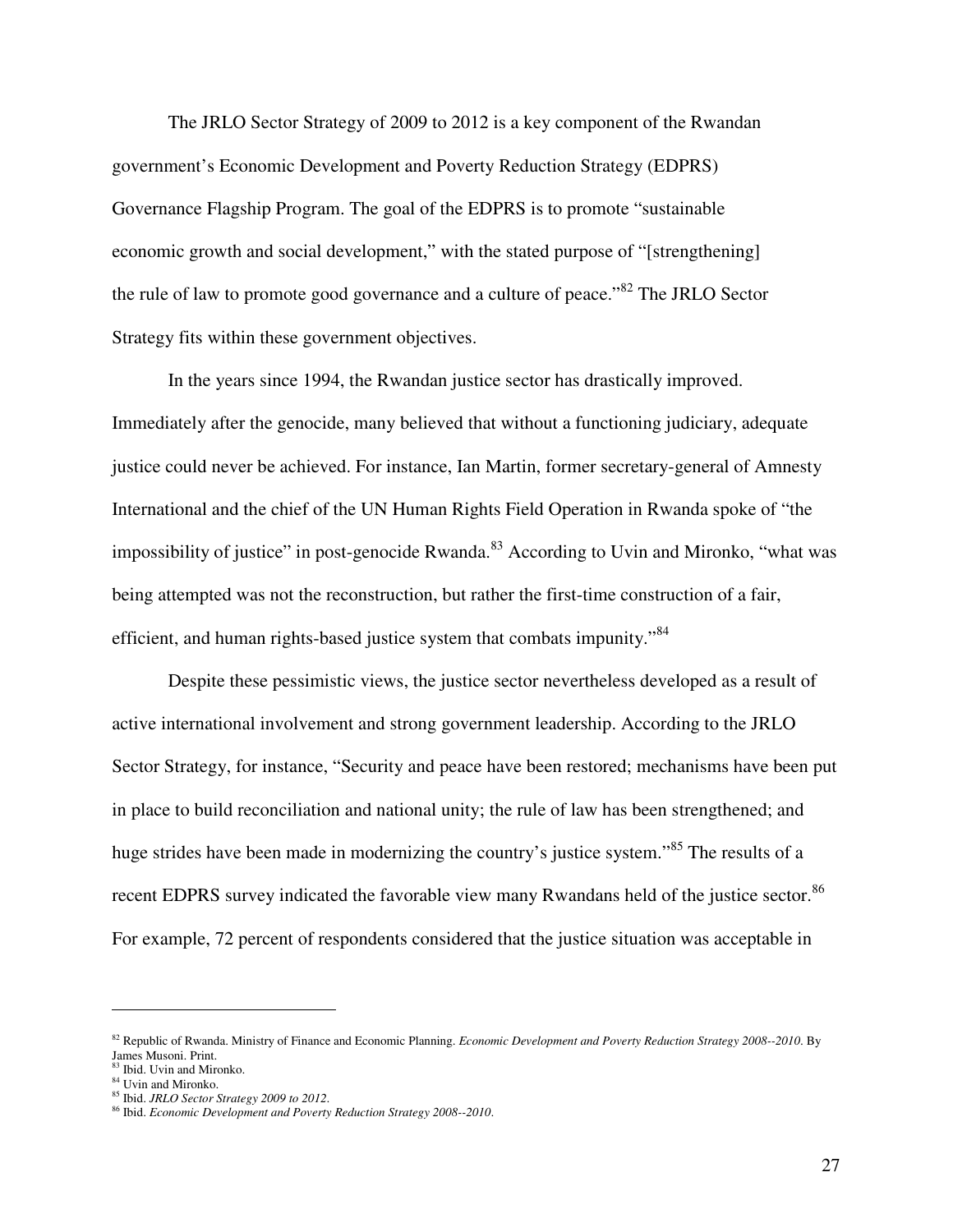their cell.<sup>87</sup> Similarly, 80 percent of respondents rated the performance of courts as good or very good.<sup>88</sup> Lastly, 67 percent of business owners believed that the court system is "fair/impartial and uncorrupted."<sup>89</sup> These achievements are especially significant when considering recent conditions. In 1994, Rwanda only had 32 judges and 18 prosecutors with law degrees.<sup>90</sup> At the recent Policy Dialogue on Legislative Reform, the Minister of Justice, Tharcisse Karugarama, said, "We have made remarkable progress, but we still have much farther to go."<sup>91</sup>

Currently, the JRLO faces a number of challenges in promoting justice, peace and reconciliation at community levels. According to the JRLO Sector Strategy, the process of reconciliation continues in the face of recurring genocide ideology. Moreover, the justice process remains unaffordable and inaccessible to the average Rwandan. According to a study conducted by the Legal Aid Forum, the average cost of judgment for litigants is approximately six times the average monthly income, which inevitably results in significant debt and further impoverishment.<sup>92</sup> Overall, the issue of equitable and affordable access to justice remains a major issue for the average Rwandan.

To target these issues, the JRLO established a Sector Strategy from 2009 to 2012 that includes four main expected outputs, twelve main targets, and twenty indicators.<sup>93</sup> The first expected output is achieving universal access to quality justice. This output incorporates five main targets including access to legal advice and representation, satisfaction with Abunzi justice, eliminating case backlog, reducing case processing time, and decreasing costs for enforcing commercial contracts. Almost half of the total indicators fall under this first output, thereby

<sup>87</sup> *Economic Development and Poverty Reduction Strategy 2008--2010*.

<sup>88</sup> Ibid. *Economic Development and Poverty Reduction Strategy 2008--2010*.

<sup>89</sup> *Economic Development and Poverty Reduction Strategy 2008--2010*.

<sup>90</sup> "Policy Dialogue on Legislative Reform Brings Together Government and Civil Society Actors." *A Just Rwanda* 2 (June 2010): 1. Print.

<sup>&</sup>lt;sup>91</sup> Ibid. "Policy Dialogue on Legislative Reform Brings Together Government and Civil Society Actors."

<sup>&</sup>lt;sup>92</sup> Abijuru, Emmanuel, Amedee Kamota, and Teddy Kaberuka. *Monitoring of the EDPRS Indicators in the Justice Sector*. Legal Aid Forum, Aug. 2009. Web. 15 Nov. 2010.

<sup>&</sup>lt;sup>93</sup> Ibid. *JRLO Sector Strategy 2009 to 2012*.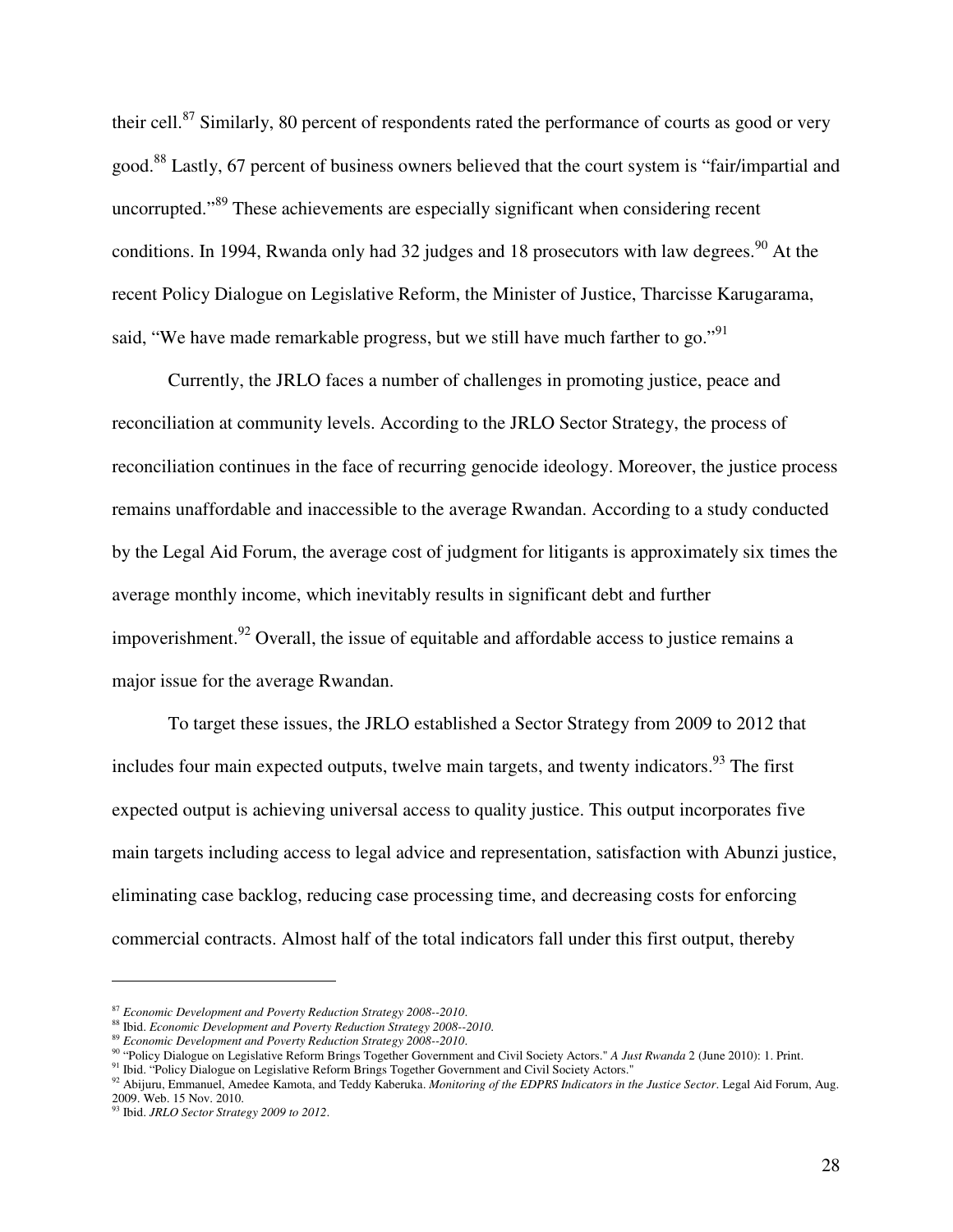demonstrating the diversity of assessment and the level of importance of achieving universal access to justice. The second output is eradicating genocide ideology and reinforcing reconciliation mechanisms. Falling under this output are targets to complete TIG work camps, achieve high levels of trust and reconciliation among Rwandans, and finalize *Gacaca* genocide cases.

The third output is promoting the rule of law, accountability and human rights. This includes achieving high levels of public confidence in JRLO institutions and the rule of law, ratifying all international human rights instruments, and operating prisons within their planned capacity. The final output is maintaining and enhancing safety, law, and order, which includes the sole target of reducing the reported and perceived crime levels. Each of the outputs includes at least one measure of public perception of government progress. Another important trend within the indicators is the high value placed on reconciliation as another goal along the route to justice. Finally, the strategy acknowledges the importance of upholding international human rights instruments, revealing the accepted influence of international actors in domestic policy.

The JRLO Sector Strategy places a strong emphasis on collaboration within the sector through an objective known as the Sector Wide Approach  $(SWAp)$ .<sup>94</sup> Therefore, the JRLO provides a strategic framework for all fourteen institutions within the justice sector. However, this paper specifically focuses on one of those institutions, the judiciary. The judiciary includes the Supreme Court, the High Court of the Republic, the Commercial High Court, Higher Instance Courts, Commercial Courts, and Lower Instance Courts.<sup>95</sup> Encompassed within the sector wide JRLO, these courts share a separate but overlapping strategy that also includes four

<u>.</u>

<sup>94</sup> Republic of Rwanda. Justice, Reconciliation, Law and Order Sector. *Roadmap for a Sector Wide Approach (SWAp)*. Kigali. *JRLO Sector*. 25 Nov. 2008. Web. 15 Nov. 2010. <www.jrlos.gov.rw>.

<sup>95</sup> Republic of Rwanda. *Strategic Plan of the Judiciary 2008-2012.* Kigali. *Supreme Court.* July 2008. Web. 15 Nov. 2010. <www.minijust.gov.rw>.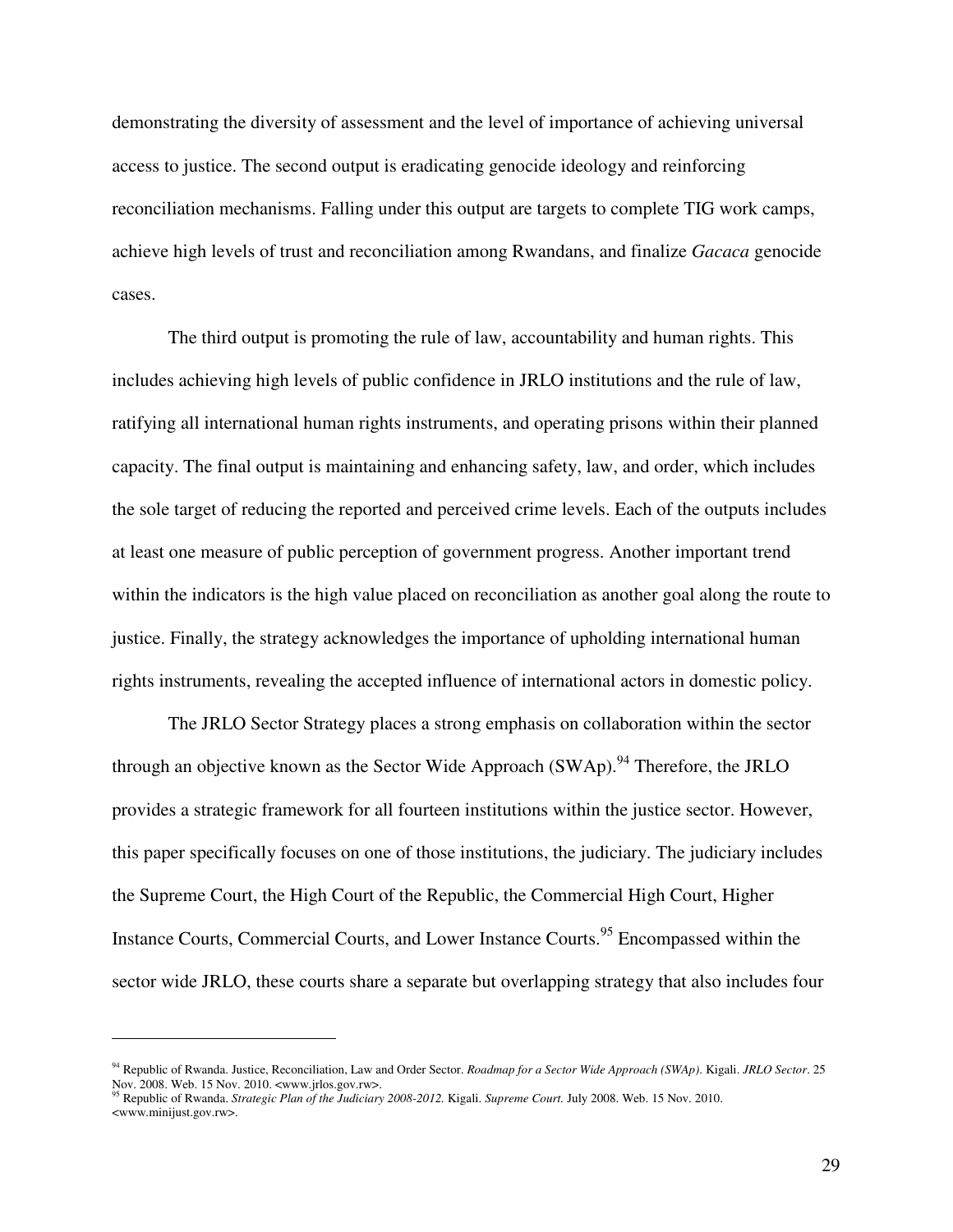key objectives. The first strategic objective of the judiciary is to ensure that justice is fully accessible to the people of Rwanda. Secondly, the judiciary aims to ensure that justice is administered fairly, effectively, and efficiently. The third objective is to strengthen the independence of the judiciary to boost confidence in the adjudication process. Lastly, the fourth objective is to engage in effective collaboration with justice partners in accordance with SWAp.

Overall, there are twelve international development partners involved with the justice sector.<sup>96</sup> This research will focus on USAID, EC, and a European NGO. First, USAID through the MCC Threshold Program has five projects working toward political rights, civil liberties, and voice and accountability.<sup>97</sup> These indicators fall under the MCC framework for ruling justly that includes judiciary capacity building and legislative reform. Next, the EC operates under a sector wide budget support approach, in which funding is allocated to all fourteen government institutions.<sup>98</sup> It aims to strengthen the law enforcement system and reinforce the legal system. For instance, its targets include a reduction in case backlog by 50% from the 2006 baseline, circulation of information on existing laws, and continued training of legal authorities. <sup>99</sup> Finally, the European NGO carries out projects in reducing case backlog in the judiciary, training Abunzi, and measuring baselines through an Abunzi monitoring project.<sup>100</sup>

These development partners are critical to the progress of the Rwandan justice sector. This paper seeks to answer whether the same judicial values that guided debates between the Rwandan government and international actors over *Gacaca* and the ICTR similarly guide interactions between Rwandan government institutions and the international development partners.

<sup>96</sup> Ibid. *JRLO Sector Strategy 2009 to 2012*.

<sup>&</sup>lt;sup>97</sup> Mark. Personal Interview. 1 December 2010.

<sup>&</sup>lt;sup>98</sup> Alfred. Personal Interview. 1 December 2010.

<sup>&</sup>lt;sup>99</sup> Republic of Rwanda and the European Commission. Rwandan Ministry of State and Commission in charge of Development and Humanitarian Aid. *Country Strategy Paper and National Indicative Programme for the Period 2008—2013.* 9 Dec. 2007. Web. 15 Nov. 2010. <br><sup>100</sup> Philip. Personal Interview. 3 December 2010.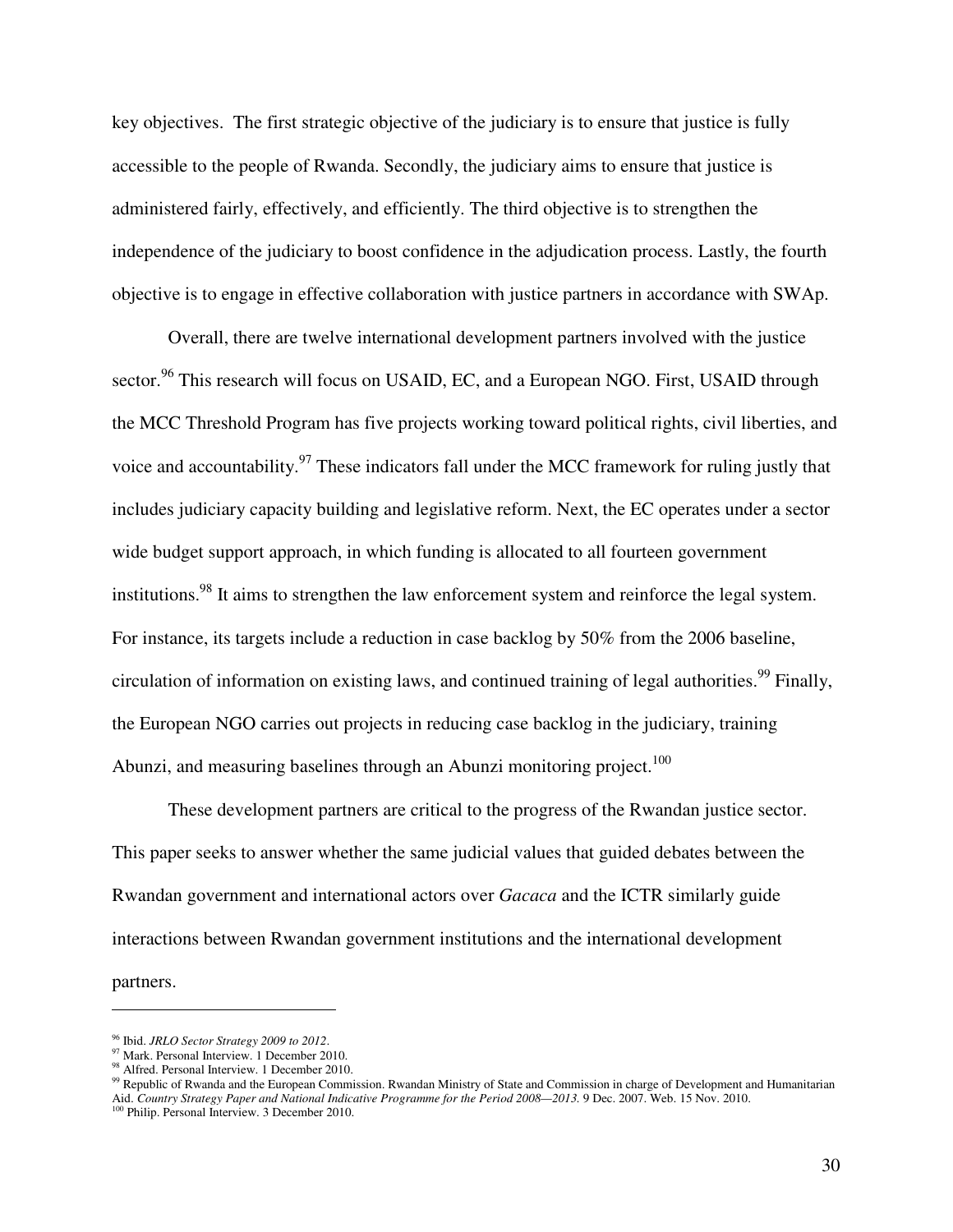#### **Analysis and Findings**

 Justice sector reform is indeed a space of contention. But, it is not the result of differing judicial values. Instead, a variety of factors come into play involving all the development partners, civil society, and government institutions. For instance, the political whims of the Rwandan government and the donor countries' governments impose specific constraints that may work in counter to certain objectives of the other parties. The institutions involved in justice sector reform also face a number of technical challenges including limited staff and resources as well as gathering and receiving data in a timely fashion. Overall, each institution shares the same guiding judicial values. Individuals working for Rwandan government institutions reportedly value international legal standards in high regard. Véronique, an individual working for the Ministry of Finance, stated that there are certainly some elements "that should be at international respectable norms."<sup>101</sup> Likewise, individuals in development partner agencies claim to take Rwanda's unique circumstances into consideration when evaluating progress.<sup>102</sup> While the guiding judicial values may be the same, the order in which each actor values them varies significantly. As a result, the different prioritizations of judicial values within justice sector reform are a key source of tension. Unlike the debates between the Rwandan government and the international community over *Gacaca* and the ICTR, debates within justice sector reform center around different challenges.

 Foreign critics of *Gacaca* and Rwandan critics of the ICTR had notably different visions of what justice should be in each system. Their visions, however, clashed with the ultimate objectives of each institution. For instance, the goals of *Gacaca* included not only justice, but also reconciliation, a major source of misunderstanding among its foreign critics. On the other

<sup>&</sup>lt;sup>101</sup> Véronique. Personal Interview. 2 December 2010.

<sup>&</sup>lt;sup>102</sup> Ibid. Mark and Philip.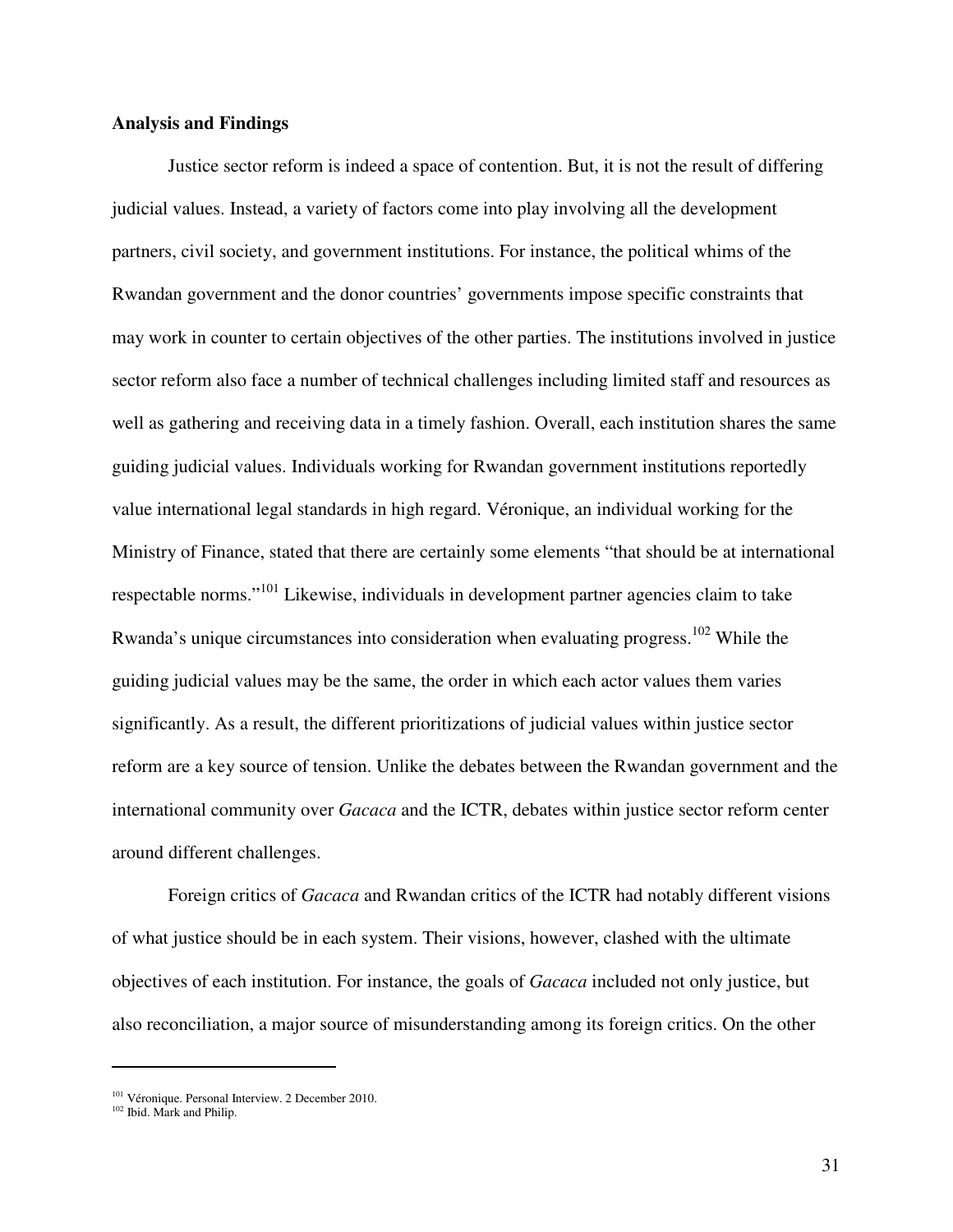hand, the ICTR was an instrument of formal international justice that did not aim to reconcile Rwandans or compensate victims. Most Rwandan critics of the ICTR, however, evaluated the success of the tribunal on this basis. Therefore, if critics use evaluative baselines that are different from the key objectives of each institution, critics will inevitably form negative perceptions of that institution. In this case, the use of different evaluative baselines was the upshot of different judicial values. In the Rwandan justice sector, however, this is not the case. The Rwandan government and its international development partners share a willingness to reform the justice sector to internationally accepted standards.

 In the article, "Western and Local Approaches to Justice," Uvin and Mironko describe the unique relationship between donors and the Rwandan government in the justice sector.

"For donors, similarly, administrative success is often measured in outputs. Have the promised number of judges been trained? Have the laws been written in conformity with international standards? Have the computers been installed and personnel trained? To recipients, substantive outcomes matter, and these only begin where administrative outputs end. At best, the formal markers of success for donors are only the building blocks for the recipients. At worst, they are largely irrelevant, mattering only insofar as they create tangible benefits for those people who actually get the salaries, computers, and per diems"  $103$ 

While many indicators used by development partners certainly include the numbers of computers installed or personnel trained, individuals working for development partner institutions expressed another concern. For example, Alfred and Philip both argued in favor of more qualitative indicators to gauge popular perceptions of their work.<sup>104</sup> In fact, Philip criticized the Rwandan government its exclusive reliance on quantitative data in its monitoring and evaluation

<sup>103</sup> Ibid. Uvin and Mironko.

<sup>&</sup>lt;sup>104</sup> Ibid. Alfred and Philip.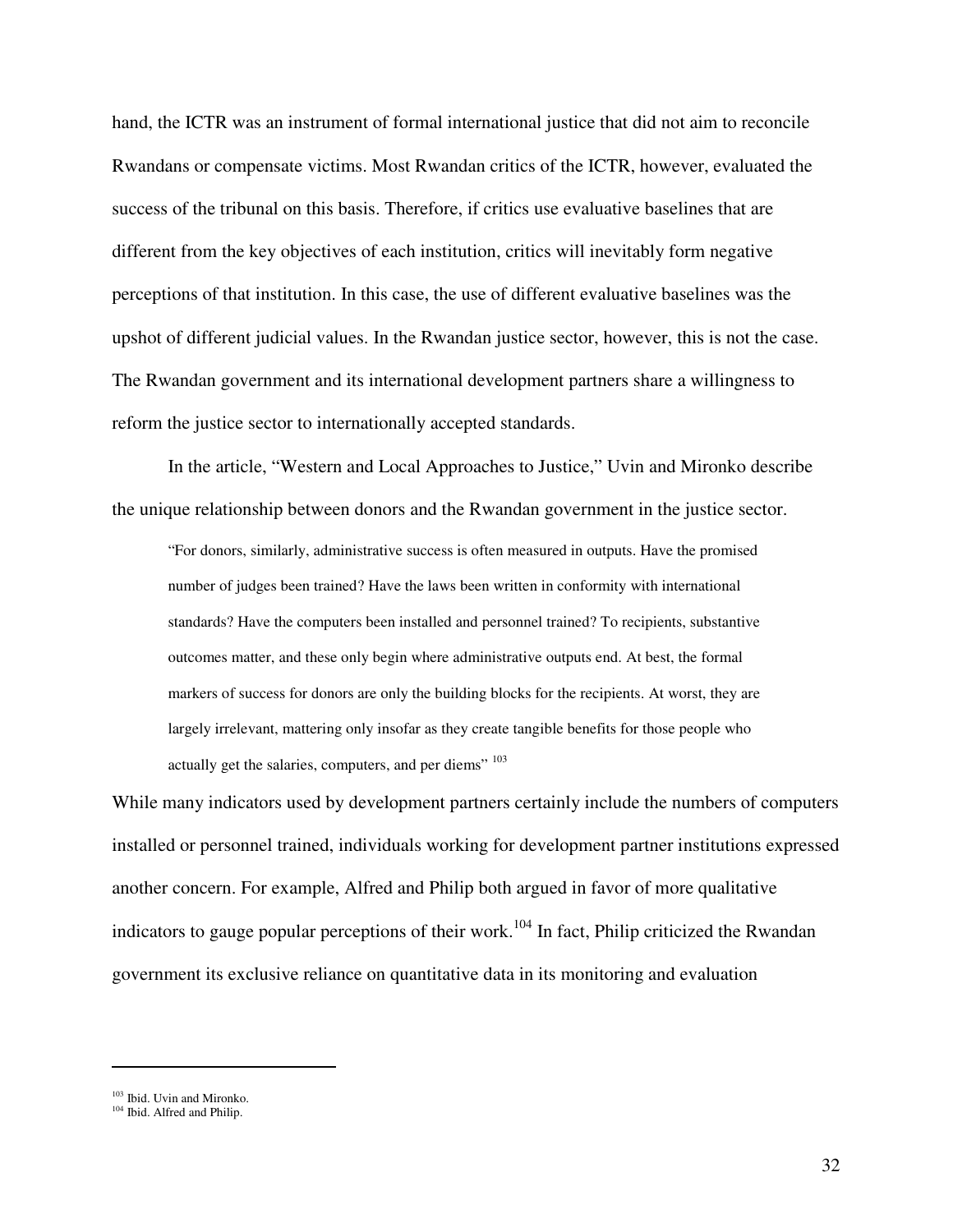framework.<sup>105</sup> According to Rwandan government officials, the "building blocks" of trainings, workshops, and basic materials are certainly crucial components of sector capacity building. For instance, Veronique emphasized the importance of substantive training for legal professionals to eventually achieve greater judiciary independence. Unlike the rigid dichotomy that Uvin and Mironko present, the reality is much less defined with development partners and government officials working toward the same goals.

Tension within the justice sector, therefore, does not arise from separate judicial values. Instead, it arises from the different ranking order of judicial values in each institution. For instance, the Rwandan government claims that the independence of the judiciary is a key strategic objective.<sup>106</sup> However, according to critical development partners, the government is not working hard enough to achieve this goal.<sup>107</sup> On the surface, each actor claims to share the same visions of reform. The actions of each actor below the surface are another matter entirely.

#### *Development Partners*

 The development partners involved with the Rwandan judiciary include the UNDP, USAID, ICF, EC, the Netherlands, Belgium, and around thirty NGOs. Each organization has its own listed goals and priorities. USAID, for instance, has its own interpretation of the justice sector that includes the Parliament, although it is not included in the formal JRLO. Moreover, UNDP, USAID, and the ICF fund specific projects, whereas the EC, Belgium, and the Netherlands use a budget sector approach. This means that funds go to the entire justice sector and are then divided amongst the different government institutions. According to Alfred, an

<sup>105</sup> Ibid. Philip.

<sup>106</sup> Republic of Rwanda. *Strategic Plan of the Judiciary 2008-2012.* Kigali. *Supreme Court.* July 2008. Web. 15 Nov. 2010.

<sup>&</sup>lt;www.minijust.gov.rw>

<sup>&</sup>lt;sup>107</sup> Ibid. Philip.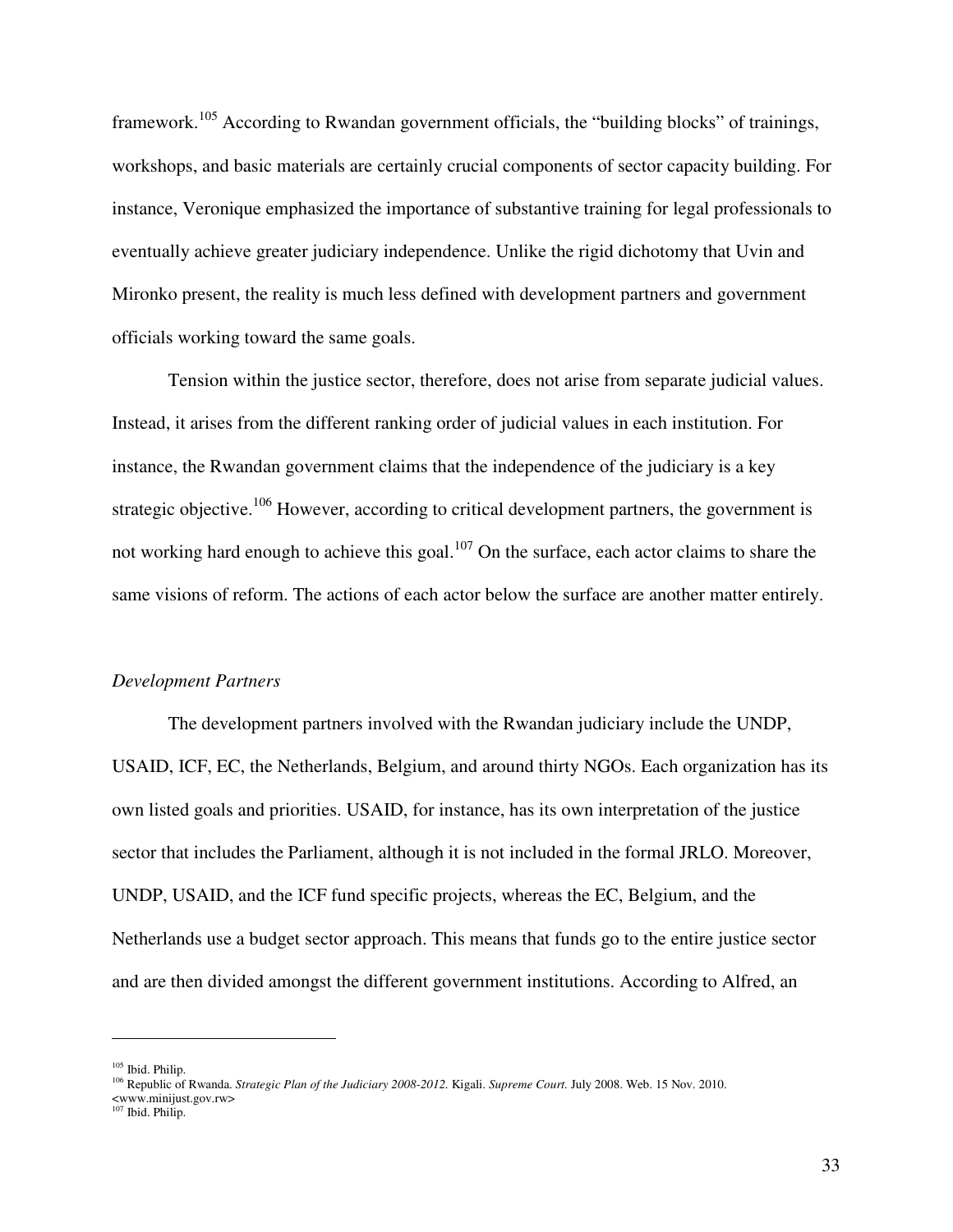individual representing the EC, this approach is "far more holistic," in considering the multitude of different projects and institutions involved in the sector.<sup>108</sup> Despite its different strategies, the development partners have similar overlapping goals including training professionals, institutional capacity building, and increasing universal access to justice. Most development partner representatives argued that it is not their goal to influence government policies or drive a specific political agenda.<sup>109</sup> But rather, their goal is to help government institutions achieve the defined objectives.

 According to Matthew, a representative of USAID, the Kigali team is limited by the constraints imposed by their headquarters in Washington D.C.<sup>110</sup> Matthew highlighted the limitations of using donor funds that have "strings attached to American taxpayers' dollars."<sup>111</sup> Therefore, outside criticism of the limited scope of USAID projects fail to consider the domestic restrictions imposed on project leaders. Moreover, several individuals working for different international development institutions claimed to have harmonized and aligned considerably with government objectives.<sup>112</sup> For instance, Philip, an individual working for an NGO involved in projects in the judiciary, stated that, "what we do happens to align almost a hundred percent with a number of the Ministry's objectives."<sup>113</sup> While development partners claim to have fully aligned themselves with government goals, individuals working for government institutions disagree.<sup>114</sup>

 While some government officials hold negative views of certain development partners, individuals within these international organizations similarly hold negative views of other

<sup>108</sup> Ibid. Alfred.

<sup>&</sup>lt;sup>109</sup> Mark and Matthew. Personal Interviews. 1 December 2010 and 2 December 2010.

<sup>&</sup>lt;sup>110</sup> Matthew. Personal Interview. 2 December 2010.

<sup>&</sup>lt;sup>111</sup> Ibid. Matthew.

<sup>&</sup>lt;sup>112</sup> Ibid. Alfred and Philip.

<sup>113</sup> Ibid. Philip.

<sup>&</sup>lt;sup>114</sup> Jean-Paul and Véronique. Personal Interviews. 2 December 2010.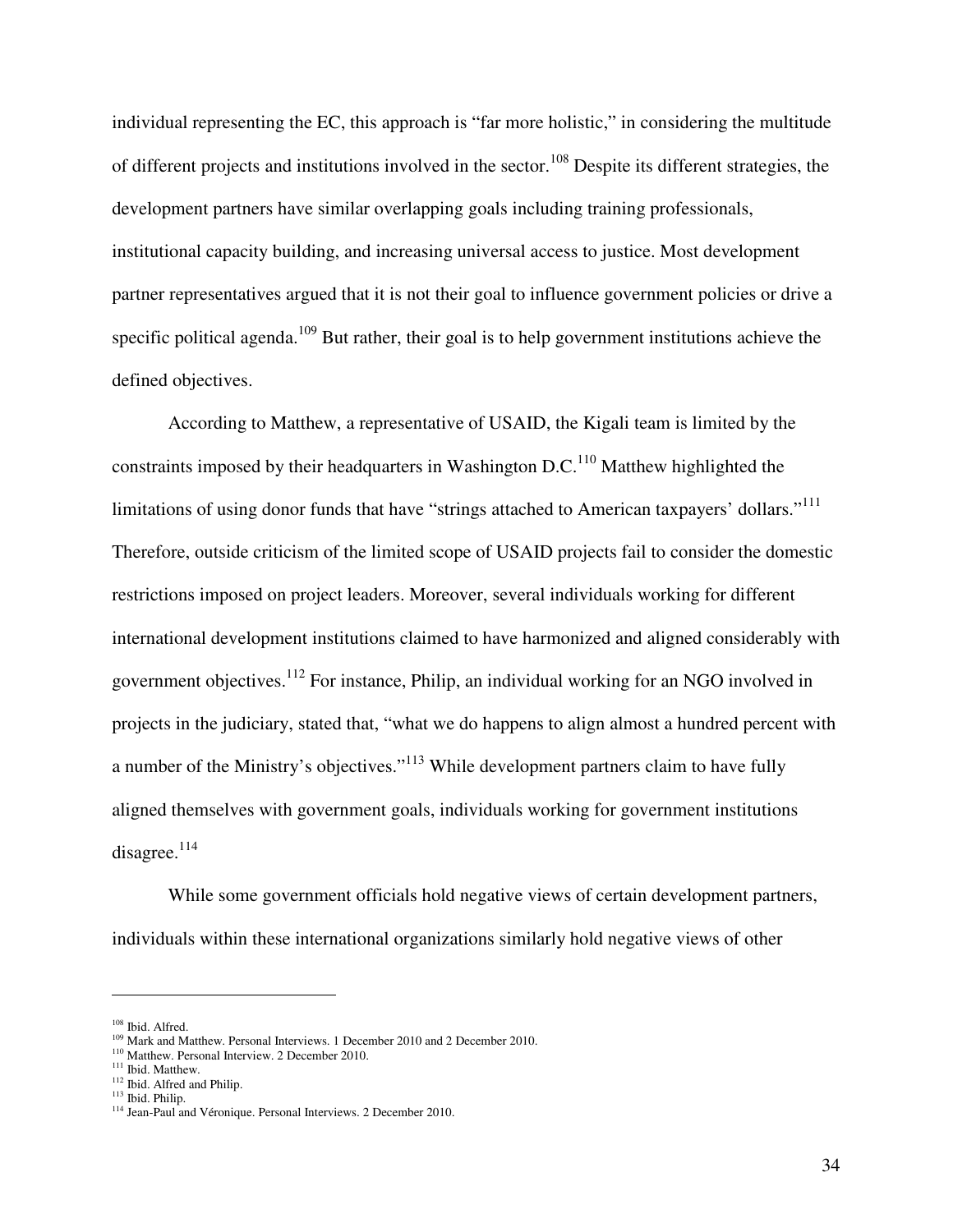development partners. For instance, Philip was highly critical of USAID projects, in that they failed to align themselves in anyway with government initiatives.<sup>115</sup> The structure of USAID and MCC projects use the same three indicators worldwide and form projects through a contract with the host government.<sup>116</sup> However, in many cases, the projects are not specifically tailored to align with the governmental infrastructure or objectives. Moreover, other individuals were critical of their own institutions, arguing that development partners in general were not effectively advocating their own goals.<sup>117</sup> For instance, one NGO official argued, "If anything, the development partners are too uncritical and they're not pushing [the Rwandan government] hard enough."<sup>118</sup>

With regard to foreign opinions of Rwandan government institutions, most research participants emphasized the government's willingness to reform. However, a few individuals also highlighted that this willingness only existed provided that there were no political repercussions.<sup>119</sup> Mark, a USAID representative, argued that the Rwandan government was generally eager to reform its judiciary, but only to the extent that the reforms were aligned with its political agenda.<sup>120</sup> According to Mark, "[The government is] not going to risk the possibility of creating hate speech or doubt about the genocide, or both. And if that costs [them] these goals, that otherwise [they] were willing to achieve, so be it."<sup>121</sup> On the whole, individuals working for development partners had positive opinions about the Rwandan government, asserting that government officials are "hard-working," "goal oriented," and "extremely driven."<sup>122</sup>

 $\overline{a}$ 

<sup>117</sup> Ibid. Philip.

<sup>121</sup> Ibid. Mark.

<sup>115</sup> Ibid. Philip.

<sup>116</sup> Millennium Challenge Corporation. *MCC and Africa: A Growing Partnership for Success.* Washington DC. 16 April 2010. Web. 15 Nov. 2010. <www.mcc.gov>.

<sup>118</sup> Philip.

 $119$  Ibid. Mark.

 $^{120}\overline{\text{Mark.}}$ 

<sup>&</sup>lt;sup>122</sup> Ibid. Mark and Matthew.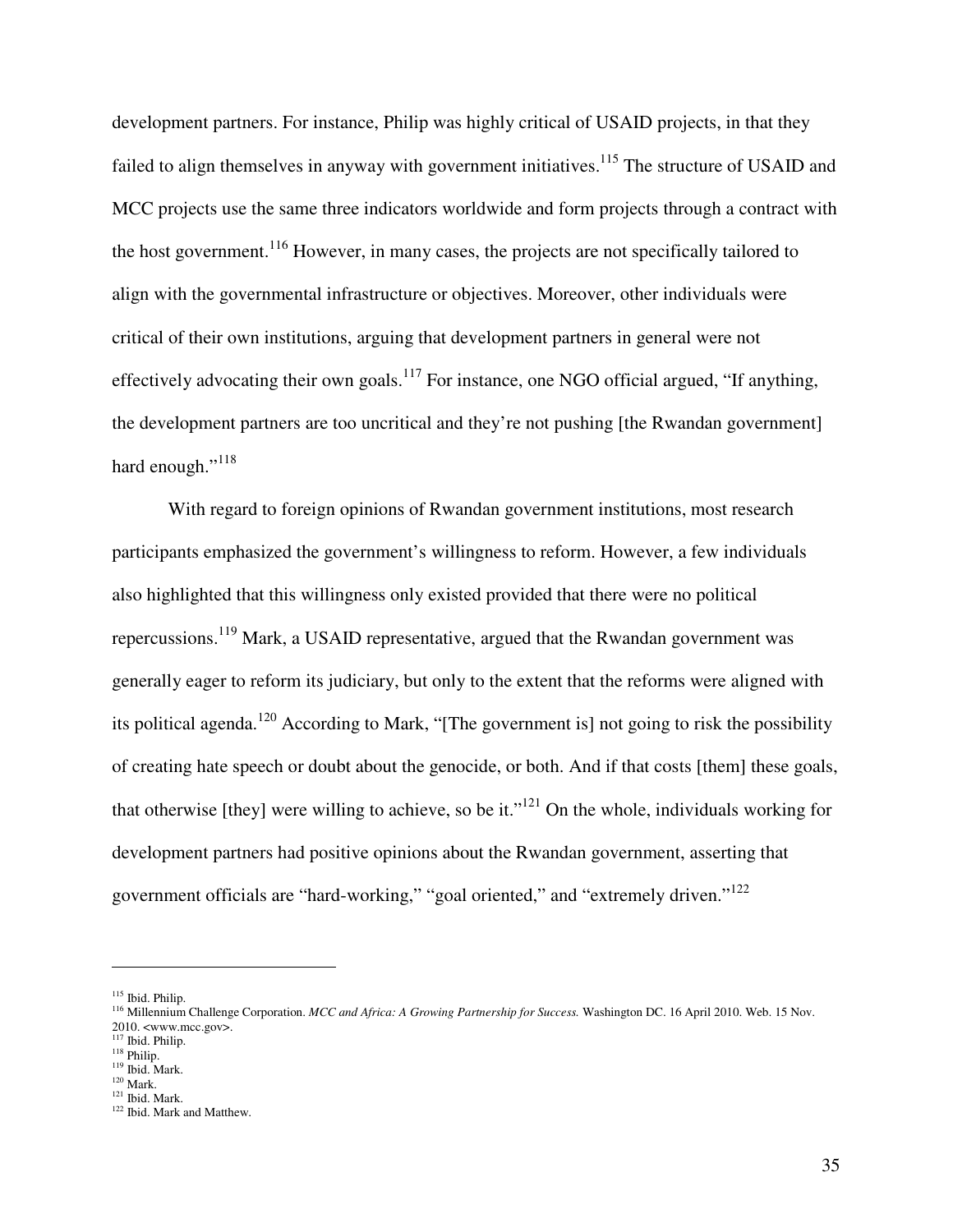Mark also argued that their relationship with some government institutions is "stellar," but highlighted their strained relations with others.<sup>123</sup> Perceptions surrounding the Rwandan government largely portray it as a strong negotiator, able to "get exactly what it wants."<sup>124</sup> In terms of establishing project objectives, monitoring and evaluation frameworks, and development strategy, the government is seen as a resolute body, certain of its own goals. According to Matthew of USAID, "The JRLO is a sector that knows what it wants."<sup>125</sup> This certainty of its objectives is perhaps one underlying reason behind perceptions that the government is also uncooperative.

 According to Mark, the government is extremely unhelpful once it comes to changing government policies to achieve better justice sector outcomes.<sup>126</sup> For instance, one of the key targets of the MCC Justice Strengthening Project is to train legal professionals in proper legal drafting that makes laws easier to understand. The guiding principle behind this objective is that clearly defined law allows for clearly applied law. However, Rwandan legal drafters hesitate to clearly define terms, such as "genocide ideology," or "hate speech."<sup>127</sup> Mark perceived this to be a sign of intransigence, in which the Rwandan government refuses to fully reform its systems once it strikes political chords.<sup>128</sup> He also perceived a certain resistance toward foreigners, who "simply don't understand Rwandan problems."<sup>129</sup> However, individuals working for other development partners did not perceive a general mistrust of foreigners to be the reason for the lack of cooperation. $130$ 

 $123$  Mark.

<sup>&</sup>lt;sup>124</sup> Ibid. Matthew.

<sup>&</sup>lt;sup>125</sup> Matthew. <sup>126</sup> Ibid. Mark.

 $127$  Mark.

 $\frac{^{128}}{^{129}}$  Mark.

<sup>130</sup> Ibid. Alfred.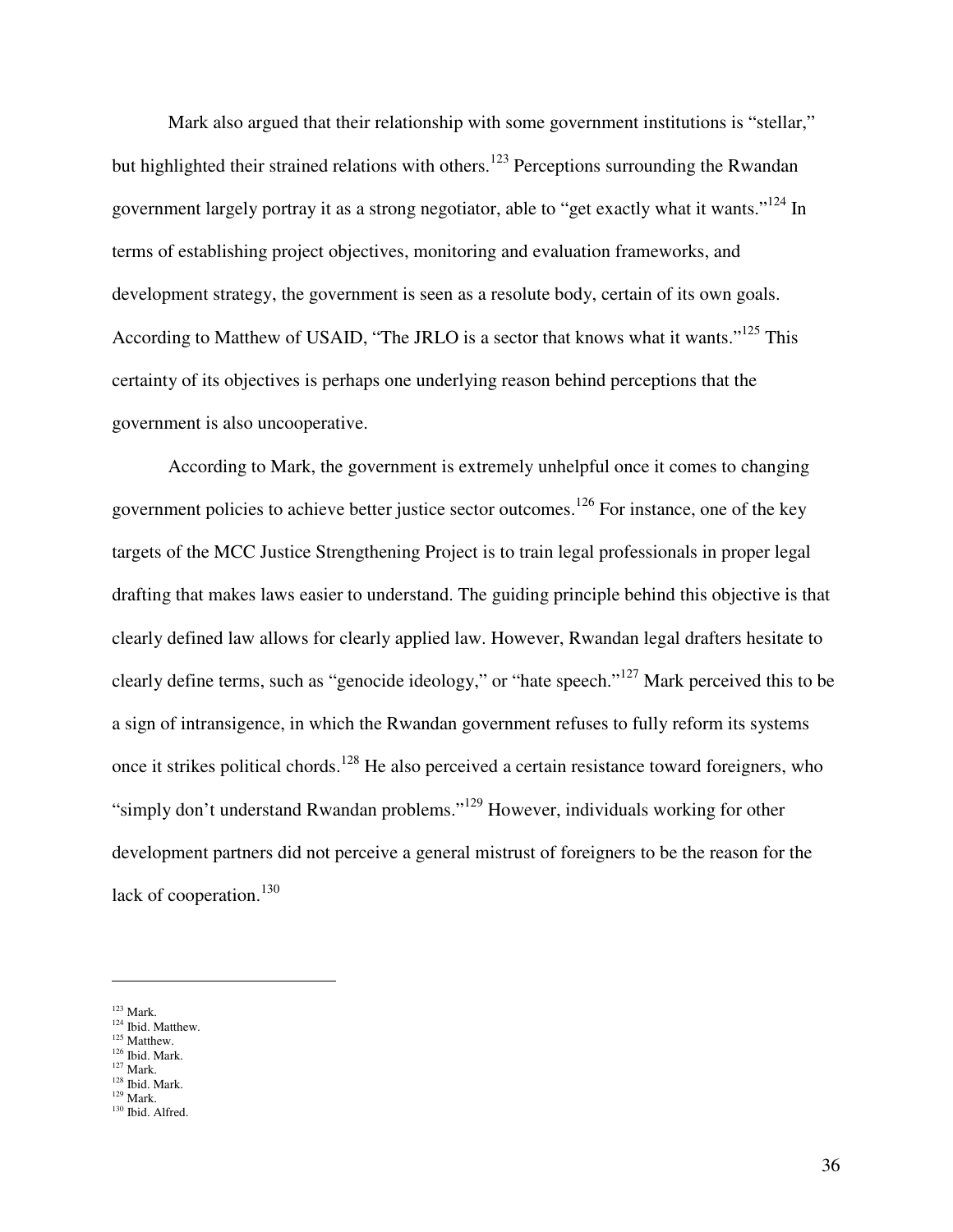Instead, Philip claimed that the majority of middle-ranking government officials "didn't know how the sector works."<sup>131</sup> Moreover, others claimed that a culturally rooted "fear of being a decision maker," prevents most government officials from taking decisive steps in reform projects.<sup>132</sup> While this is only one individual's opinion, it was echoed in other sentiments highlighting the common government problem in referring political issues to higher-ranking officials. This sidestepping of responsibility in politically charged cases speaks to the limits of the Rwandan government in exercising reform in the justice sector. As Philip stated, "Who is the government of Rwanda? The government is closely linked with justice, it's the President, it's the Supreme Court, and different institutions that don't necessarily have the same interests..."<sup>133</sup> Mark argued that the government of Rwanda should not have the ability to decide which reforms to undertake and which to forgo, since they are not providing the funding.<sup>134</sup> So, while the government might not explicitly state that it doesn't support clearly defining genocide ideology, it will simply make the process more difficult thereby revealing its different priorities.

 Individuals in development partner organizations revealed strong opinions surrounding the strategy and the indicators used to measure progress. For instance, Philip argued that the important issues of the justice sector are not present in the current JRLO Sector Strategy.<sup>135</sup> For instance, he argued that the current sector strategy did not include objectives measuring the independence of the judiciary or the treatment of prisoners.<sup>136</sup> While these are major concerns of development partners and NGOs with a human rights focus, they are not necessarily the primary objectives of the government. In fact, one government representative within the JRLO Secretariat

<u>.</u>

<sup>&</sup>lt;sup>131</sup> Ibid. Philip.

<sup>132</sup> Ibid. Mark. <sup>133</sup> Ibid. Philip.

<sup>134</sup> Ibid. Mark

<sup>135</sup> Ibid. Philip. <sup>136</sup> Philip.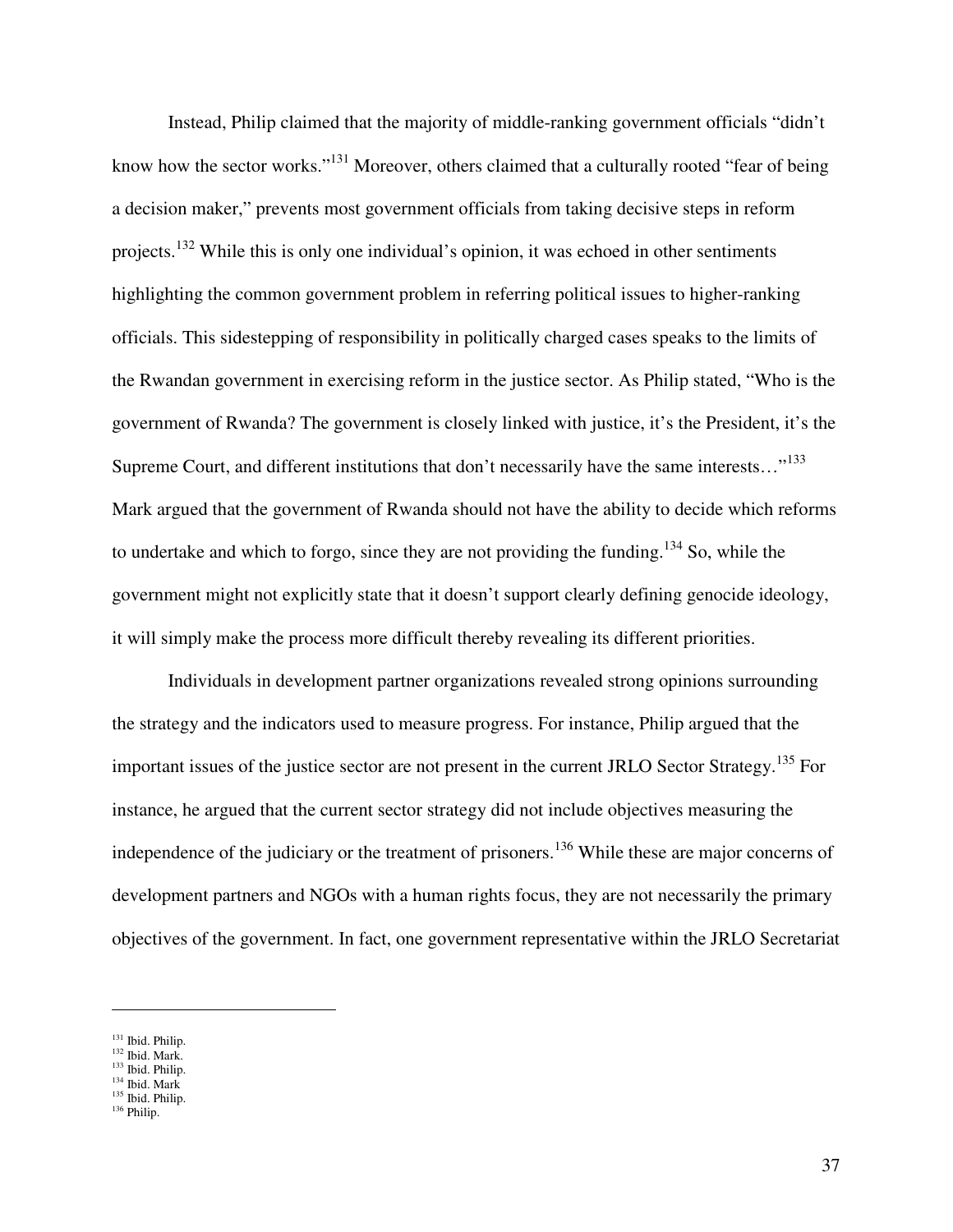mentioned that development partners are coming up with new, politicized indicators that should not belong in the sector. $137$ 

However, according to Philip, government officials will not explicitly state that it is not in favor of such goals.<sup>138</sup> For instance, he stated, "The government will never say to you, that no we don't want political rights. They will say to you that yes we are very much in favor of them, but they have different ideas about them and how to implement them."<sup>139</sup> Some development partners clearly sense tension with the government in this area of establishing sector strategies. The objectives and indicators of the JRLO were established in consultation with all development partners and NGOs. Yet, individuals working for development partner organizations do not believe that their governments have pushed their own agenda and priorities hard enough.<sup>140</sup>

For instance, Philip argued that international NGOs were required to align completely with government objectives in order to set up an office in Rwanda.<sup>141</sup> Without complete harmonization, prospective NGOs would not be able to find a place for themselves. This pressure to perfectly align with government initiatives is perceived to be a negative consequence of donor alignment strategies set out by donor frameworks like the Paris Declaration of 2005, which prioritizes alignment and harmonization as two of the five guiding principles.<sup>142</sup> Despite its conventional backing, this perceived pressure is regarded as a hindrance to goals that may not appear in the final strategy. For this reason, the NGO's focus on human rights conditions within the justice sector are largely ignored in the government's eyes since they do not appear in the sector strategy.<sup>143</sup>

 $\overline{a}$ 

<sup>141</sup> Philip.

<sup>137</sup> Ibid. Jean-Paul.

<sup>138</sup> Ibid. Philip.

<sup>&</sup>lt;sup>139</sup> Philip.  $140$  Ibid. Philip.

<sup>142</sup> Ibid. *Country Strategy Paper and National Indicative Programme for the Period 2008—2013.*

<sup>&</sup>lt;sup>143</sup> Ibid. Jean-Paul.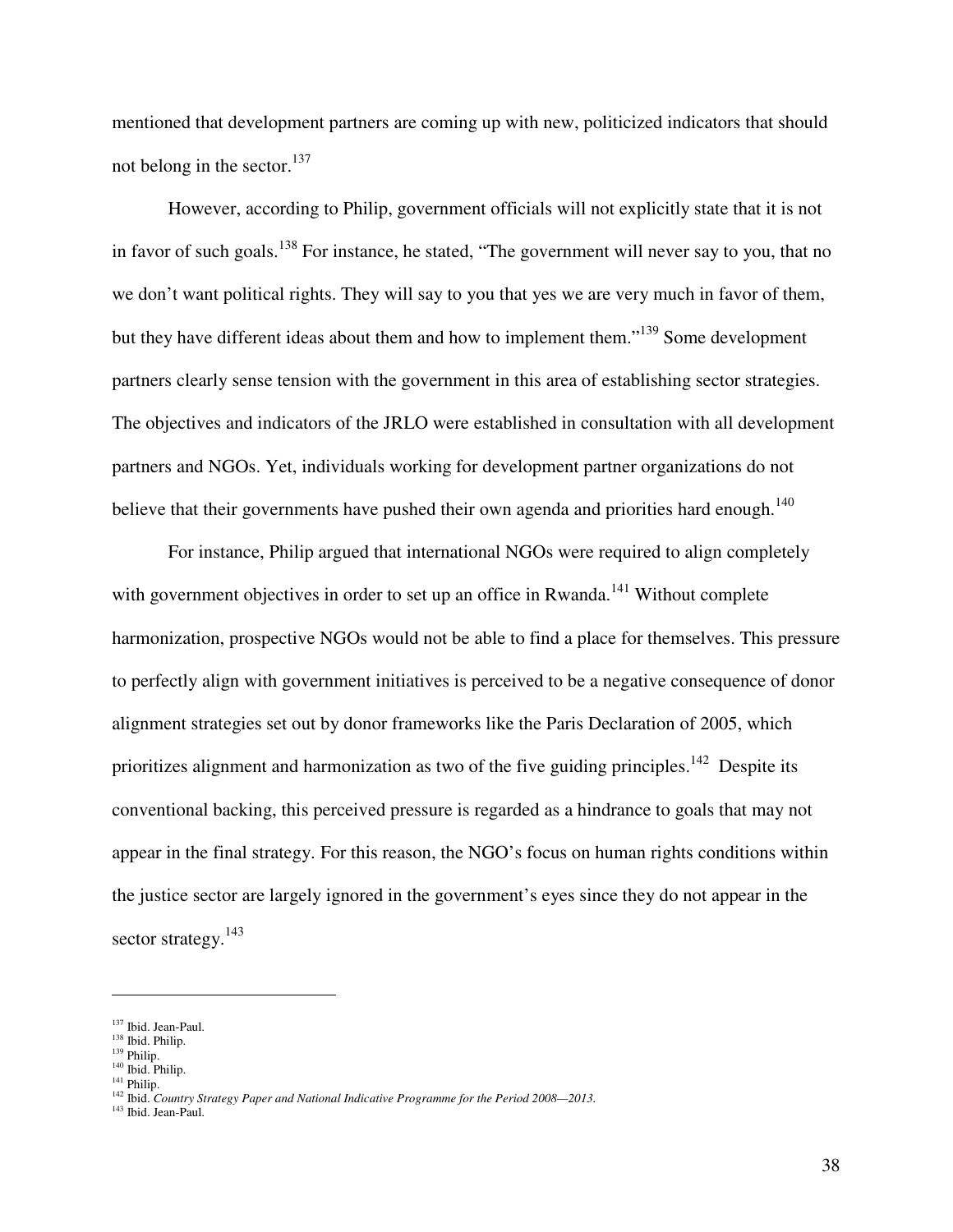Regarding the indicators used within JRLO assessments, Matthew of USAID believed that its monitoring and evaluation framework is purposely designed to strictly present the JRLO in a positive light.<sup>144</sup> Because the government received largely negative assessments by the standards of international indicators such as Freedom House or the World Bank, the JRLO purportedly established its own evaluation framework through the sector strategy to combat these negative reviews.<sup>145</sup> On the other hand, Philip stated that such a view failed to consider the minimal experience and education of most Rwandan government officials forming the strategy.<sup>146</sup> He stated, "So, to think that they...somehow purposely created this system to only make it give nice impressions about Rwanda, seems to me that you're giving them a lot of  $\text{credit.} \text{''}^{147}$ 

Another commonly held view among the interviewed development partner representatives was that the JRLO indicators were heavily quantitative. According to a highly critical official, "Quantitative is too big a word to use for counting the number of prisons built. You can do that on one hand."<sup>148</sup> The JRLO indicators are heavily dependent upon statistical quantifications of progress within the sector.<sup>149</sup> For instance, fourteen of the twenty indicators rely upon numerical assessments of progress, including number of ratified human rights instruments, the number of prisoners awaiting trial, and the number of prisoners as a percentage of planned jail capacity.<sup>150</sup> Alfred of the EC stated, "It's very difficult to assess with this kind of

-

<sup>&</sup>lt;sup>144</sup> Ibid. Matthew.

<sup>&</sup>lt;sup>145</sup> Matthew.

<sup>146</sup> Ibid. Philip.

 $147$  Philip.

<sup>&</sup>lt;sup>148</sup> Ibid. Philip.

<sup>149</sup> Ibid. *JRLO Sector Strategy 2009 to 2012*.

<sup>150</sup> *JRLO Sector Strategy 2009 to 2012*.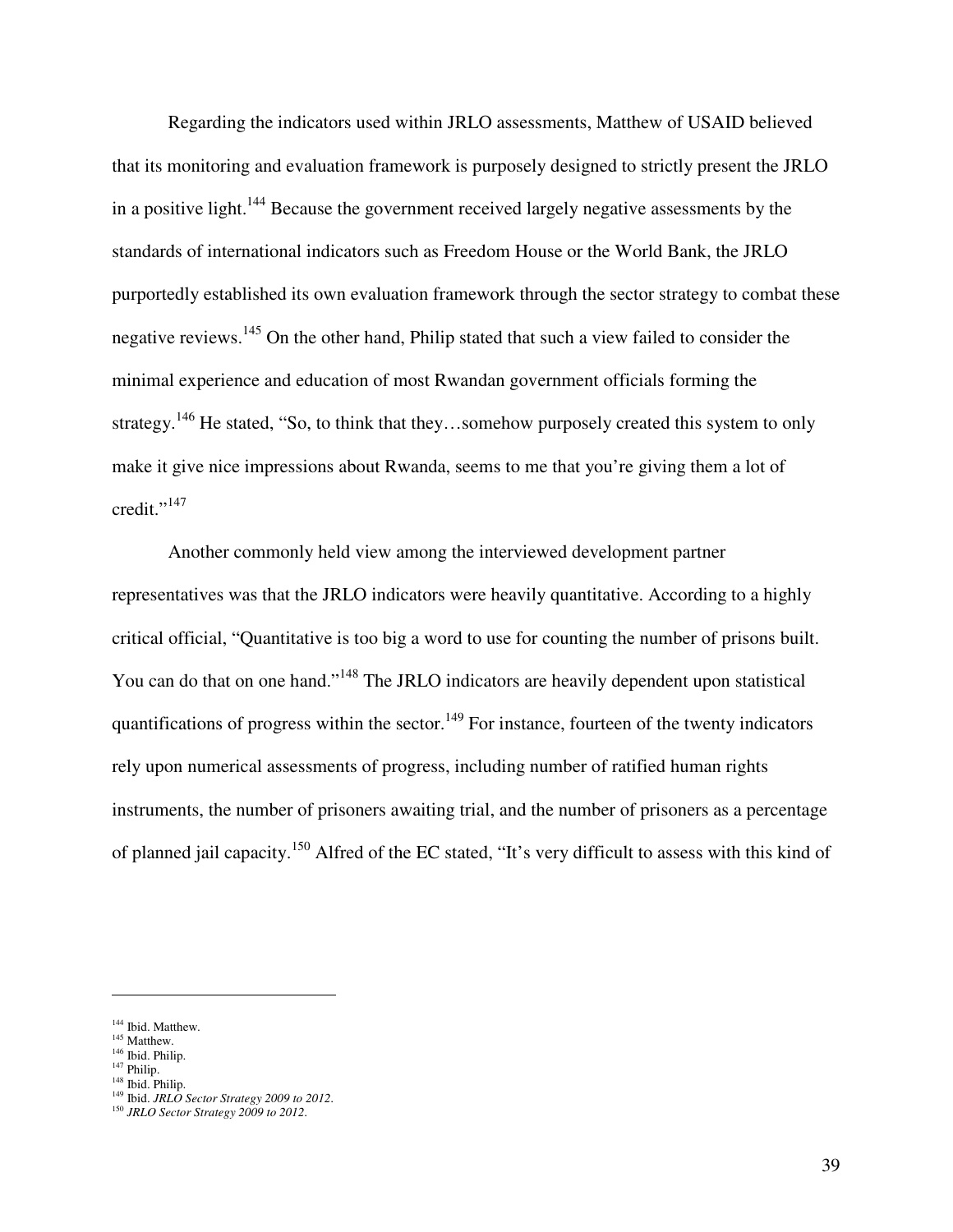sector. With infrastructure, there's the number of kilometers of roads. It's easy. But with justice, [the indicators] are something that still need to be improved."<sup>151</sup>

While the quantitative evaluations may be necessary indicators of progress, they should also be paired equally with perception-based studies. Currently, the Ministry of Local Government, Community Development, and Social Affairs (MINALOC) published the only perception-based study available on popular opinions of the Rwandan judiciary.<sup>152</sup> Moreover, there is now a JRLO Secretariat initiative to release a perception-based study of JRLO government institutions by the end of next year.<sup>153</sup> Although this is an important initiative, some individuals believed this should have been completed before establishing indicators in order to create a proper baseline.<sup>154</sup>

Another criticism of the sector is the difficulty in gathering and transmitting data in a timely fashion. It is difficult, according to a number of development partner representatives, to promptly receive information from government institutions. For instance, Mark claimed that this was the result of a certain cultural reticence to share information easily.<sup>155</sup> While this is perhaps founded in nothing more than personal observation, this was a commonly cited reason for the restricted flow of information within the justice sector. Another individual, for instance, claimed, "communication is not really a trait that is Rwandese."<sup>156</sup> These comments of course, while objectively unfounded, are nevertheless centered on a perception that it is difficult to extract information from the Rwandan government. Alfred, for example, was quick to point out that this

<sup>&</sup>lt;sup>151</sup> Ibid. Alfred.

<sup>&</sup>lt;sup>152</sup> Ibid. Jean-Paul.

<sup>153</sup> Jean-Paul.

<sup>&</sup>lt;sup>154</sup> Ibid. Philip and Mark.

 $155$  Ibid. Mark.

<sup>156</sup> Ibid. Jean-Paul.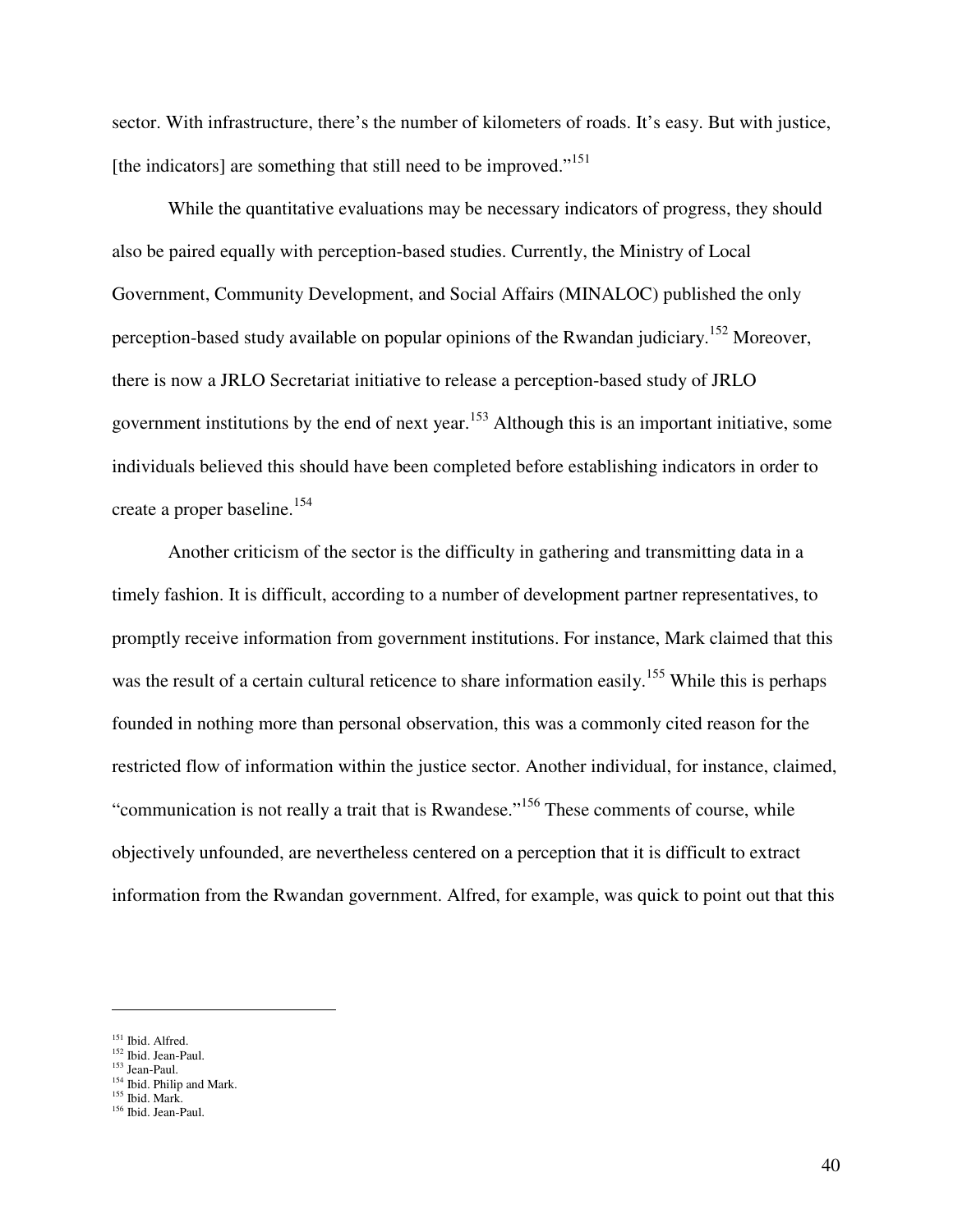problem also exists on the development partners' side, with reports released months after their expected date.<sup>157</sup>

Overall, the interviewed representatives of international development partner organizations largely agreed that the government is willing to reform.<sup>158</sup> They also shared the view that government institutions were generally easy to work alongside. However, several individuals pointed out the difficulty in advancing projects with government stalemates regarding certain political issues.<sup>159</sup> Some of these issues included legal drafting of laws concerning genocide ideology and issues concerning the independence of the judiciary. Clearly, these political issues are underlying causes of tension within the justice sector. Despite these shortcomings, most agreed that all stakeholders needed to work collaboratively to have a functioning sector. Moreover, most development partners did not believe that challenges in the justice sector arose from differing visions of justice.

Instead, most individuals attributed challenges to some other cause. For instance, Philip argued, "We have not had the same experiences as they have…so, we're bound to have different views in these things."<sup>160</sup> Moreover, Alfred stated, "We don't always give the same priorities to different values…and obviously our assessment is not always the same, but with the sector, the bottom line is that we have to work together."<sup>161</sup> While there is agreement that government institutions and development partners share willingness to reform, the exact approach of reform is a matter of contention among the different parties. This does not, however, indicate radically different judicial values on either side. Rather, it demonstrates the diversity of opinions and priorities among the different actors involved.

<sup>&</sup>lt;sup>157</sup> Ibid. Alfred.

<sup>&</sup>lt;sup>158</sup> Ibid. Alfred, Mark, Matthew and Philip.

<sup>&</sup>lt;sup>159</sup> Ibid. Mark and Philip.

<sup>160</sup> Ibid. Philip.

<sup>&</sup>lt;sup>161</sup> Ibid. Alfred.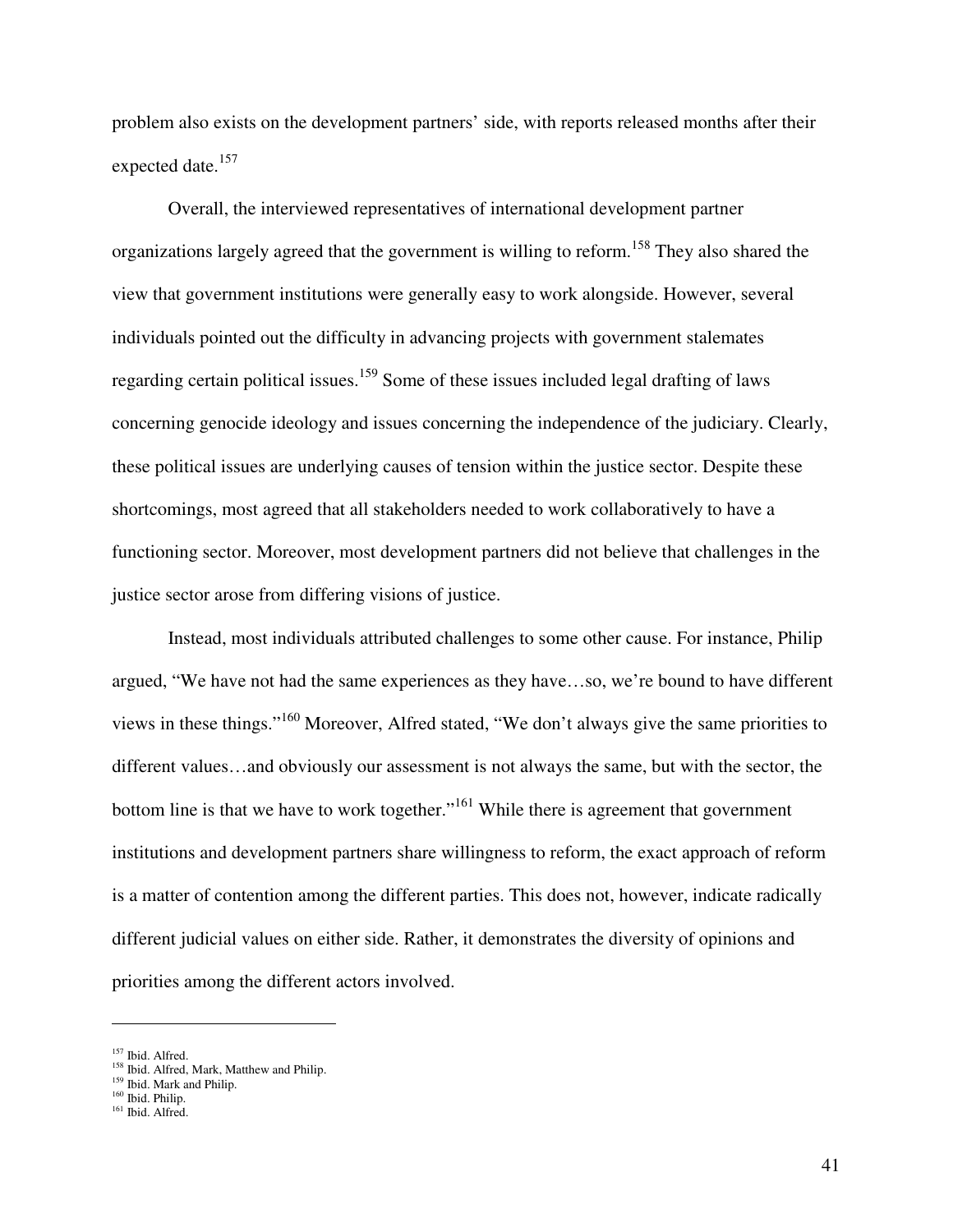#### *Government Institutions*

 The JRLO is a thriving sector that has made a number of improvements over the years. Through a variety of projects with its development partners, the sector has built capacity in almost all of its institutions. In the judiciary, training judges and reducing case backlog are key targets.<sup>162</sup> According to Oliver, an official in the Supreme Court, the main priority of the Supreme Court is to "do the right thing at the right time," thereby placing an emphasis on case backlog reduction.<sup>163</sup> Another important objective of the judiciary is capacity building among the judges and prosecutors. MCC, for instance, has led training workshops on judgment writing for Rwandan judges. According to another Rwandan government official, Véronique, the key to an independent judiciary is "independence of the mind."<sup>164</sup> In other words, before achieving a strong independent judiciary, the judges need to have a strong educational background. Another aim of training judges is to develop a common understanding of the law across the country. Overall, the priorities of the judiciary involve improving the basic training of judges to handle the existing case backlog and prepare for incoming cases.<sup>165</sup>

 According to Jean-Paul, a representative of the JRLO Secretariat, the justice sector in Rwanda is the most advanced justice sector in East Africa.<sup>166</sup> With the *Gacaca* courts, Rwanda proved that it was able to solve its own unique problems.<sup>167</sup> Therefore, in the arena of justice sector reform, development partners realized Rwanda was "in a better position to cure [its] own illness."<sup>168</sup> As a result, JRLO government institutions have a strong influence with development partners in project management. For instance, Oliver stated, "The development partners don't

-

<sup>162</sup> Ibid. *JRLO Sector Strategy 2009 to 2012*.

<sup>&</sup>lt;sup>163</sup> Oliver. Personal Interview. 29 November 2010.

<sup>&</sup>lt;sup>164</sup> Ibid. Véronique.

<sup>165</sup> Ibid. *Strategic Plan of the Judiciary 2008-2012*

<sup>&</sup>lt;sup>166</sup> Ibid. Jean-Paul.

<sup>167</sup> Ibid. Oliver.

<sup>&</sup>lt;sup>168</sup> Ibid. Véronique.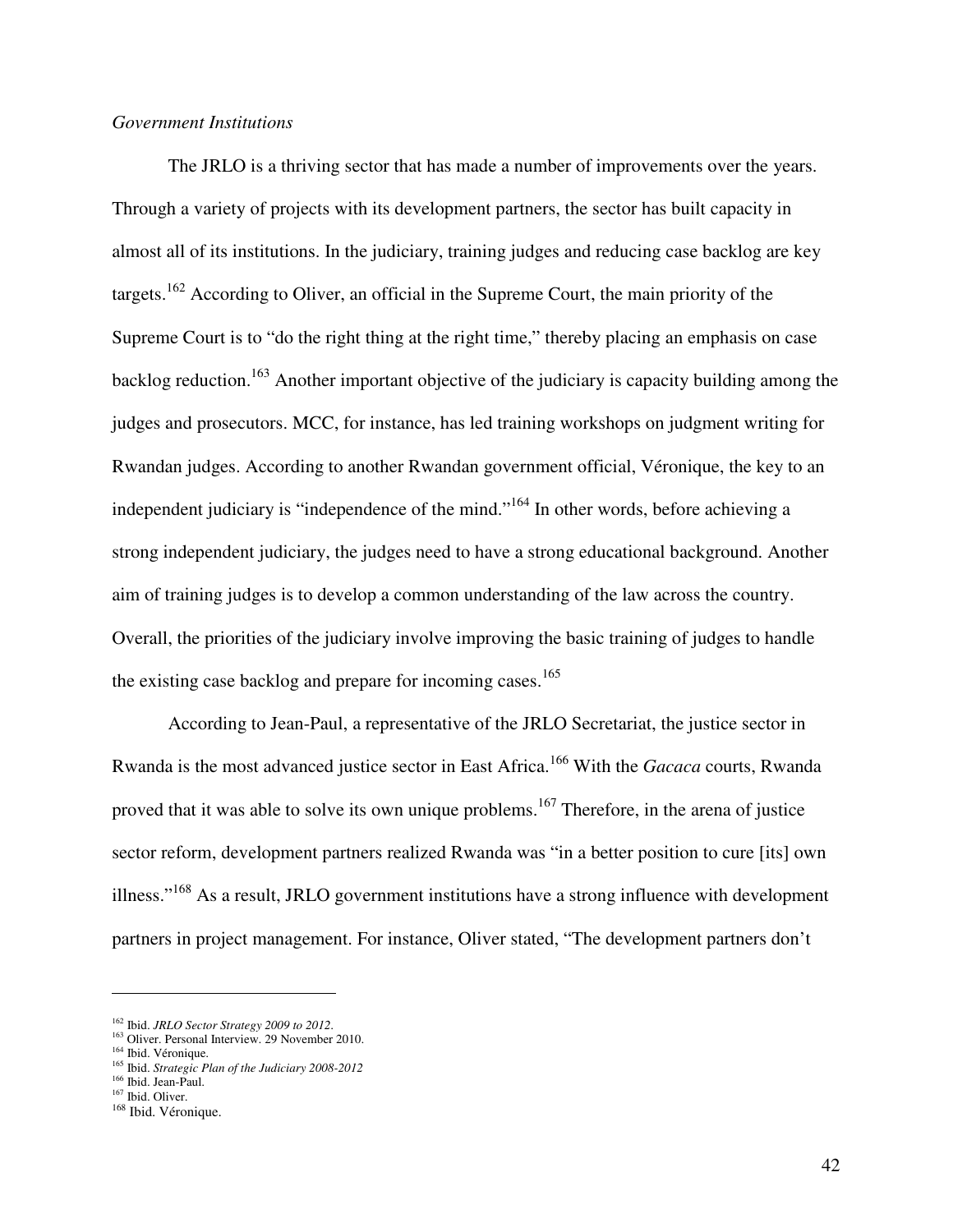come with activities to impose on the Supreme Court. It's what the Supreme Court plans."<sup>169</sup> Individuals in both development partner organizations and government institutions perceive a high level of government control in justice sector reform.

 The judiciary faces a number of challenges in implementing its reforms. First, by taking judges and prosecutors out of court to undergo training, courts are unable to run at full capacity.<sup>170</sup> Limited staff in the judiciary is a significant issue in reducing case backlog and finding replacements during trainings. Furthermore, the judiciary also faces difficulties in finding Rwandan locals with adequate skills to provide training to local judges and prosecutors.<sup>171</sup> Although, international development partners willingly provide foreign trainers for workshops, several Rwandan individuals expressed the importance of having trainers who understand Rwanda's unique political and historical context.<sup>172</sup> For instance, Véronique stated, "We try as much as possible to get someone from the region who…understands the context of the region."<sup>173</sup>

 According to government officials, the goals and priorities of the development partners vary slightly. For instance, according to Jean-Paul, development partners regard their projects as a political showcase, where partners strive to become a co-chair or silent co-chair of a sector.<sup>174</sup> "It's on that level, where they try to align and harmonize," he said.<sup>175</sup> Moreover, while development partners are required to present their project size and funding information to the JRLO Secretariat for budgeting purposes, many do not or delay the process. Jean-Paul interprets this hesitancy to disclose budgeting information as a fear of losing one's place in the sector.

- <sup>171</sup> Véronique.
- $172$  Ibid. Oliver and Véronique..
- <sup>173</sup> Ibid. Véronique. <sup>174</sup> Ibid. Jean-Paul.

<sup>169</sup> Ibid. Oliver.

<sup>&</sup>lt;sup>170</sup> Ibid. Véronique.

<sup>&</sup>lt;sup>175</sup> Jean-Paul.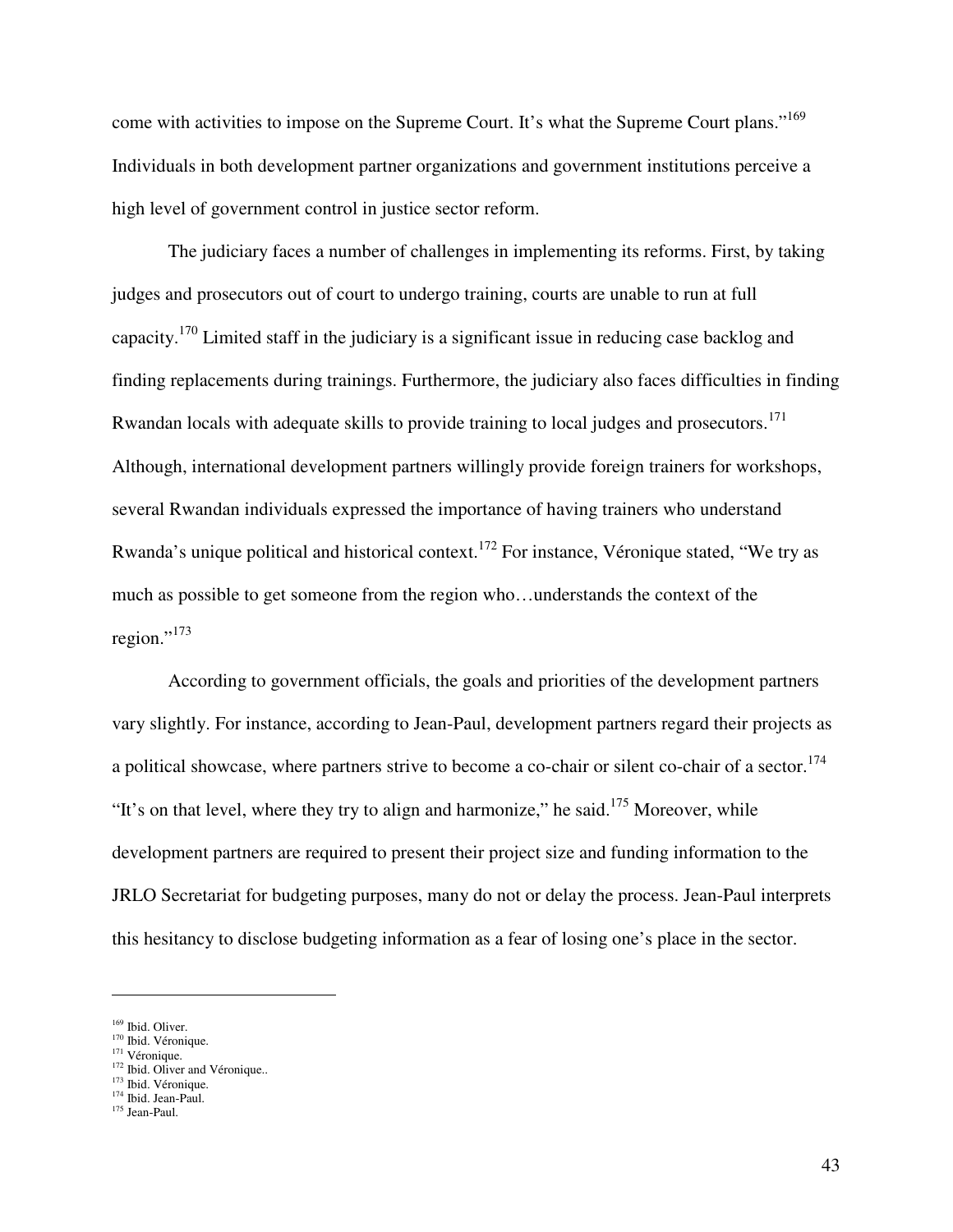Because many development partners aim to reduce project size through alignment, a growing budget would indicate failure to reach those goals. As a result, headquarters might reduce the budgets of offices operating on the ground. The majority of Rwandan government officials agreed that most development partners are willing to reform, but show resistance in certain situations.

Likewise, the Rwandan government shows resistance in certain areas as well. As Véronique stated, conforming to international legal standards is an important goal, but cannot always be achieved in Rwanda's unique post-genocide context.<sup>176</sup> She said, "In circumstances, like post-conflict situations, and more specifically genocide circumstances, you probably need to apply certain things that may not necessarily be written in the books."<sup>177</sup> However, she did not elaborate when pressed further about what specific issues required unconventional methods. Foreign officials, on the other hand, were quick to identify these specific issues as politically charged court cases, like that of opposition leader, Victoire Ingabire.<sup>178</sup>

Certain government officials expressed positive perceptions of their relationship with international development partners. For instance, Oliver in the Supreme Court was very satisfied with the trainings he received from Avocats Sans Frontières and MCC.<sup>179</sup> He believed that the trainings were tailored to meet Rwandans needs since they were translated into Kinyarwanda and addressed their areas of weakness.<sup>180</sup> Moreover, he argued that the development partners did not impose its own views on Rwandan professionals, but allowed Rwandans to define what they need.<sup>181</sup> Véronique expressed a similar sentiment in describing her work with the MCC.<sup>182</sup>

-

<sup>&</sup>lt;sup>176</sup> Ibid. Véronique.

<sup>&</sup>lt;sup>177</sup> Véronique. <sup>178</sup> Ibid. Mark.

<sup>&</sup>lt;sup>179</sup> Ibid. Oliver.

 $180$  Oliver.

<sup>&</sup>lt;sup>181</sup> Ibid. Oliver. <sup>182</sup> Ibid. Véronique.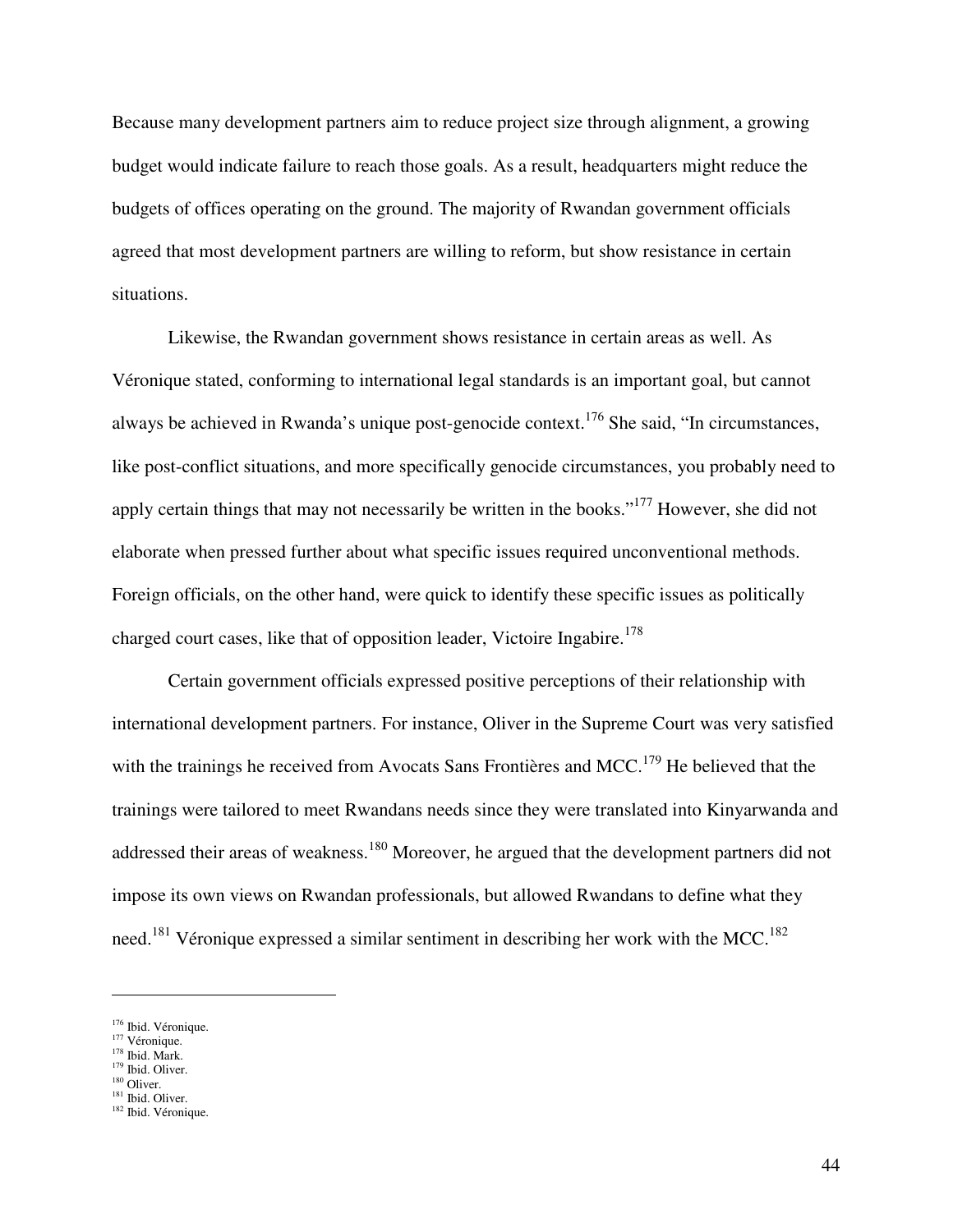Although the current threshold program is nowhere near its project goals, she remained optimistic that the MCC will understand Rwanda's unique circumstances.<sup>183</sup> She stated,

"I think that from all the meetings I've attended with the judiciary, there's a willingness to have these international norms respected: impartiality, fairness, some of these standards. But of course, you can't be one hundred percent perfect because our circumstances are different. We are dealing with unusual stuff. So, therefore, where you have these imperfections, we want our partners to know where we are coming from. And we are ready to move forward, try our best and work better, but the system is not that perfect as our partners may wish."<sup>184</sup>

On the other hand, she also offered another view in stark contrast, arguing that the trainers provided by most development partner agencies in the judiciary, like USAID, often employ foreign trainers rather than local trainers.<sup>185</sup> "The type of technical transfer of knowledge you are bringing from a professional from these stable democracies and stable judiciaries, is it really relevant?" she asked.<sup>186</sup> Even with translations to Kinyarwanda, she argued that because certain words are extremely difficult to translate accurately, considerable meaning is lost during trainings.<sup>187</sup>

In reference to MCC projects specifically, Véronique argued, "copying and pasting programs doesn't work."<sup>188</sup> Although, the MCC tailors certain elements of its development projects to suit host country needs, the MCC uses the same indicators in every country.<sup>189</sup> This seems to be another source of tension among some government officials, who believe that the indicators fail to consider Rwanda's history of genocide. USAID, for instance, uses independently gauged indicators from Freedom House and the World Bank to evaluate progress.

-

<sup>&</sup>lt;sup>183</sup> Véronique.

<sup>&</sup>lt;sup>184</sup> Ibid. Véronique.

<sup>&</sup>lt;sup>185</sup> Véronique. <sup>186</sup> Ibid. Véronique.

<sup>&</sup>lt;sup>187</sup> Véronique.

<sup>&</sup>lt;sup>188</sup> Ibid. Véronique.

<sup>189</sup> Ibid. *MCC and Africa: A Growing Partnership for Success.*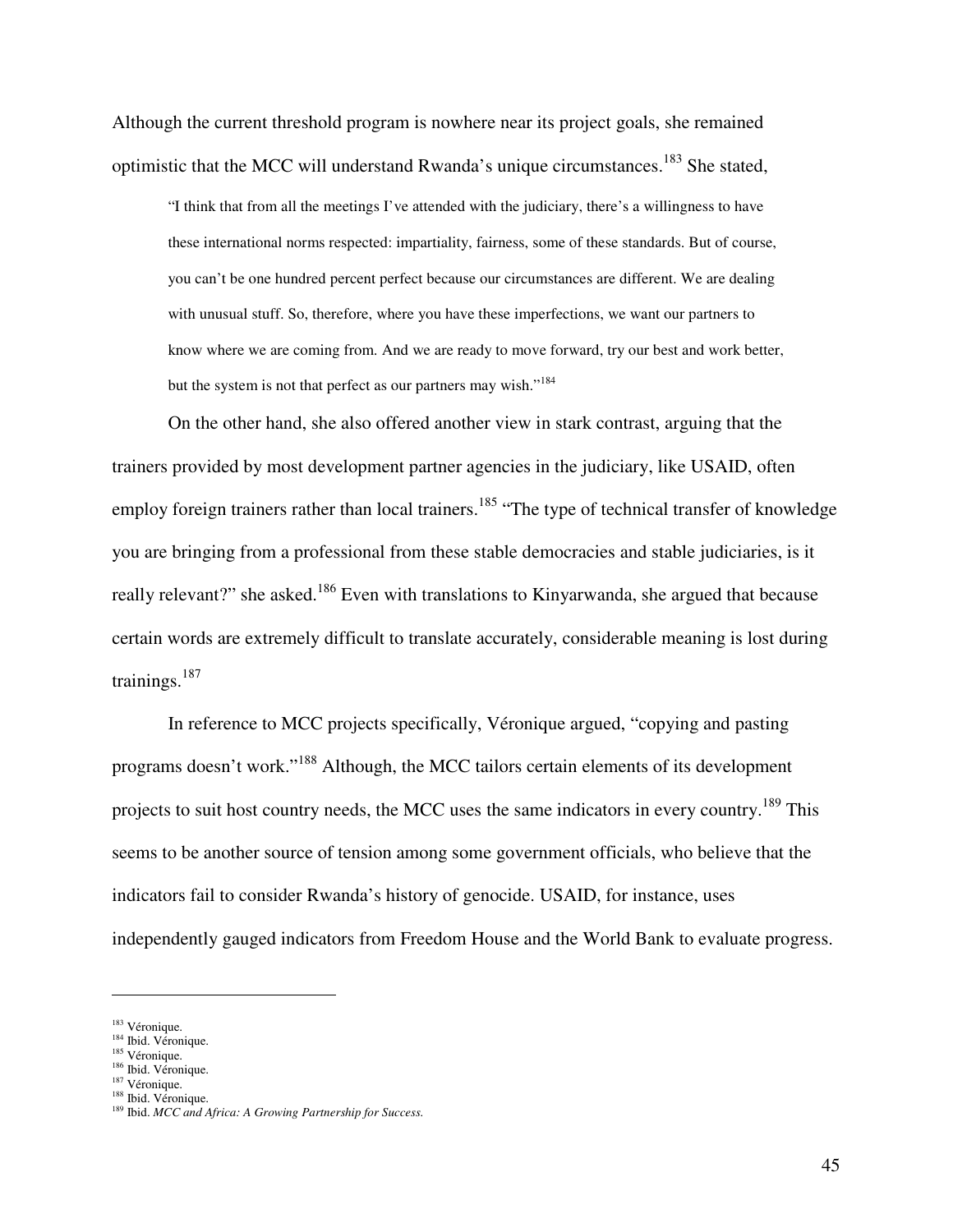However, in the eyes of one government official this is "very unfair," considering that Rwanda is judged by the same standards as other countries that have never experienced war, let alone genocide.<sup>190</sup>

Furthermore, Jean-Paul of the JRLO Secretariat argued that the development partners are not making any effort to harmonize or align their projects with the sector.<sup>191</sup> He said that there is a discrepancy between the actions of the Kigali offices and the directions given by their headquarters.<sup>192</sup> Normally, the Kigali offices are cooperative and willing to align with government projects. But once the project takes a direction different from headquarter priorities, Kigali offices are limited in their alignment with the sector.<sup>193</sup>

In reference to the sector strategy, the JRLO Secretariat stated its role is to facilitate the flow of information between development partners and government institutions.<sup>194</sup> Like individuals working for development partner agencies, government officials also stated that data transfer and information gathering is a difficult challenge within the sector. In addition, the JRLO Secretariat actively avoids political discussions with its development partners because "that is not [their] business."<sup>195</sup> Jean-Paul argued that the new indicators introduced by the Dutch measuring the independence of the judiciary are politically charged and are therefore irrelevant to its objectives.<sup>196</sup> According to him, most development partners "have no idea what is in the sector strategy."<sup>197</sup> Furthermore, MCC fails to attend regular sector meetings, thereby straining relations with government institutions and other development partners.<sup>198</sup> Despite these difficulties with MCC, the JRLO Secretariat is largely unable to argue against its policies.

 $\overline{a}$ 

- <sup>192</sup> Jean-Paul. <sup>193</sup> Ibid. Jean-Paul.
- <sup>194</sup> Jean-Paul.
- <sup>195</sup> Ibid. Jean-Paul.

<sup>197</sup> Ibid. Jean-Paul.

<sup>&</sup>lt;sup>190</sup> Ibid. Véronique.

<sup>&</sup>lt;sup>191</sup> Ibid. Jean-Paul.

<sup>&</sup>lt;sup>196</sup> Jean-Paul.

<sup>&</sup>lt;sup>198</sup> Ibid. Jean-Paul and Philip.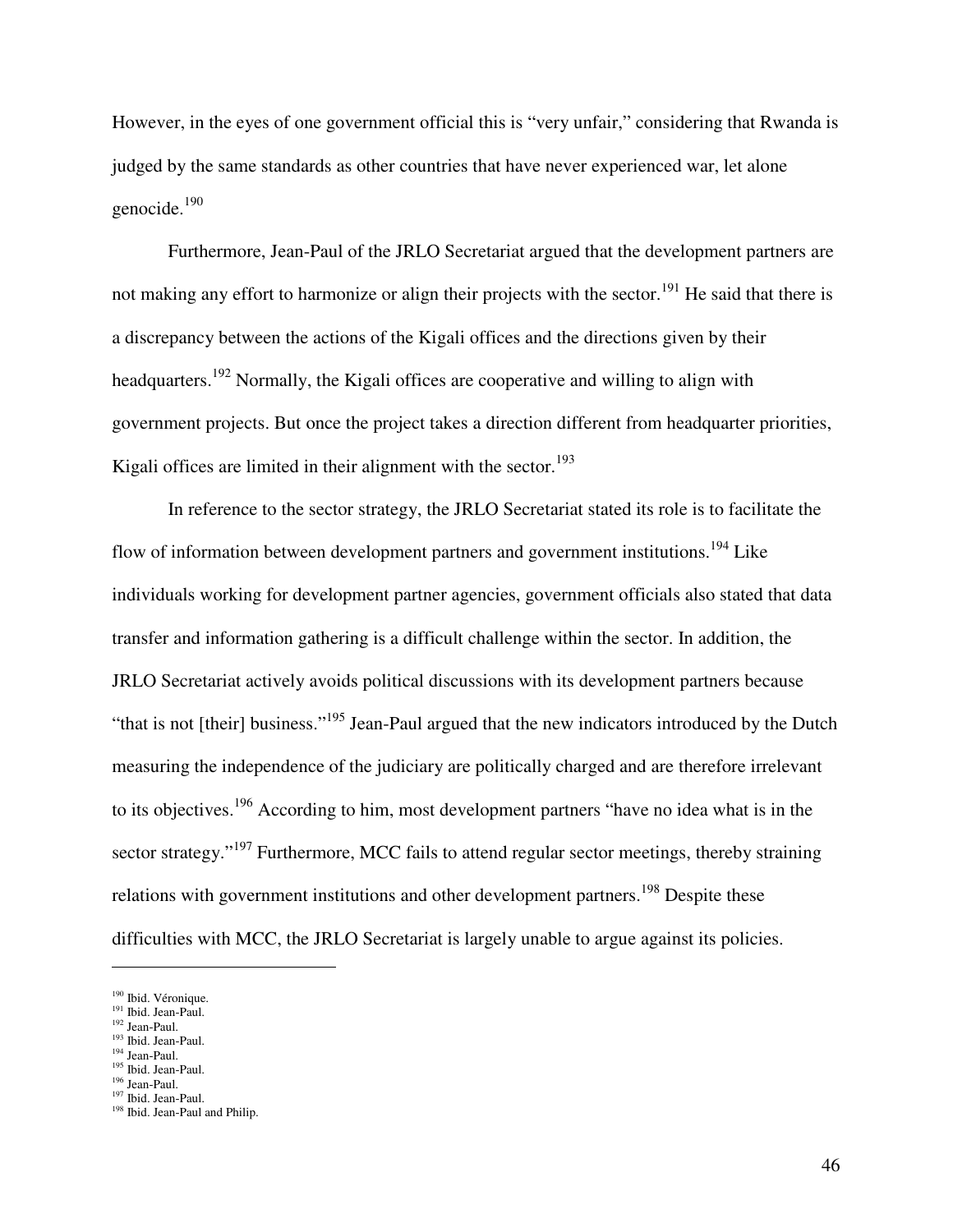Because USAID receives directives from its Washington headquarters, individuals on the ground are typically unable to change course.<sup>199</sup> Rwandan government officials perceive this as insensitive to Rwandan needs and circumstances. $200$ 

Overall, Rwandan government officials argue that the justice sector is improving gradually and has already overcome many obstacles. While there is willingness to reform, government officials urge development partners to align more with government initiatives and tailor programs to Rwanda's unique circumstances. For several government officials, this meant granting leniency on certain indicators in difficult areas, like case backlog reduction and court cases involving genocide ideology.<sup>201</sup> Without contextualized indicators and projects, development partners purportedly have misleading interpretations of Rwanda's current situation.<sup>202</sup>

Both sides of the justice sector, government officials and development partners are willing to reform in some ways. But, both sides are also restricted in the way and the extent to which it is able to reform. The policies and directives of its headquarters restrict development partners. On the other hand, Rwandan government institutions cannot move forward unless more development partners are more closely aligned with their development agenda. On the whole, research participants did not believe that differing judicial values engendered conflicting visions in the justice sector, but rather different historical experiences. These different experiences yield a diverging prioritization of values and objectives.

<sup>&</sup>lt;sup>199</sup> Ibid. Matthew.

<sup>&</sup>lt;sup>200</sup> Ibid. Jean-Paul and Véronique.

<sup>&</sup>lt;sup>201</sup> Ibid. Oliver and Véronique.

<sup>202</sup> Ibid. Véronique.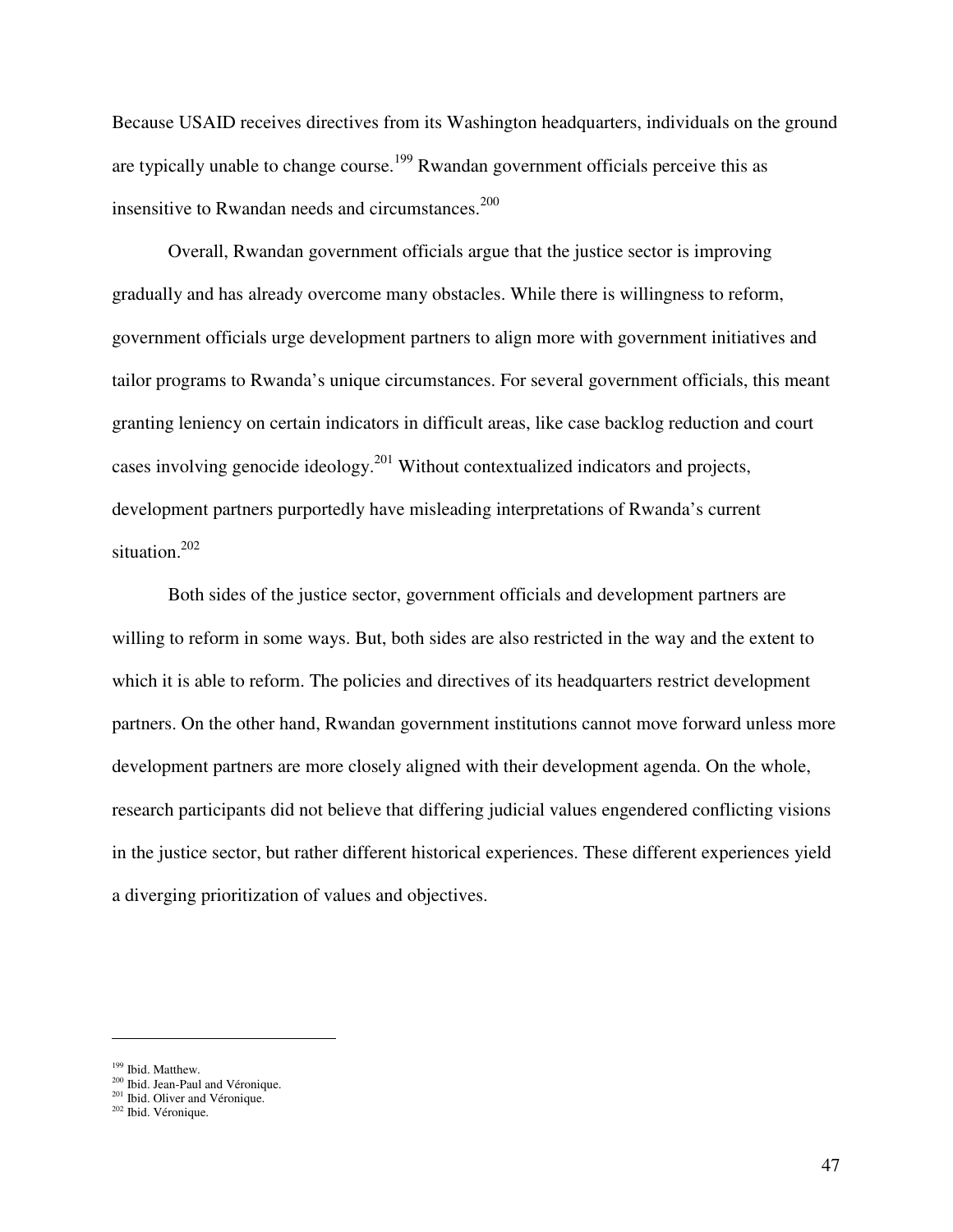#### **Recommendations**

 Throughout the ISP period, I encountered several challenges due to research restrictions as well as time limitations. As a result of restrictions imposed by my university's Institutional Review Board, I was required to only take handwritten notes, only interview research participants fluent in English, and not record any identifying information about respondents to preserve confidentiality. While interviewing participants, it was challenging to record every answer. But, with practice I gradually developed a more efficient note taking system that allowed for more accurately transcribed interviews. Another research challenge was only being able to interview people fluent in English. This restriction undoubtedly skewed my findings, in that I was only able to interview highly educated English-speaking professionals in the justice sector, thereby excluding those who only spoke Kinyarwanda and/or French. Finally, my research restrictions in preserving interviewee confidentiality was limiting in being able to analyze individuals' opinions in the personal context of their job, nationality, and background.

 Other challenges arose due to the time limitations of the ISP research period. For instance, the amount of interviews I could conduct was mainly dependent on participants' availability. Given the time, I would have interviewed several other key individuals who are currently abroad. Moreover, I would interview more individuals in each justice sector institution if given more time for research. This would include, for example, several key officials in each of the fourteen government institutions and the twelve development partner agencies. But due to time constraints, I was only able to interview individuals in three government institutions and three development partner agencies. Finally, if I were to conduct this study again, I would include more women in my research participant pool. Due to participant availability, I only interviewed one female professional in the justice sector. This is not, however, indicative of the

48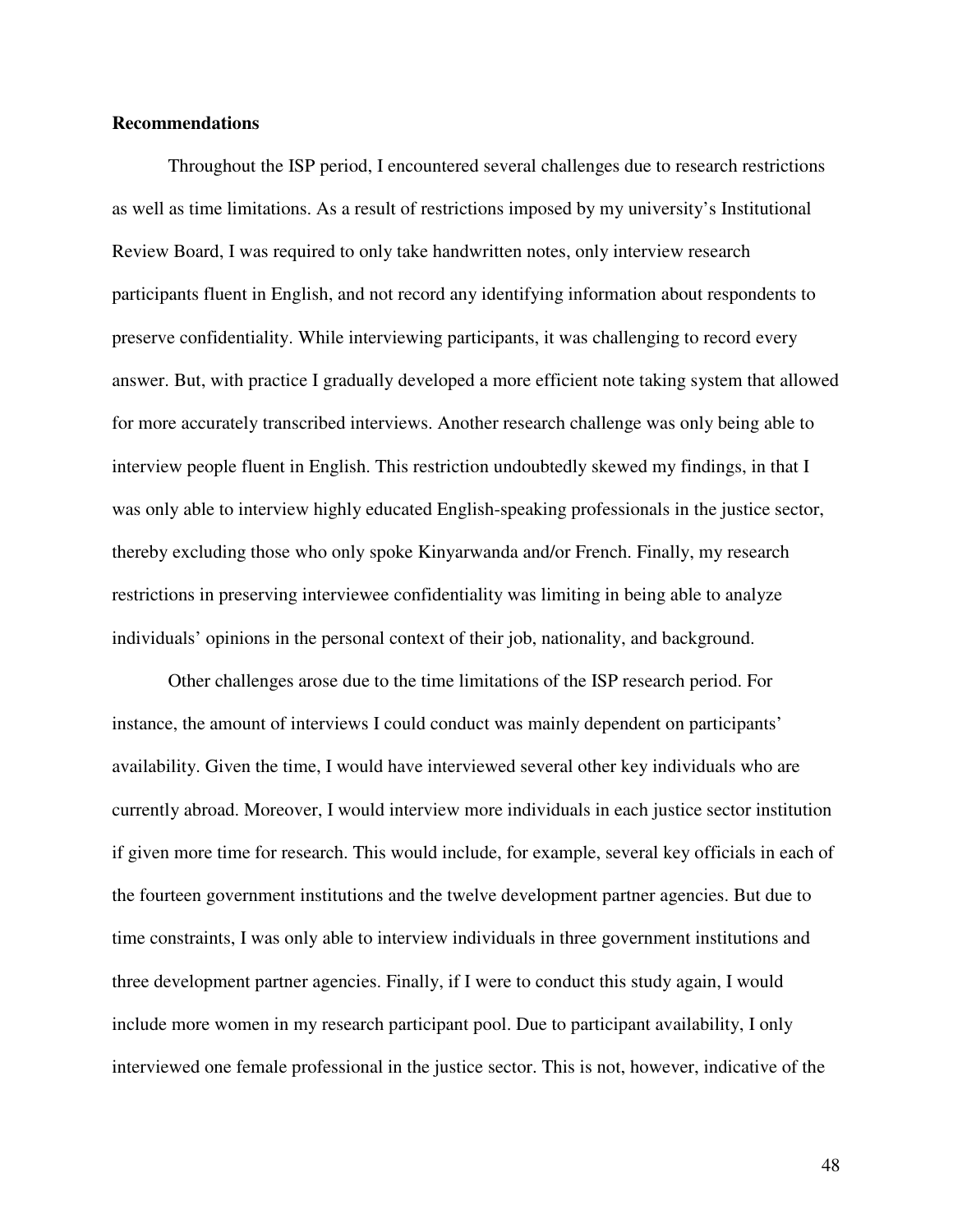gender demographics of the Rwandan justice sector. In fact, a number of the high-ranking officials in development partner institutions and government institutions are women, but were unavailable for interviews.

 My recommendations for future research in this area are three fold. First, further research should address the unique role of NGOs within the justice sector and their interplay with larger development partner agencies and government institutions. Second, future research should analyze progress over time in the variety of institutions involved. This would include an in-depth analysis of each of the ongoing development projects and its relation to the JRLO Sector Strategy. Another interesting focus area would be the planning dialogue surrounding the formation of a new sector strategy for 2012 to 2015. Finally, future research ought to include more interviews with multiple individuals in each sector organization to obtain more varied perspectives from each institution.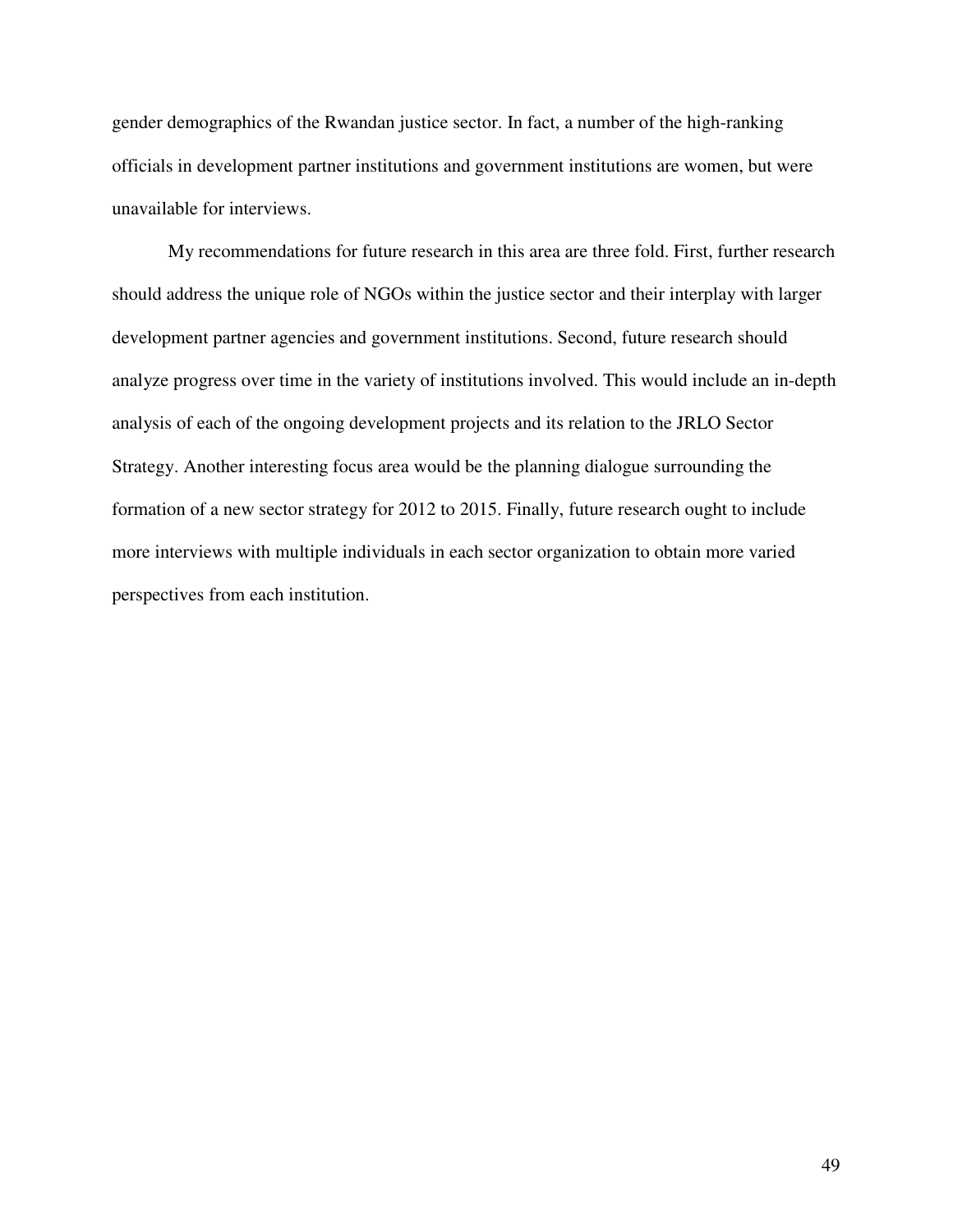#### **Conclusion**

 Rwandan and foreign intellectuals highlighted their own different judicial values through academic debates surrounding *Gacaca* and the ICTR. The trials of cooperation between the Rwandan government and the ICTR also presented another arena of contention over competing visions of justice. While *Gacaca* represented a justice system firmly rooted in Rwandan cultural values, the ICTR represented a justice system rooted in Western classical judicial values. The main objective of this research addressed the question of whether these competing judicial values continue to appear in the space of justice sector reform.

 After interviews with key individuals in three government institutions and three development partner institutions, it became evident that considerable friction existed among the different justice sector actors. Government officials were unhappy with the failure of development partners to report their budget and project details to the JRLO. On the other hand, individuals at development partner agencies expressed frustration over government intransigence in politically charged cases. Through a number of interviews, it became evident that the root causes of contention are not founded in differing judicial values. In fact, most participants emphasized their shared values with other institutions. Rather, the main cause of tension is the different prioritization of these values in the variety of institutions involved in the justice sector. Each of the fourteen government institutions undoubtedly has its own individual targets and methods. Likewise, each of the development partner agencies also has its own objectives and projects. The contentious nature of the justice sector, therefore, lies in the ongoing struggle between maintaining institutional independence and harmonizing with the sector at large.

 This is especially true in the case of certain development partner agencies. For instance, the MCC Justice Strengthening Project is not aligned with the JRLO and does not aim to be.

50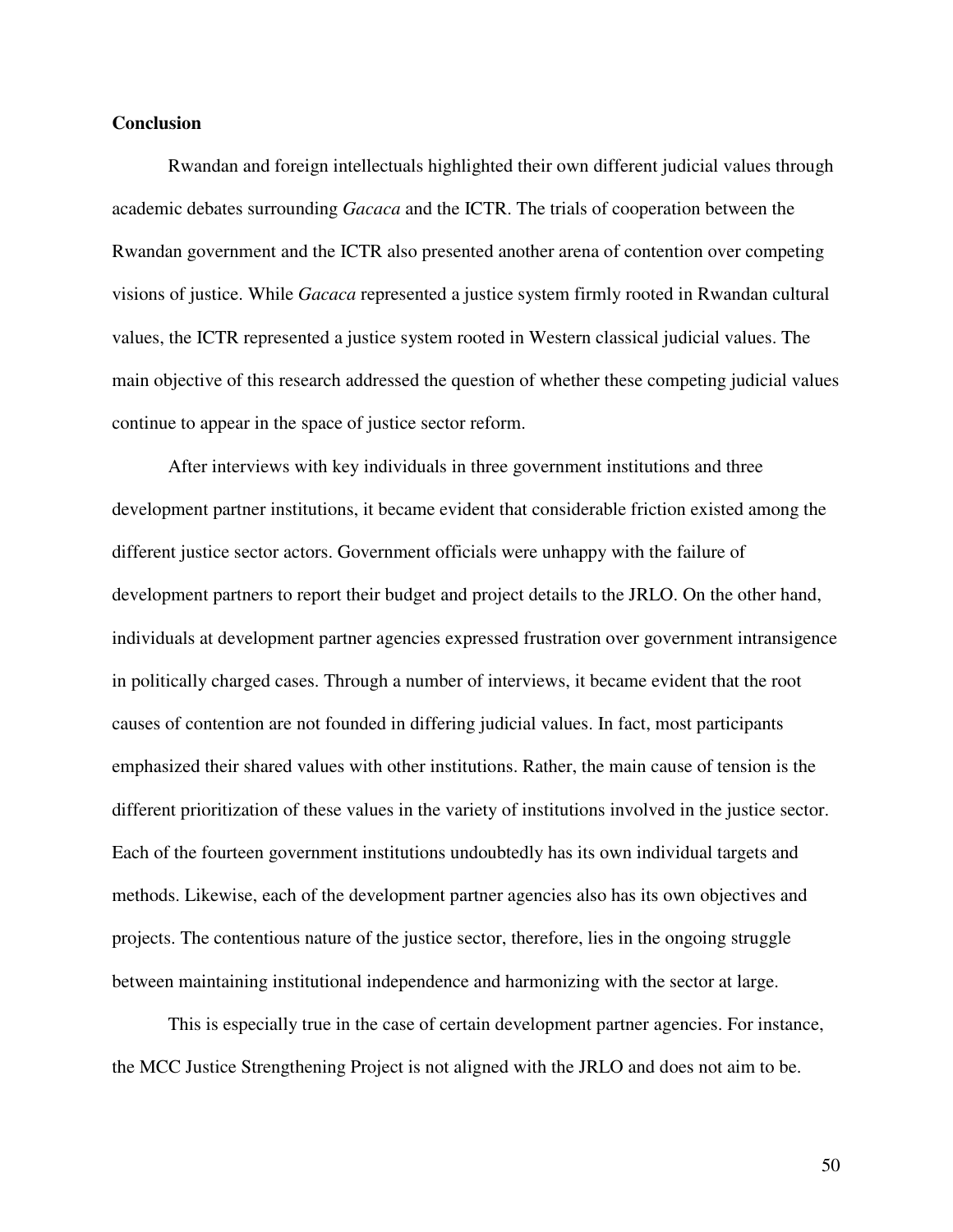Through restrictions imposed by USAID directives from Washington, individuals working for the MCC have little freedom to align with Rwandan government objectives. Moreover, some individuals at certain European agencies feel that reporting project budget size to the Rwandan government will indicate their failure to align more with government objectives. As a result, the JRLO has difficulty in calculating the true size of the sector. This struggle between maintaining independence and harmonizing is also evident at the Rwandan government level. Certain government officials described their efforts to push development partners to only hire local Rwandans for development projects so they "understand our context."<sup>203</sup>

These opinions highlight the different prioritization of values. Individuals in development partner institutions highlighted the importance of achieving international legal standards with a human rights focus on issues like independence of the judiciary and treatment of prisoners. On the other hand, government officials believed that failure to achieve these goals were not indicative of government unwillingness to reform. Rather, failure to comply with all international legal standards demonstrated the unavoidable consequences of a post-conflict society. Most government officials argued that understanding the political and historical context of Rwanda was key to improving the justice sector.

In understanding the unique relationships between development partners and government institutions, it is important to note the individual relationships that allow the justice sector to function. As Matthew of USAID stated, people often forget about "the warm bodies in the room."<sup>204</sup> Interviews with these key individuals highlighted the personal relationships each had with other individuals across the sector. As a result, the justice sector functions through personal relationships formed across different institutions. Overall, government institutions and

<sup>203</sup> Ibid. Véronique.

<sup>204</sup> Ibid. Matthew.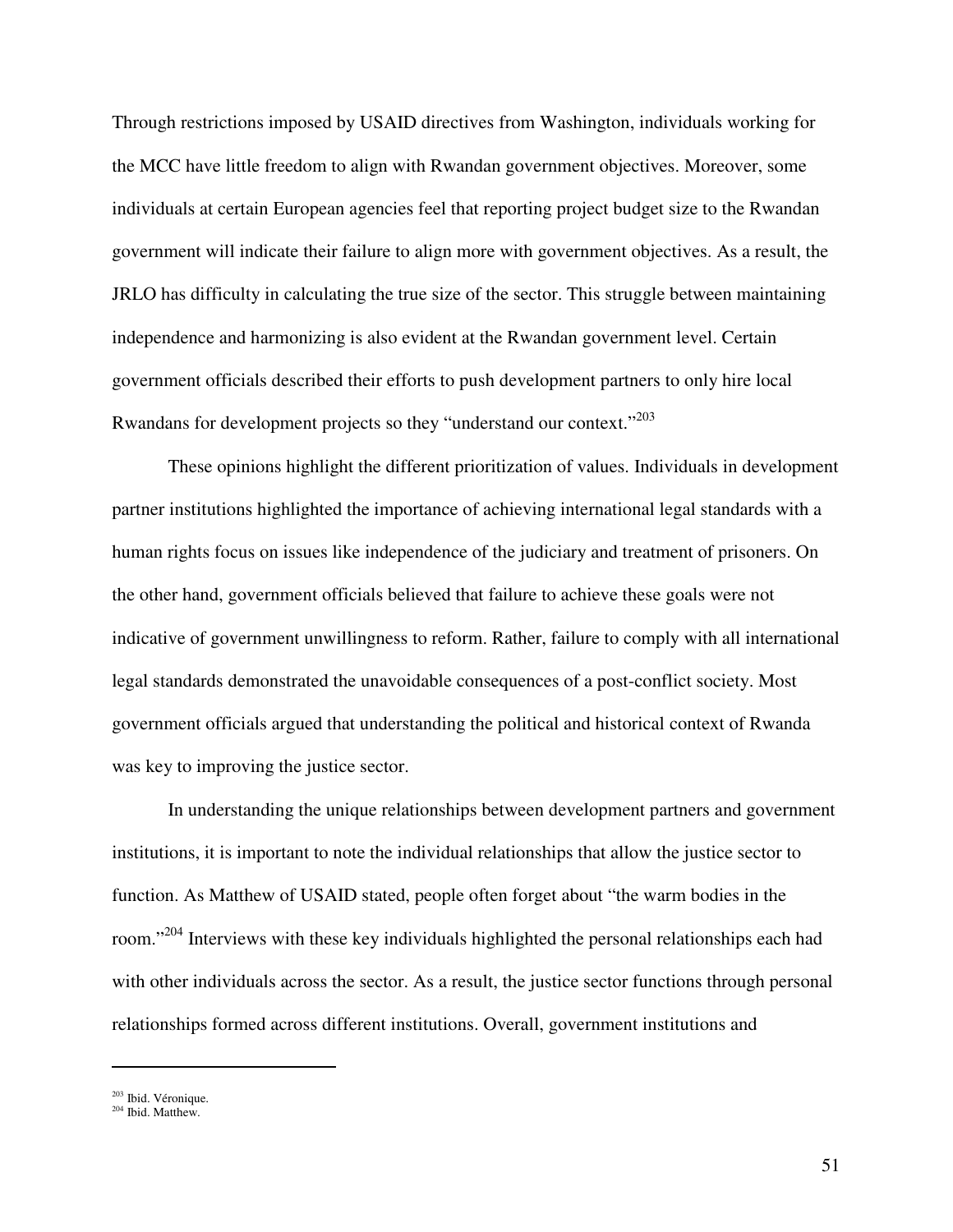development partners share many of the same judicial values as outlined in their overlapping objectives.

The main source of tension between actors is rooted in the different prioritization of these values. Each individual interviewed belonging to either government institutions or development partner agencies believed in the importance of reform and their organizations willingness to carry out that reform. As a result, the justice sector has made tremendous strides in building institutional capacity with the guidance of development partners and NGOs. Nevertheless, there remains room for improvement. The ongoing struggle for institutional independence versus sector alignment will undoubtedly continue in the upcoming discussions of the next JRLO Sector Strategy. Actors involved in justice sector reform in Rwanda play a unique role in re-shaping the judicial fabric of a post-conflict society. The fashioning of a system moving toward full compliance with international legal standards is undoubtedly the product of effective collaboration with international development partners and the guidance of Rwandan government institutions.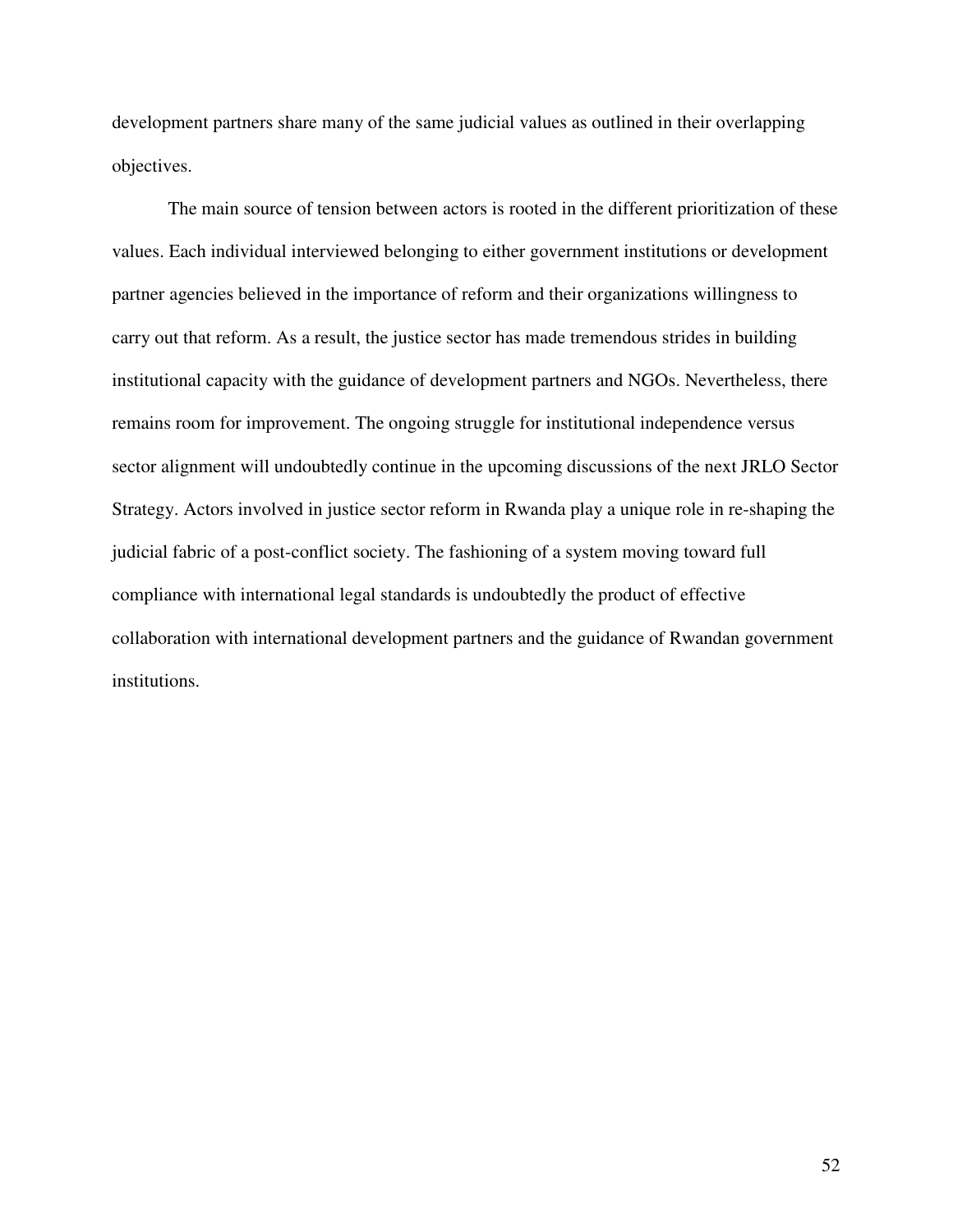#### **Bibliography**

Akhavan, Payam. "The International Criminal Tribunal for Rwanda: The Politics and x Pragmatics of Punishment." *The American Society of International Law 90* (1996): 503- 510. Print.

Alfred. Personal Interview. 29 November 2010.

- Abijuru, Emmanuel, Amedee Kamota, and Teddy Kaberuka. *Monitoring of the EDPRS Indicators in the Justice Sector*. Legal Aid Forum, Aug. 2009. Web. 15 Nov. 2010.
- Clark, Philip and Zachary D. Kaufman. "Establishing a Conceptual Framework: Six Key Transitional Justice Themes." *After Genocide: Transitional Justice, Post-conflict Reconstruction and Reconciliation in Rwanda and beyond*. New York: Columbia UP, 2009. 191-205. Print.
- Clark, Philip, Hassan Bubacar Jallow, and Zachary D. Kaufman. "The Contributions of the United Nations International Criminal Tribunal for Rwanda to the Development of International Criminal Law." *After Genocide*. New York: Columbia UP, 2009. 261-79. Print.
- Clark, Philip, Zachary D. Kaufman, and Phil Clark. "The Rules (and Politics) of Engagement: The Gacaca Courts and Post-Genocide Justice, Healing, and Reconciliation in Rwanda." *After Genocide: Transitional Justice, Post-conflict Reconstruction and Reconciliation in Rwanda and beyond*. New York: Columbia UP, 2009. Print.

Claude. Personal Interview. 10 November 2010.

Jean-Paul. Personal Interview. 2 December 2010.

*Justice Indicators*. *UNDP Governance Indicators Project*. Vera Institute for Project, Apr. 2005. Web. 28 Nov. 2010.

Mark. Personal Interview. 1 December 2010.

Matthew. Personal Interview. 2 December 2010.

Millennium Challenge Corporation. *MCC and Africa: A Growing Partnership for Success.*  Washington DC. 16 April 2010. Web. 15 Nov. 2010. <www.mcc.gov>.

Oliver. Personal Interview. 29 November 2010.

Peskin, Victor. *International Justice in Rwanda and the Balkans: Virtual Trials and the Struggle For State Cooperation*. London: Cambridge, 2009. Print.

Philip. Personal Interview. 3 December 2010.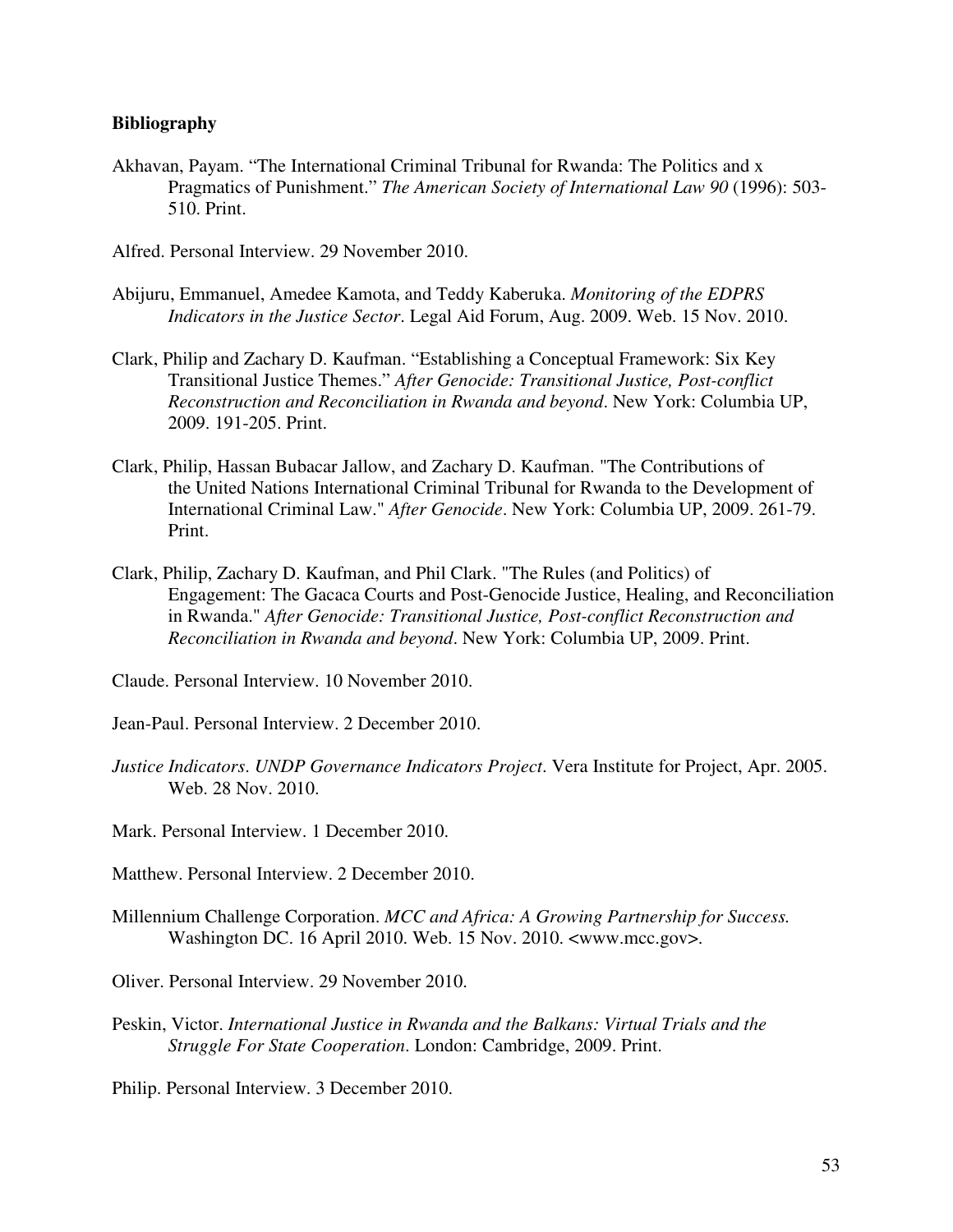- Piron, Laure-Hélène. "Donor Assistance to Justice Sector Reform in Africa: Living Up to the New Agenda?" *Open Society: Justice Initiative* (2010): 4-11. Print.
- "Policy Dialogue on Legislative Reform Brings Together Government and Civil Society Actors." *A Just Rwanda* 2 (June 2010): 1. Print.
- Republic of Rwanda and the European Commission. Rwandan Ministry of State and Commission in charge of Development and Humanitarian Aid. *Country Strategy Paper and National Indicative Programme for the Period 2008—2013.* 9 Dec. 2007. Web. 15 Nov. 2010.
- Republic of Rwanda. Institute of Research and Dialogue for Peace. *The Rule of Law in Rwanda*. By Pierre Rwanyindo Ruzirabwoba. Kigali, 2005. Print.
- Republic of Rwanda. Justice, Reconciliation, Law and Order Sector. *Forward Looking Joint Sector Review First Semester FY 2009/2010*. Kigali, 2010. *JRLO*. 10 Oct. 2010. Web. 15 Nov. 2010. <www.jrlos.gov.rw>.
- Republic of Rwanda. Justice, Reconciliation, Law and Order Sector. *JRLO Sector Strategy 2009 to 2012*. Kigali. *JRLO Sector*. 25 November 2008. Web. 15 Nov. 2010. <www.jrlos.gov.rw>.
- Republic of Rwanda. Justice, Reconciliation, Law and Order Sector. *Roadmap for a Sector Wide Approach (SWAp)*. Kigali. *JRLO Sector*. 25 Nov. 2008. Web. 15 Nov. 2010. <www.jrlos.gov.rw>.
- Republic of Rwanda. Ministry of Finance and Economic Planning. *Economic Development and Poverty Reduction Strategy 2008--2010*. By James Musoni. Print.
- Republic of Rwanda. *Strategic Plan of the Judiciary 2008-2012.* Kigali. *Supreme Court.* July 2008. Web. 15 Nov. 2010. <www.minijust.gov.rw>.
- Uvin, Peter, and Charles Mironko. "Western and Local Approaches to Justice in Rwanda." *Global Governance* 9 (2003): 219-31. Print.

Veronique. Personal Interview. 2 December 2010.

Vincent. Personal Interview. 4 November 2010.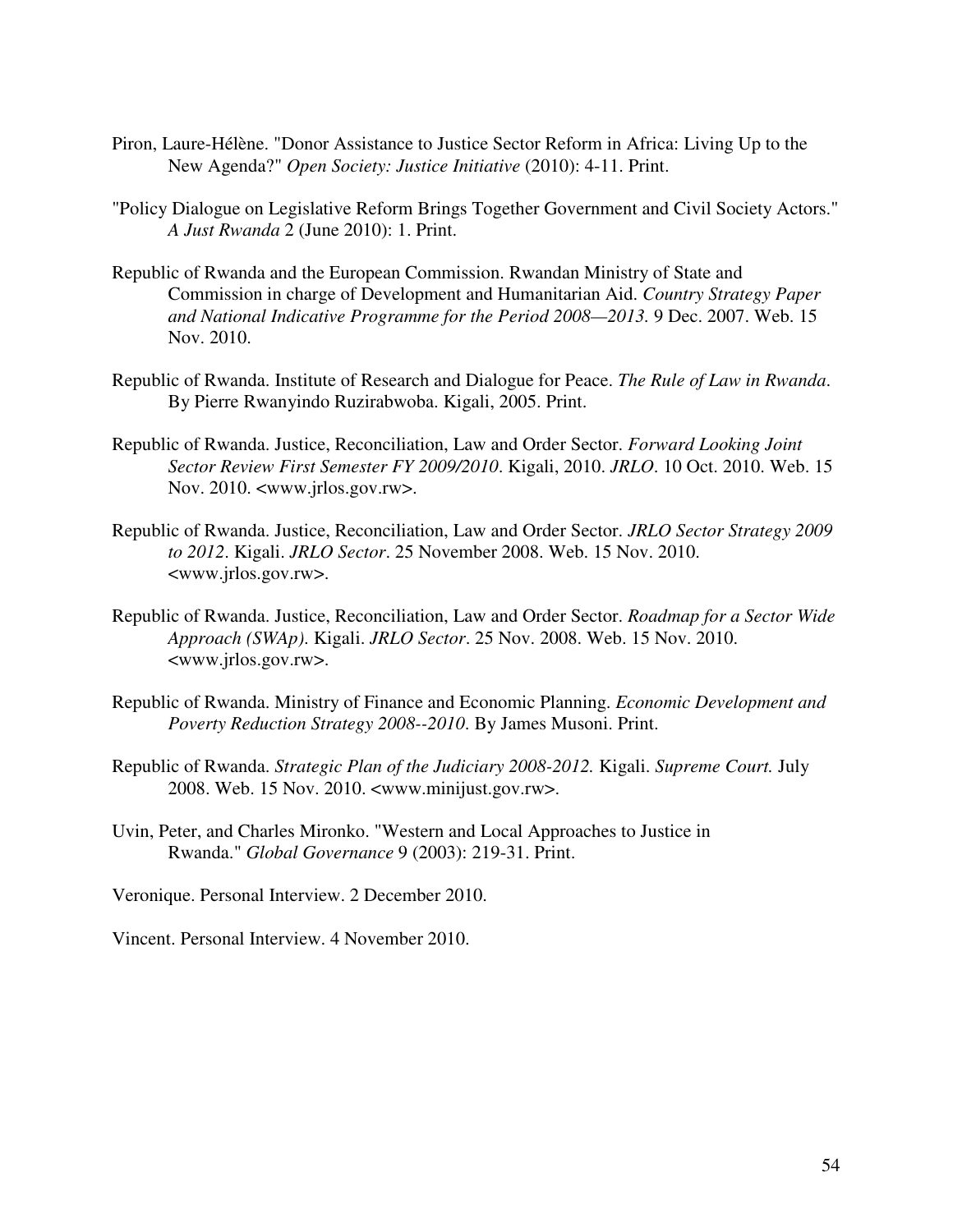## **Appendix A**

 $\overline{a}$ 

## *JRLO Sector Donor Projects*<sup>205</sup>

| <b>Donor</b>       | <b>Project</b>                                                        | Supreme<br>Court | <b>MININTER</b> | Police | Prisons | <b>NPPA</b> | ΓIG | Gacaca | 5     | <b>MINIJUST</b> | <b>NURC</b> | Military<br>Justice | Ombudsm<br>an | TOTAL  |
|--------------------|-----------------------------------------------------------------------|------------------|-----------------|--------|---------|-------------|-----|--------|-------|-----------------|-------------|---------------------|---------------|--------|
| <b>Netherlands</b> | PACTII - training judges (ends Dec 09)                                | 770              |                 |        |         |             |     |        |       |                 |             |                     |               | 770    |
| GTZ                | Programme on Good Governance - component 2                            |                  |                 |        |         | 963         |     |        |       |                 |             |                     |               | 963    |
|                    | <b>Support to RNP Project</b>                                         |                  |                 | 570    |         |             |     |        |       |                 |             |                     |               | 413    |
| EC                 | Support to Rule of Law 9 ACP RW11(ends Sept 10)                       | 685              |                 |        |         |             | 154 |        |       |                 | 151         |                     |               | 990    |
| <b>UNDP</b>        | Justice Sector Support Programme 2008-2012                            | 483              |                 | 290    |         |             |     |        |       | 1.060           |             |                     |               | 1,833  |
| Sida               | Programme for Democratic Policing                                     |                  |                 | 2,888  |         |             |     |        |       |                 |             |                     |               | 2,888  |
|                    | Support to TIG                                                        |                  |                 |        |         |             | 332 |        |       |                 |             |                     |               | 332    |
| Belgium            | Support to Crime Investigation                                        |                  |                 | 2.695  |         |             |     |        |       |                 |             |                     |               | 2,695  |
|                    | Support to Justice Sector Secretariat (ends 2009)                     |                  |                 |        |         |             |     |        |       | 499             |             |                     |               | 499    |
| <b>ICF</b>         | Investment Climate Project - Component 1                              | 1.191            |                 |        |         |             |     |        |       |                 |             |                     |               | 1,191  |
| <b>Global Fund</b> | Scaling up Access to HIV/AIDS Services in Prisons                     |                  |                 |        | 55      |             |     |        |       |                 |             |                     |               | 55     |
| <b>USAID</b>       | MCC Threshold Program (legal sector capacity<br>building & training); |                  |                 | 770    |         | 50          |     |        | (tbc) | (tbc)           |             |                     |               | 820    |
| <b>UNDEF</b>       | Capacity building support for Ombudsman                               |                  |                 |        |         |             |     |        |       |                 |             |                     | (tbc)         |        |
| <b>UNIFEM</b>      | Programme to address Gender Based Violence                            |                  |                 | (tbc)  |         |             |     |        |       |                 |             |                     |               |        |
| <b>World Bank</b>  | Competitiveness & Enterprise Development Project                      |                  |                 |        |         |             |     |        | (tbc) |                 |             |                     |               |        |
| <b>Total</b>       |                                                                       | 3.129            |                 | 7,213  | 55      | 1,013       | 486 |        | ÷.    | 1,559           | 450         | ۰                   | 745           | 14,650 |

#### Table 6.2: JRLO Sector Donor Projects 6 months to June 2009 + 3 years 2009/10-2011/12 (Frw million)

<sup>205</sup> Republic of Rwanda. Justice, Reconciliation, Law and Order Sector. *JRLO Sector Strategy 2009 to 2012*. Kigali. *JRLO Sector*. 25 November 2008. Web. 15 Nov. 2010. <www.jrlos.gov.rw>.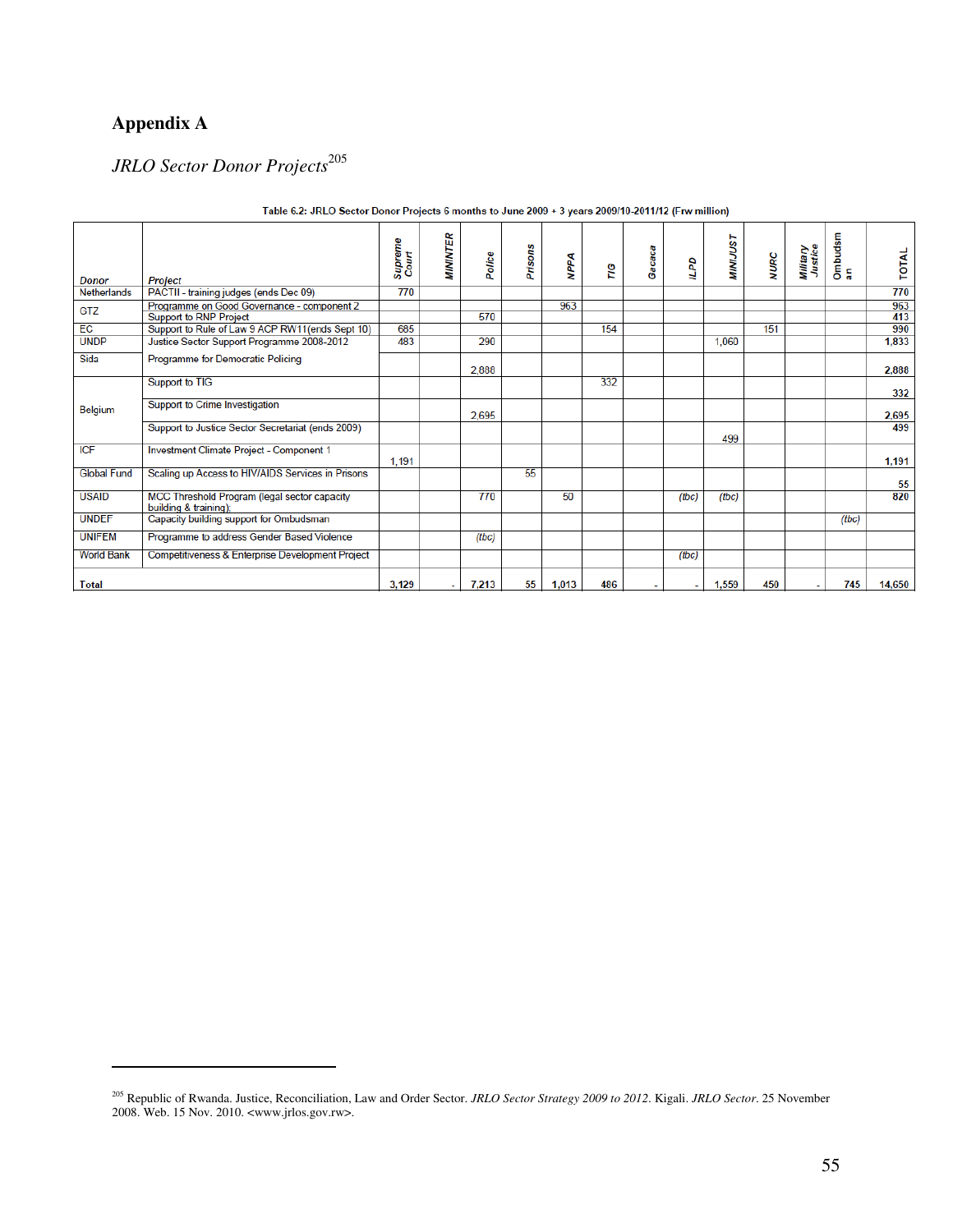## **Appendix B**

*List of Research Participants\** 

- 1. Alfred, European Commission
- 2. Claude, National Service of Gacaca Courts
- 3. Jean-Paul, JRLO Secretariat Office
- 4. Mark, MCC
- 5. Matthew, USAID
- 6. Oliver, Supreme Court
- 7. Philip, European NGO
- 8. Veronique, Ministry of Finance
- 9. Vincent, Supreme Court

\**Names have been changed to preserve participant confidentiality.*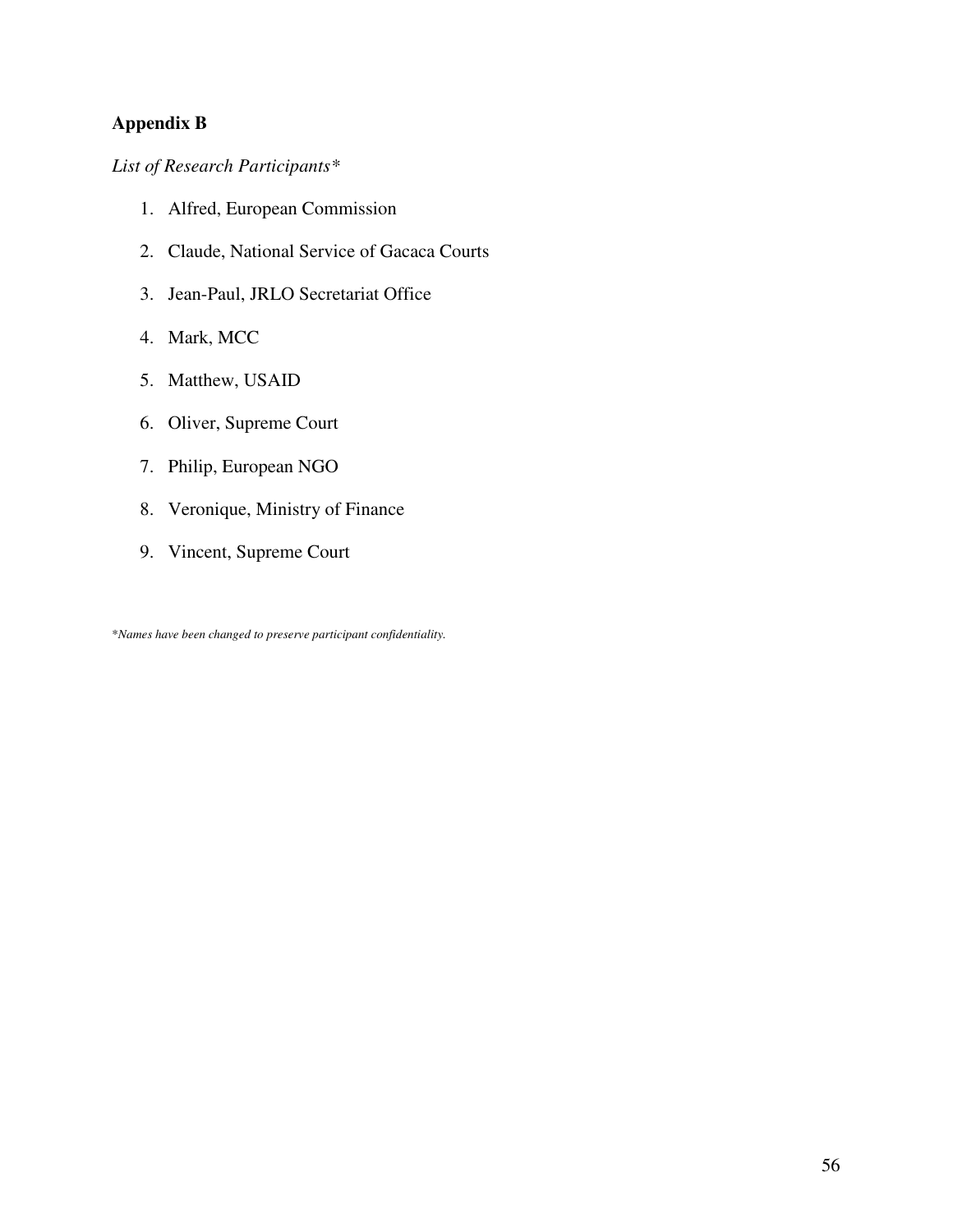### **Appendix C**

#### *Interview Questions*

Objectives: The purpose of this study is to develop a deeper understanding of:

- Perceptions surrounding justice sector reform and the relationship between Rwandan government institutions and its development partners
	- o Government of Rwanda:
		- What are important judicial values and current priorities for individuals in this field?
		- How do individuals perceive the work of international development partners in justice sector reform?
		- What do individuals think of their development partners' indicators used to measure progress?
		- Are these indicators a fair assessment of progress?
	- o International development partners:
		- What are important judicial values and current priorities for individuals in this field?
		- How do individuals perceive the work of the Rwandan government in justice sector reform?
		- What do individuals think of Rwandan indicators used to measure progress?
		- Are these indicators a fair assessment of progress?
- How do these individuals reconcile differing perceptions of justice
	- o Government of Rwanda:
		- What challenges or opportunities do individuals face in light of differing targets or indicators?
		- How do Rwandan professionals implement reform if certain projects are not in line with their own visions of justice?
	- o International development partners:
		- What challenges or opportunities do individuals face in light of differing targets or indicators?
		- How do international development partners implement reform if there are disagreements with the Rwandan government?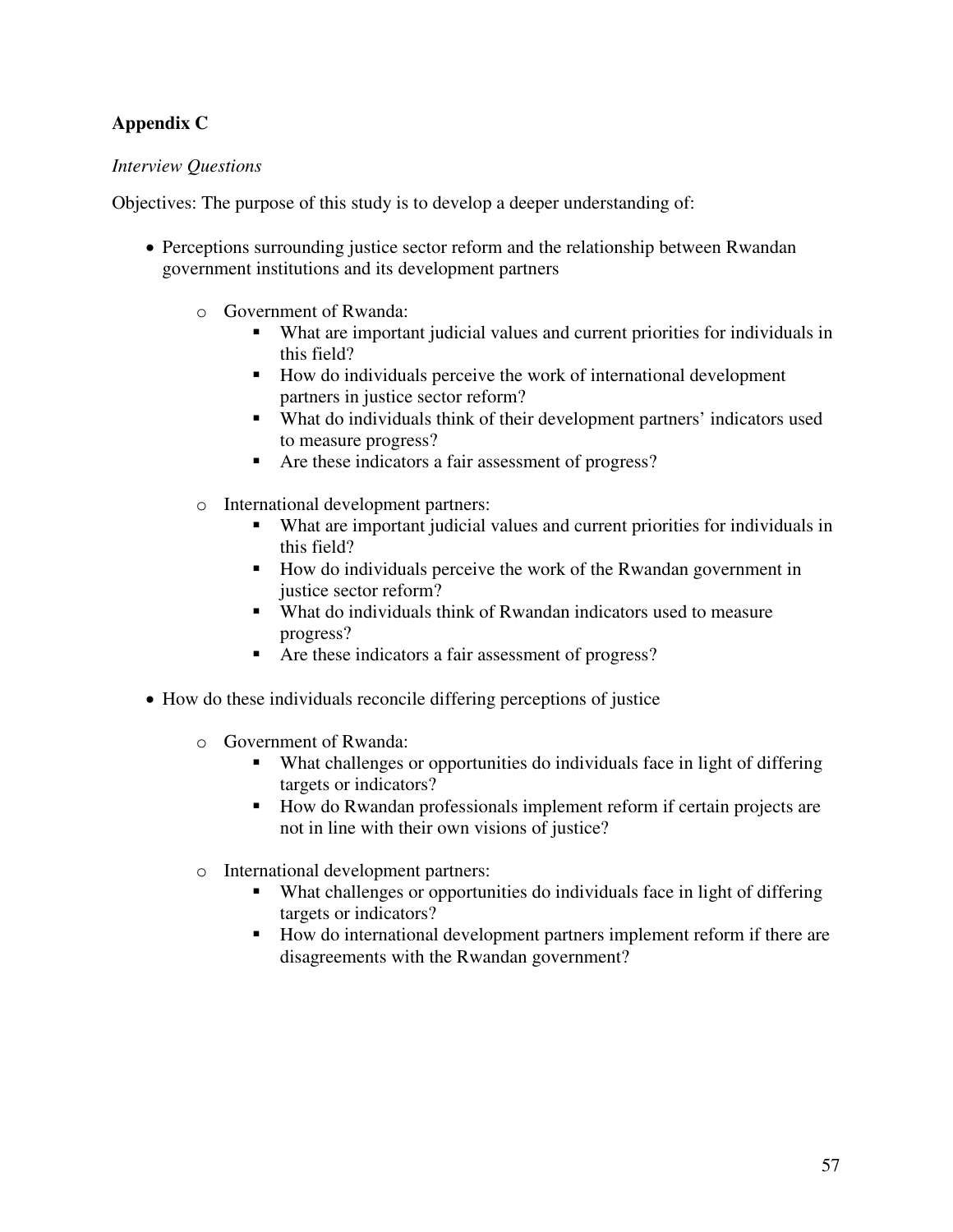### **Appendix D**

#### *Transcribed Interviews*

#### *Alfred of the European Commission on 29 November 2010*

**Alfred (A):** I arrived last mid July. That's four months. So probably don't grasp every aspect but the problem or the issue or whatever, the domain. It's my first position for the EU. I used to work for the ICTR before. For the defense team. The media case.

**Maria Sebastian (MS):** Could you speak a bit more about your experience with the ICTR? How did you find the transition in working for the ICTR and later working for the EU?

**A:** I had a break in between. There was certainly some kind of connection between my previous work and this one. But there is no direct link between the two. As far as my experience with the ICTR is concerned, I have mixed feelings. But, it was very interesting. I was very lucky to work with this case. It was a very interesting case. The people I worked with were great. But my appreciation of the tribunal or the tribunal's work is rather mixed. Mitigated, I would say. Our problem with the ICTR is the quality of the work, which was done there. Sometimes it was very frustrating.

**MS:** What in particular did you find frustrating?

**A:** Political dimension is far too present in every case. The fact that we are trying individual cases and not some kind of cause, that I think is a big issue when you're dealing with criminal cases. We are supposed to try to assess the responsibility, the criminal responsibility of an individual. Yea, it's too much of a political showcase, I think.

**MS:** Did you find that the government of Rwanda was receptive to your work while you were in the ICTR? Or cooperative?

**A:** Working for the defense, I mean we've been to Rwanda, maybe five or 6 times for criminal investigation. And we did not have much problem with the authority. They were generally speaking, quite cooperative. Sometimes, it was the ICTR Prosecutor that was not that cooperative, in terms of circulating documents, exculpatory evidence, and all these kind of stuff. If we want to take a broader picture, one of the problems with the cases is evidence. How to access evidence and the quality of evidence. To an extent, there were some big problems, yes. I would say that too many witnesses came from the conduit of the NGO Ibuka which is a Rwandese one, but very linked to the government. They were not always reliable people. That's one of the issues. My humble opinion.

**MS:** And this was in what year?

**A:** The case itself started in September or October 2000 and the first decision came in December 2003. And then the appeal in 2006 or 2007.

**MS:** Could you speak about your work with the EU?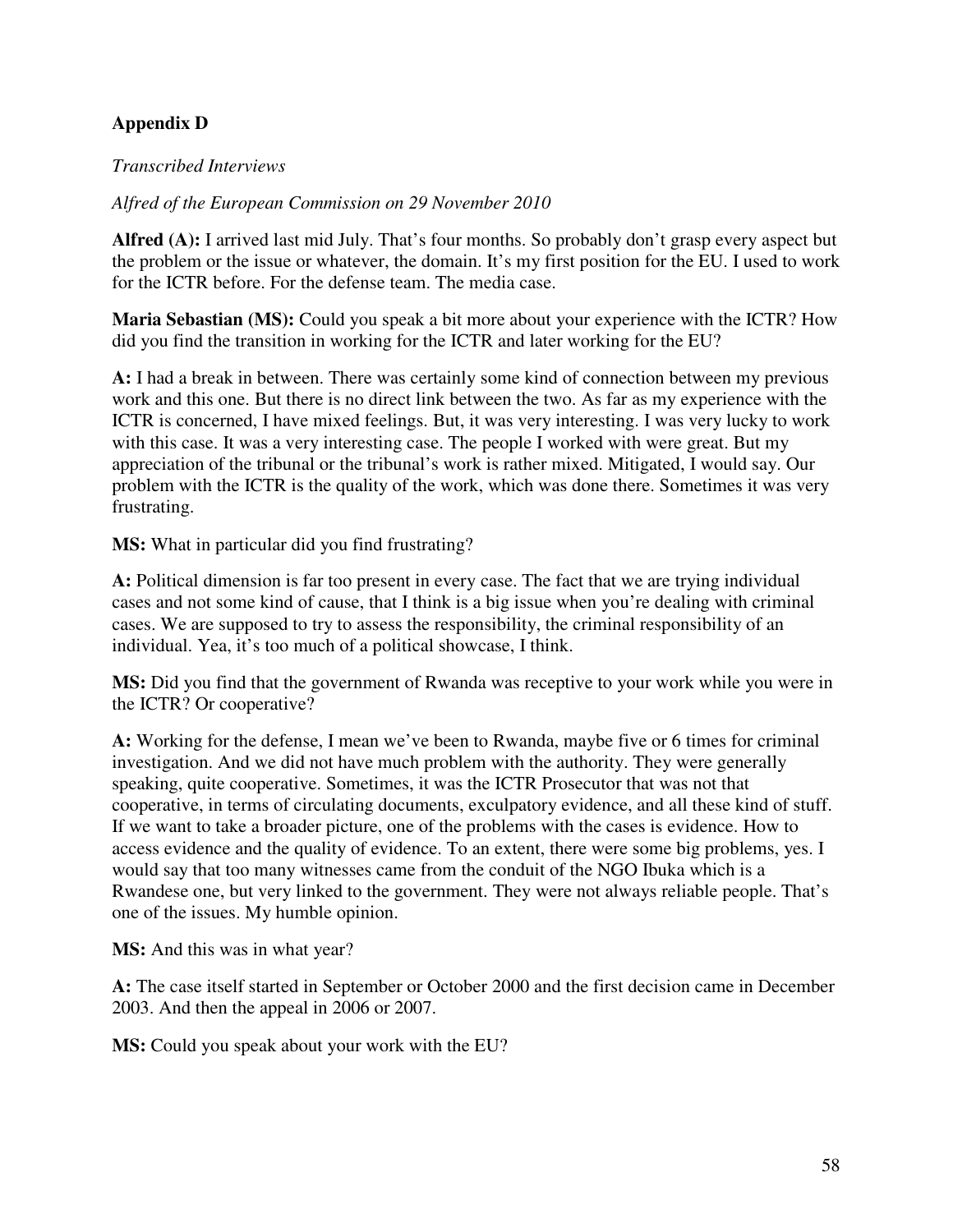**A:** Sure, so I'm in charge of the justice and governance corporation. You are more interested in the justice sector? So, since this year we have the budget support program. Before, it was more of a program-based approach. So you have a program with various institutions within the justice sector. Plus we have a program with the NGOs, that's a different kind of institution. So, with the government institutions we used to have this kind of program based approach with the judiciary, with the NPPA, the police, and since this year we have started what we call budget support approach. So, in this instance it's sector budget support. So we give money directly to the budget, to the Rwandan budget and the part obviously of the justice sector. Our way to have some kind of input and also get some information and feedback from the Rwandan government. That's how it works, which I think with sector budget support approach is quite interesting. It's far more holistic. It's an improvement. There were some conditions, obviously. But, to put this in place. For instance, you didn't have this kind of sector, JRLO sector, which I think is interesting to have that in Rwanda because you can see all the institutions have to work together, all the stakeholders have to work together. Government institutions, DPs, also non-state actors, there are some NGOs present in the sector.

**A:** I believe we should give them a bigger role in the sector. To acknowledge their role, and give them a bigger place. But, yea I think it's quite interesting, because it's a good forum to share experiences, share assessment, and that was an interesting way forward. The justice sector in Rwanda is obviously had many problems. It goes without saying.

**MS:** So, with the budget approach. You said it's more holistic? Are your objectives more aligned with the Rwandan government's that way? Or do you give complete leeway to the government?

**A:** No we don't. It's one of our principle action to try to align our action with the government approach. And obviously with the sector budget approach, we are aligned because we are discussing what kind of policy we should put in place and then it is implemented by the sector, by giving money directly to the sector.

**MS:** So, there is policy dialogue?

**A:** There is policy dialogue. There is policy dialogue within the sector and you also have more political level dialogue, through Article 8. If there is a big issue, the Minister and the ambassadors, they can talk on every topic, including obviously governance, justice, could be anything. We have a different conduit for this kind of dialogue.

**MS:** And are your measuring systems mostly? Did you work with the Rwandan Governance Advisory Council?

**A:** Their input in the justice sector is not big. They did one of the studies. I worked with the Joint Governance Assessment Process, which is a different matter. But, with the sector, what we have is a set of indicators that was agreed upon by the sector and a specific set for our sector budget support, I think three donors which give the money with this kind of sector budget support: the EU, the Netherlands, and Belgium. We have got a set of indicators, because the sector itself has what we call a monitoring and evaluation framework. So that is a tool to assess shortcomings,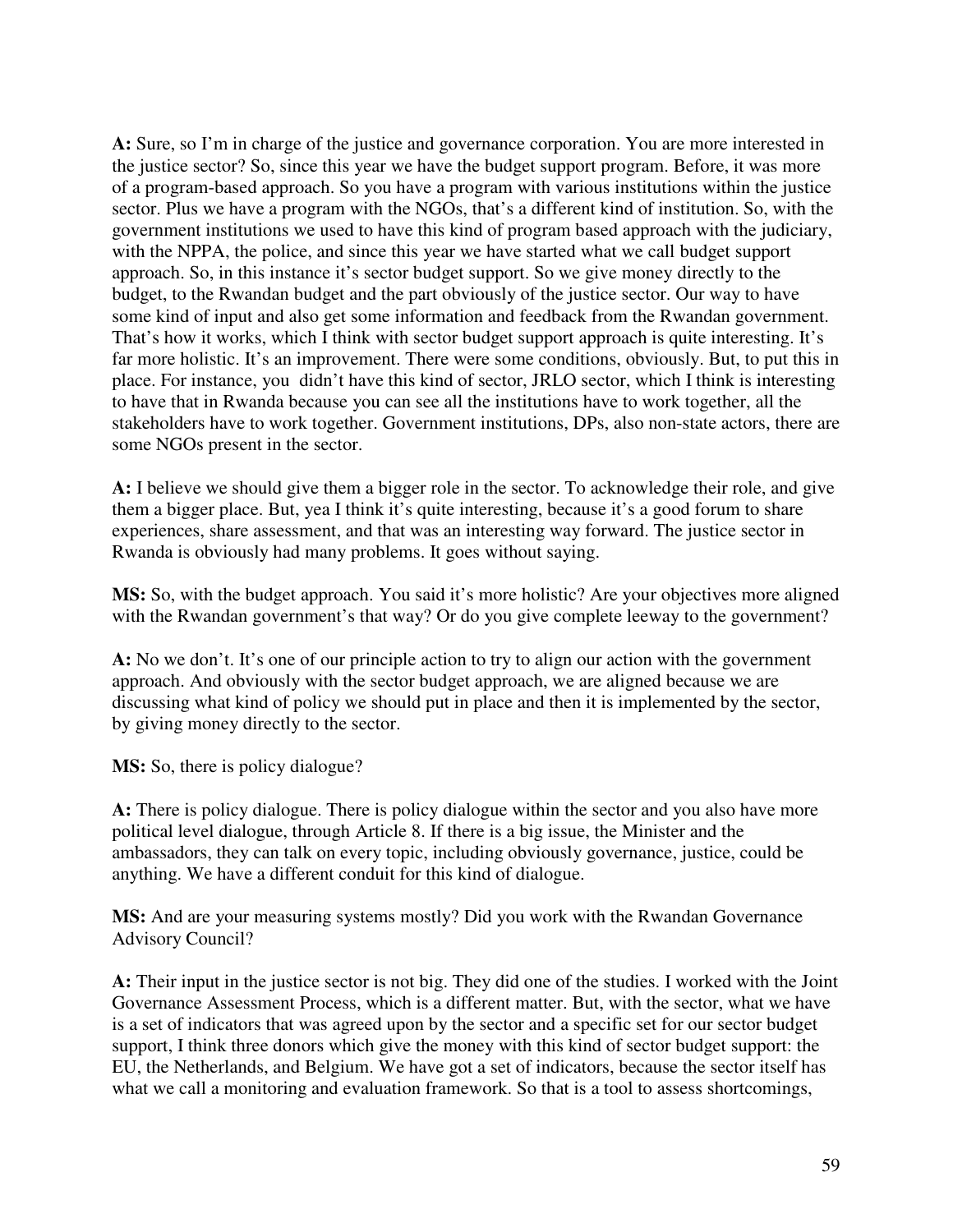progresses, everything, but we also have a specific set, some are obviously to assess whether or not we are going to disperse the money. That's how it works. And last October it was I think, we got a common review of the sector, one in September/October, we call it the backward looking review, so we look at the progress in the last fiscal year. And roughly we assess whether there were some improvements, and whether there were some shortcomings.

**MS:** Could you speak more about the indicators that are used in the monitoring and evaluation process?

**A:** One of my criticisms would be that there are far more quantitative rather than qualitative indicators. To have a real assessment of what happened and understand the shape of the sector, only looking at these indicators, doesn't give you the best picture, I mean the more accurate picture of the sector. It's very difficult to assess with this kind of sector, with infrastructure, there's the number of kilometers of roads; it's easy. But with justice that's something I think that still needs to be improved, the indicators. There have been some improvements already, but still there's still room for more improvement.

**MS:** And so the indicators that are more quantitative rather than qualitative belong to the Rwandan government or its development partners?

**A:** They were agreed upon by all the government institutions and the development partners, one of the problems with reporting is quite difficult still to sometime to have in a timely fashion, data. Some institution, I know that the sector itself has its own permanent secretary. And they work quite well. Our rule is to call him about the sector and convene our meetings, monthly meetings. So, there's lots and lots of discussion going on. But it's always a problem to have proper data, and getting back through the permanent secretary. So we can have this kind of informed discussion. There have been some improvements. But, problems don't always come from the government institutions; they also come from the development partners. We are also late to give the permanent secretary what we have done with various institutions, we haven't given to them. There have been some improvements. Still, it's been a problem I think, reporting for which there are obvious reasons. If we don't have the data, it's even more difficult. **A:** Getting data is quite difficult. The sector itself is quite new for all the institutions and all its stakeholders. It takes time. In a sense, it imposes some kind of change of mindset because as a sector, especially for the institutions which get the money at the end of the day, they need to cooperate between themselves and understand that if one doesn't do it's job properly, there will be consequences for the whole sector. Because, we are giving money to the sector, and not just to the judiciary, or to the NPPA, or to the prison. If the prisons have some problem, then it has some consequences for the whole sector. Because if one of the indicators is in the red, it's a problem. We had this problem this year. One of the indicators with regard to prison overpopulation is in the red. They haven't achieved the set targets, maybe because it was too high. Maybe it was not possible for them. But still, we have this target, and we have to deal with it. And that's a problem for the whole sector and that has a lot of difficulty to get more information to try to argue the case to see if whether or not we can disperse at least part of the money that is supposed to be dispersed and all these sectors will lose half a million Euro. Which is huge, for Rwanda. It's huge.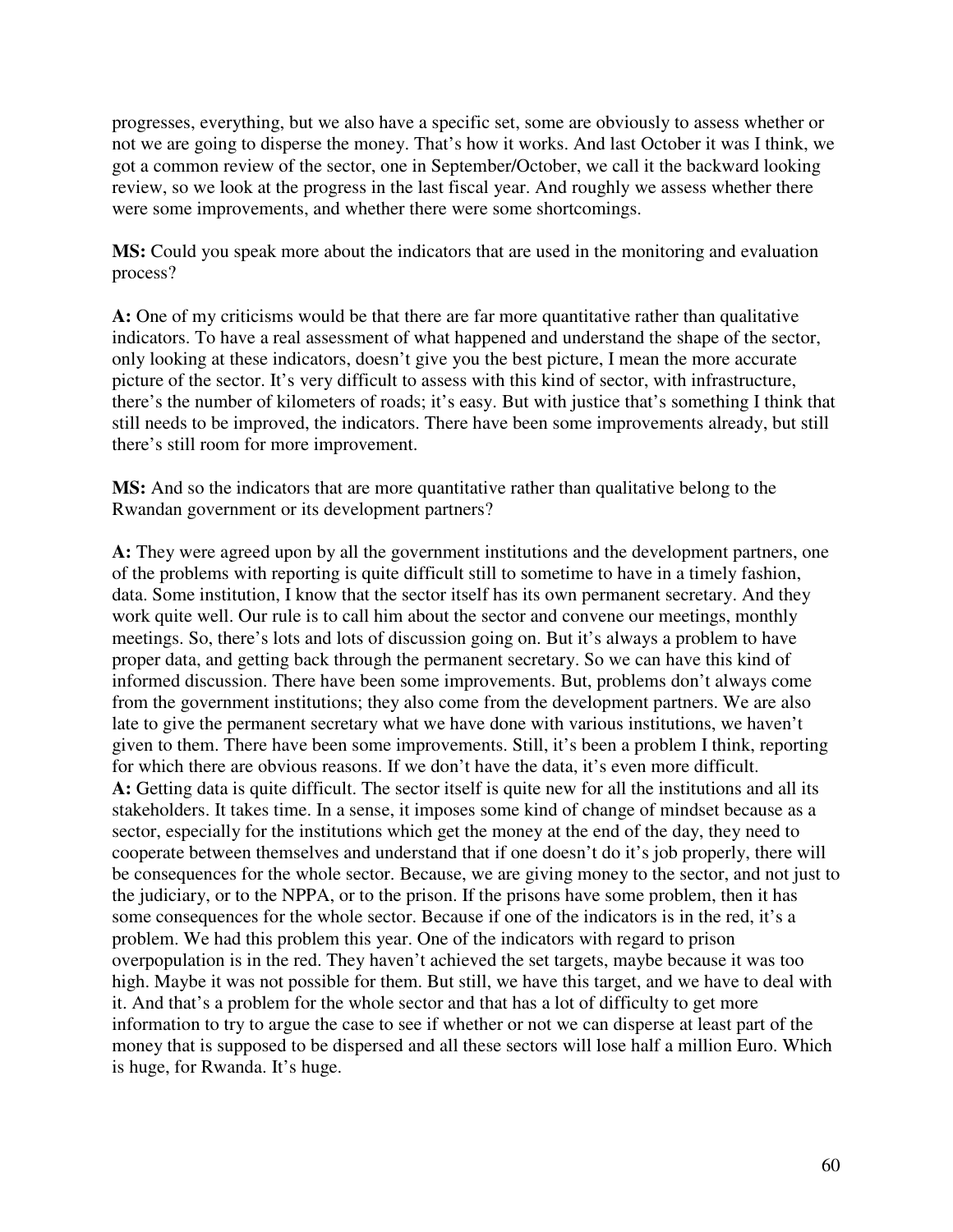**MS:** How do you assess whether or not the money actually gets to the government? Is it proportional to the amount of targets they achieve?

**A:** We've got this program of 12 million Euros for four years. So that's three million every year. And the two first years, it has already been dispersed even though it was started this year, it has already been dispersed. The first tranche. What we call fixed tranche. There was a global assessment of a set of fourteen indicators. And we are ok to disperse the first one because it was pre-financing. And the second one we were ok because there were enough improvements we agreed to disperse 3 million again. And the next one will be in July 2011 and it will be 3 million again. One that we call the fixed tranche, so that's still the global assessment of the entire sector, improvement within the whole sector. One that we call the viable tranche and it is assessed on a set of four indicators only. And out of these four indicators, we've got one in the red. So we will probably have to reduce it by half a million because the viable tranche is 2 million, so if we have a program with one in the red, then it's a quarter of this 2 million, that's 500,000 Euro less. So, we will probably only disperse 2.5 million Euros next year. There's still a possibility of the sector to give us more information or if there's some real improvement in the next six months, maybe we'll be able to revise our position. But, the current situation, the current position is that we've got one indicator in the red. So, that could be a problem next year for the dispersement [sic] of viable tranche. And it's going to be the same for the following year, the last year of the program.

**MS:** Do you think the Rwandan government and its development partners have different sets of judicial values that influence its monitoring and evaluation systems?

**A:** It's a tricky question, I think. First, I mean you are talking about the government on one side and the development partners on the other one. The development partners, maybe we have the same values but we have different results or different approaches. I mean you are also talking about individuals. And it's the same with Rwandan institutions. There are 14 institutions within the sector and it can vary from one person to the other, from one institution to the other. And obviously, we've got some. I would rather say that we don't always give the same priorities to different values. I would more put it this way. And obviously our assessment is not always the same, but with the sector, the bottom line is that we have to work together. And it's a forum for discussion in the sector. And sometimes it's also a forum to overcome our…To that extent, the sector is a forum for discussion to overcome some of our differences, or differences within government institutions, which is interesting. To improve collaboration between the various stakeholders, which doesn't mean that we always agree, obviously. I mean, I told you earlier on that I think that there are some problems with the indicators that are far more quantitative based rather than qualitative. That might be one of our differences between some of the development partners and the government. There might be some cultural thing too. Figures are ok, but we've got more, for instance, the sector has put in place what we call Maison d'Access a Justice (MAJ), so that's very nice, it works well, it's ok. We have achieved this policy action and now there are 30 MAJ in Rwanda, one per sector. But, the legal aid provided by these MAJ are provided by lawyers, I don't even know if they're lawyers, jurists employed by the government and that's another obvious problem of independence of justice and most of the funds allocated to legal aid has gone through this particular venue or conduit, so there's no more money for the Bar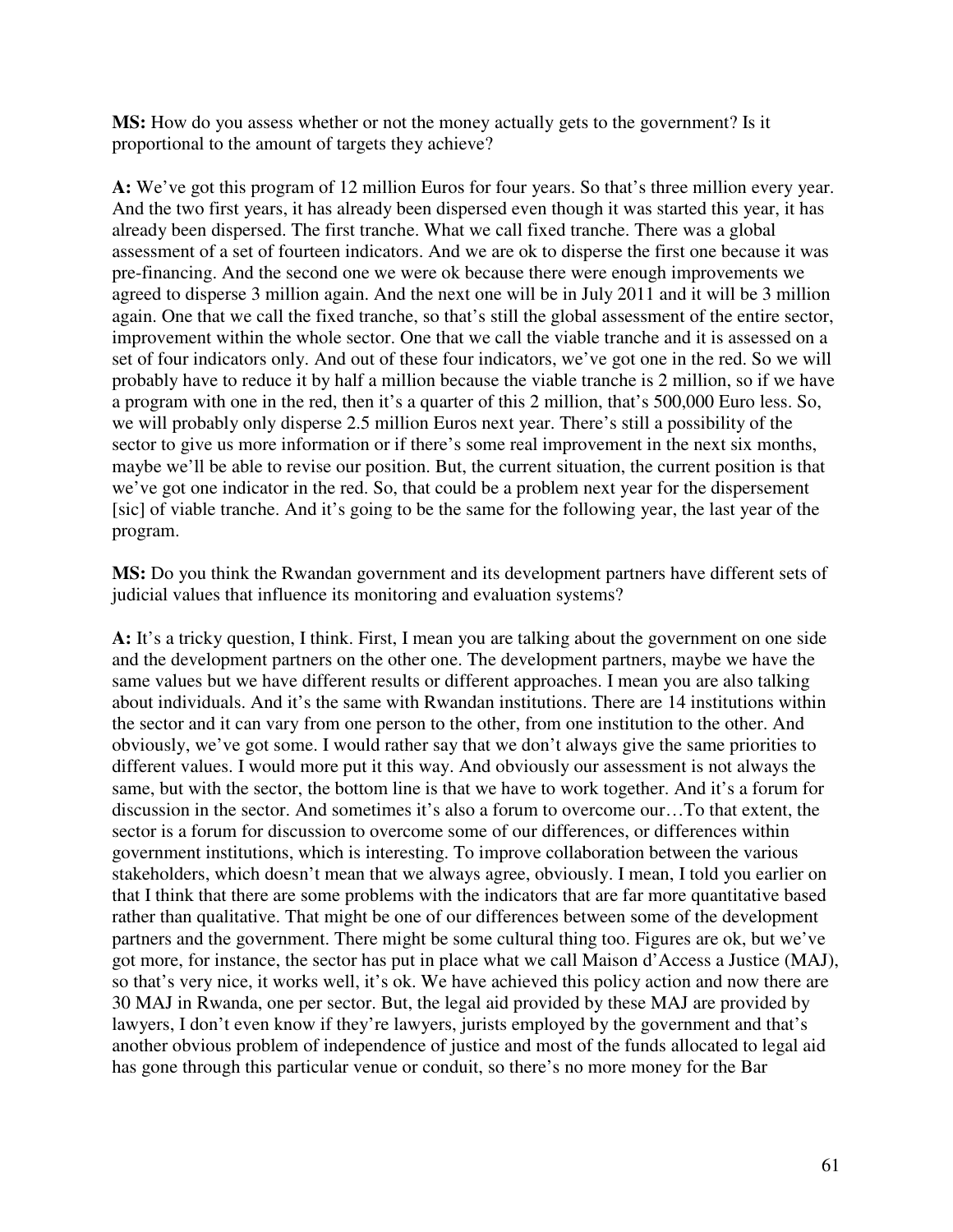Association to provide legal aid. Is it always confrontational? No. I would not say that. It's more gray than black and white. Always.

**MS:** When these differences arise, how do you communicate with the government or the Permanent Secretary on how to fix these problems?

**A:** We've got regular, what we call technical working group, so it's changing or it's also a forum for various stakeholders to report what has been done. It is chaired by an institutions and cochaired by one of the development partners. So, this is where we discuss the main issues of the sector, there's one on budgeting and planning, one on monitoring and evaluation, one on ICT, I'm less involved in that technical working group, but it's a big, big project of harmonizing and announcing ICT between all the governmental institutions. And one more on content. This is where we discuss problems of the whole sector.

**MS:** What sorts of problems did the sector encounter this year? What were some of the main discussions in these meetings since you signed on in July?

**A:** The main discussion, I think most of the time since I came was devoted to the last joint sector review, it was a big assessment for the sector, for this year, for the last fiscal year, which will be the base for the title of dispersement [sic]. And as I told you, one of the big issues was getting data in time. That's less on content, but that's really where we spent a lot of time. In terms of more content issue, we have one of the big issue of the sector is backlog cases, either in the judiciary but also in the NPPA. And we put in place a taskforce to deal with that. I think we will do some interesting work. That I think is a good example of what the sector can achieve. Because it's been a problem in Rwanda for years, the backlog of cases and we sent to the sector I think we will be in a position to have new, alternative solution and to try new solution because so far it has been only trying to hire contractor judges and contractor prosecutors, which I mean is a program financed by the EU, which is good to get rid of the existing backlog, but it's no solution for the future. So, with this taskforce, we will be in a position to try some new solution and to follow up next year what can be done, what has been done.

**MS:** What are the primary objectives of the taskforce?

**A:** The taskforce will launch some studies, a pilot project by I think it will be financed by the German corporation and it will be financed by one of the best and most active in the justice sector in Rwanda, which is RCN. It's a Belgium organization, Justice and Democracy. They are very active in the justice sector. For instance, they are one of the two international organizations, which take part in our working group. So, yea they will try to assess what can be done. And especially will try to find systems so less cases enter the system. So, there's some kind of selection before getting into the poorly substantiated cases that then goes to the prosecutor and goes to the court and which are dismissed at the end of the day. So, there is no point in spending our very limited resources and the very limited resources of the sector and the judiciary on cases, which are not substantiated. At the very beginning of the process by the police. That I think is very positive.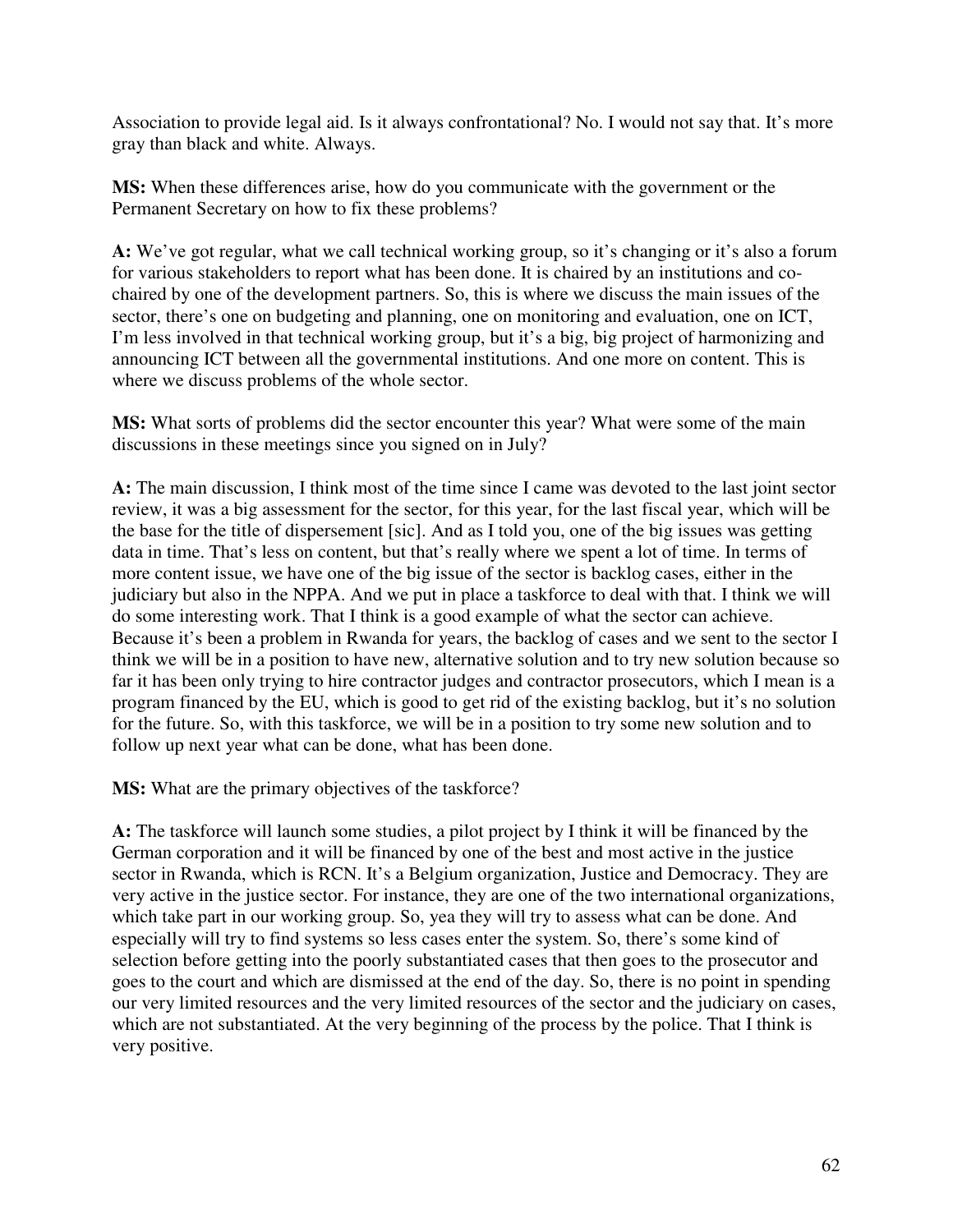#### *Veronique of the Ministry of Finance on 2 December 2010*

**V:** I don't have a deep understanding of the justice sector reform as such. My portion of my work goes with the justice sector along with the Millennium Challenge's Corporation project. So, the kind of information that I may have may be related to that kind of section, simply because I don't work with the sector as such. I deal with different ministries in other capacities, and therefore, the knowledge is not that much. However, I of course have some personal understandings. But, that's just my personal perspective. I don't have a deeper understanding of the justice sector per se because I don't really work directly so much engaged with them as such.

**MS:** So you worked with the MCC Justice Strengthening project?

**V:** Yes. I am the coordinator on behalf of the government on the MCC projects and that includes all five projects. So one of them is the Justice Strengthening project with the justice sector, that's my only connection with the justice sector per se.

#### **MS:** What exactly is your role with the MCC?

**V:** MCC project is very different from any other project because this is a project from the government. It's not from the development partners, or it's not from the implementing partners. It's purely the government. What it means is that the MCC which is the Millennium Challenge Corporation, comes up with these indicators every year and these indicators they show that you are short on ABCD. For Rwanda's case, it was voice and accountability indicator, ruling justly indicators, and political rights. So, there were three areas that the government determined were in the red in terms of indicators, and the Rwandan government came up with proposal of their own where they think they can address some of the issues that they have within the indicators. So, I was hired by the government to work together with USAID to come up with certain key activities in areas they think can really improve some of these indicators, which is voice and accountability, civil liberties and political rights. So, among other things, all these are really in governance, so we came up different programs that we thought would really help in terms of improving our indicators in governance. This, for example, included training the judges in professionalism in the judicial sector.

**V:** Of course we realized that there were questions about whether the judiciary was independent. Whether they were competent. But we thought, you cannot be independent unless you have the professional know how. Independence comes with the mind. Nobody can give you any independence unless you know what you are doing and you do it rightly and you can easily manipulate the executive in terms of the back up in terms of knowledge, in terms of trying to know what you are doing. So, we realized that needed to do some things to help the law reform commission process that the government was setting up. There was confusion within the laws because people don't know exactly which laws have been replaced, whether there's no proper mechanisms on how the judges or how the prosecutors or whoever in the law was in the judiciary understood these changes. There should be some equipment to assist people on how to understand that these ones have replaced these laws. We thought maybe that the drafting needed to be empowered in terms of professionalism. We understood that there should be some trainings. Even to the advocates and the bar association. There was however much you train the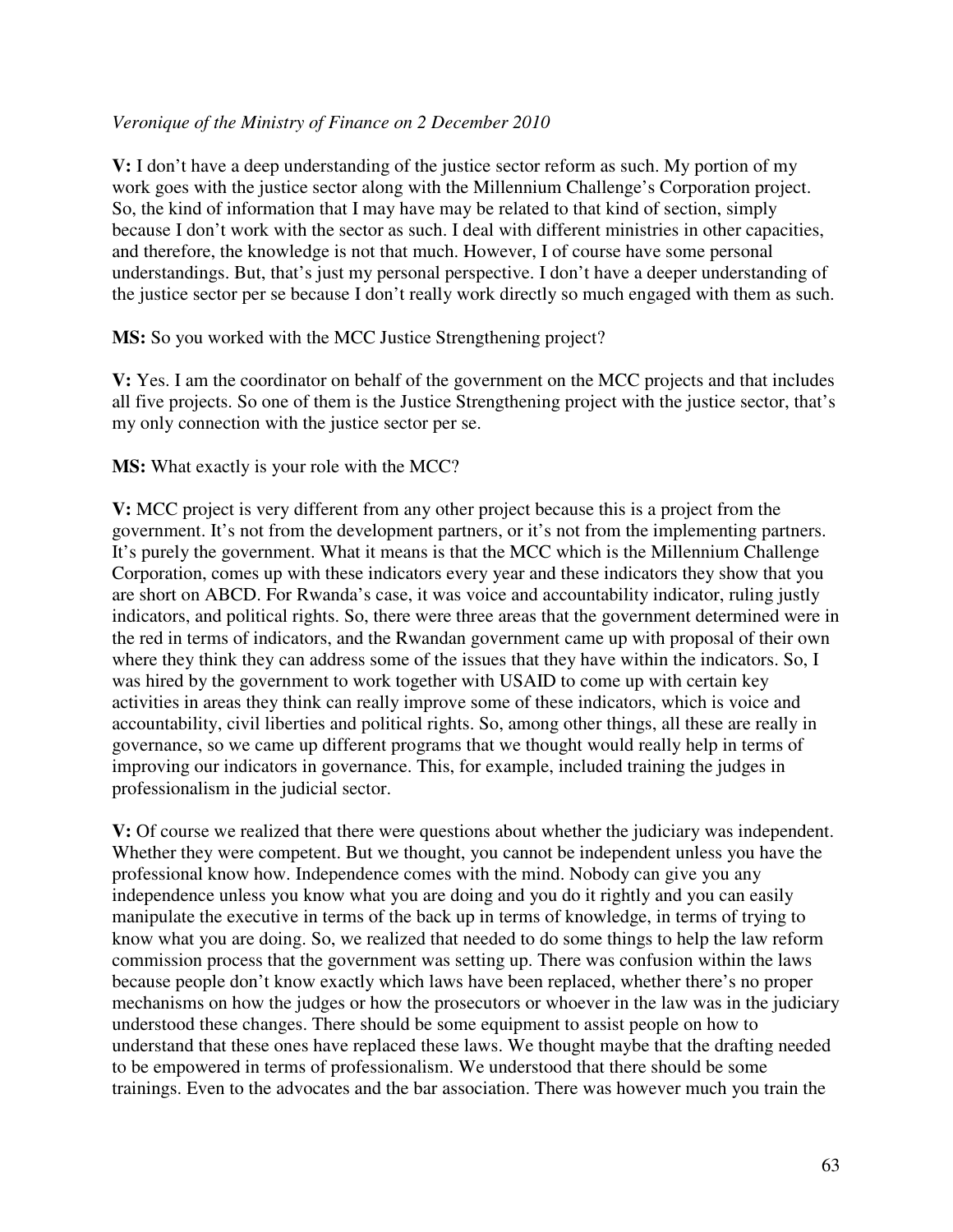judges, however much you capacitate the prosecutors, but if the bar is not that really equipped, and then it won't really help much in knowledge and skills. So, that also goes with the parliament in terms of drafting laws, in terms of the parliament, sometimes to give input and maybe there should also be a procedure on how the parliament should work with different civil society in getting their input. So, we developed this proposal in that way with the government. We were contacting different ministries of the government, ministry of justice, ministry of local government that has local officials, the ministry of internal affairs, which has the police, which is one of the beneficiaries of these projects. We also worked with the ministry of information, in training journalists and improving their capacities, which ties into the voice and accountability. The ministry of local government that has the civil society and local government officials. So, we developed some of these indicators ourselves within the government, but of course with the USAID staff and especially the governance unit. So, we came up with what we made sure we could somewhere improve our judiciary.

**MS:** So, what sorts of improvements or challenges have you experienced since beginning the project last year?

**V:** Like all these projects, you have increments. USAID is the leading implementer in terms of the procurement rules that is covered by U.S. government relations. So, the benefits are there in terms of when you go to the judicial part, you have training a lot of judiciary staff, a lot have been trained by the projects. We think it's very crucial that the capacity is increased. People are told constantly on the changing circumstances, on how the laws can be interpreted, judgment writing skills, drafting skills. And there's a lot that has been done especially in terms of the MCC project. It has trained even more than anticipated. And it has used very good trainers. So, that was really very good.

**V:** Apart from that, we have also among the projects, which we thought was lacking, was the equipments, the portals, the drafting systems that were supposed to be within the ministries' concerns. So they can be done so quickly and later on can have a say in terms of giving input. For example, the civil society from the initiating ministry and any other person I think. So, the laws can be brought back to the people, and the people can have a say. Some of this equipment is already rendered and installed in place. They are not yet in practical use. However, I feel that everyone is very excited about them. And I think they should be signs for what has been achieved.

**V:** Challenges, of course, they are there. For example, if you are trying to train the prosecutors and judges and everyone and you are training. These people have to be trained, but at the same time they have to work. So, you face a challenge in terms of whether these institutions still have people available. But, you have low capacity, you have low staff, you have few people in the ministries, in this judicial sector. And at the same time, we want them to be trained. So, one or the other will have a shortfall. When we are dealing with the training of some of the prosecutors or judges, some of the cases will have to wait for some time to have this training in terms we don't have enough staff for some of them to undergo training and the others to continue to work because of a shortfall of staff in the sector. So, this is the number one challenge we have.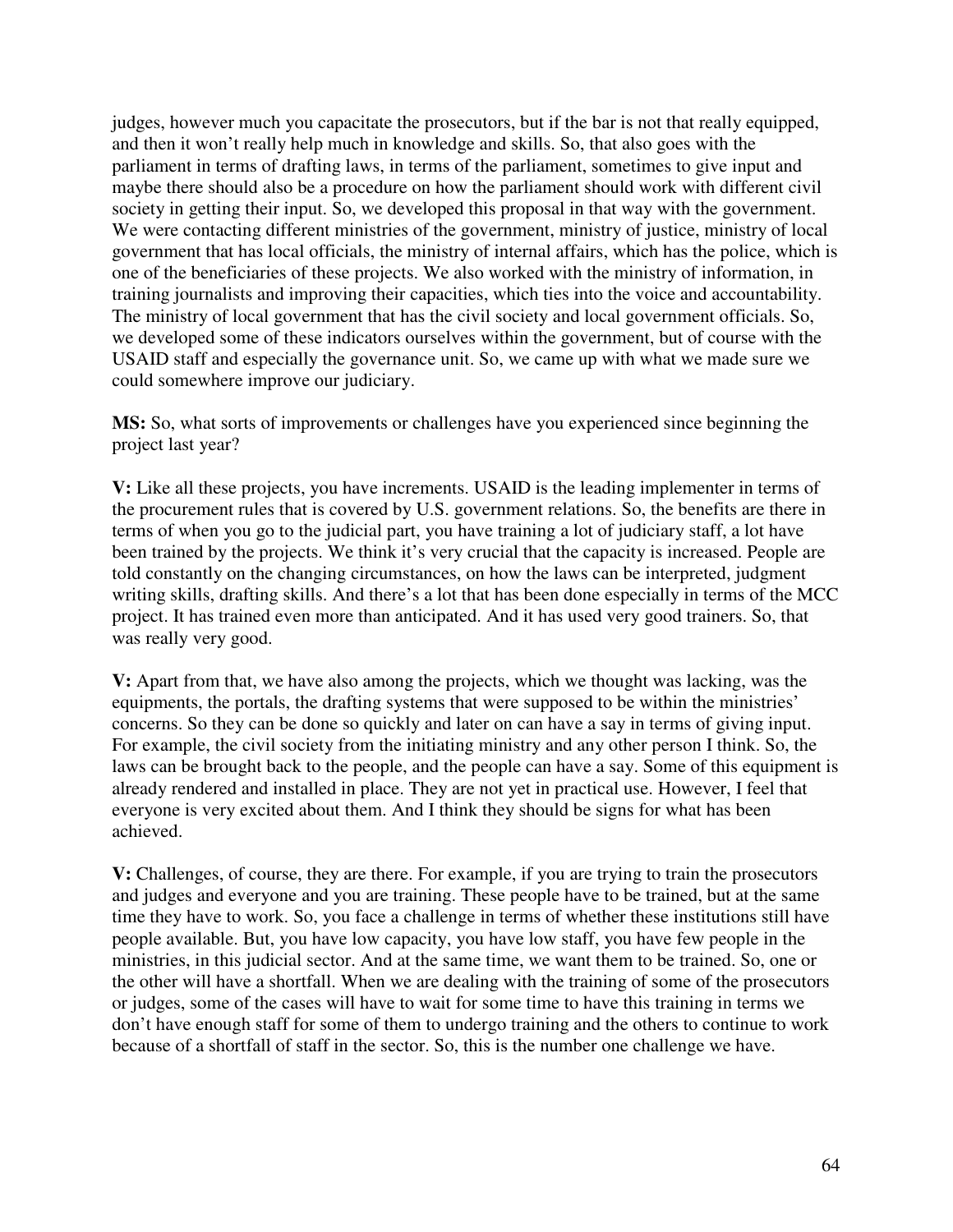**V:** Probably, another challenge that we have when we look at the professionals, we would wish to have the technical people to come from the region. Who would come from the circumstances of Rwanda? Because Rwanda is in unique circumstances. You are judging post-genocide cases; you are dealing with a lot of perpetrators, sometimes with no evidence. So, what does it mean? If you are training these people to deal with certain unusual circumstances, you have to train professionals in how to deal with these unusual areas. Give them new tips on how to deal with such cases. And you get them easily. So you get these professional trainers from the U.S., from Canada, from elsewhere who have never been in some of these circumstances and therefore the skills don't always match with the reality. And that's a challenge that we anticipate.

**MS:** And what kind of skills are you talking about? Like gathering evidence...

**V:** Gathering evidence, judgment tips. For sure, there are things that should be at international respectable norms. But, in circumstances, for example, where you may have a dead witness, and you don't have any eyewitnesses alive, and you have this person in jail for the last ten years, and people are telling you that everyone in this area, in this district are dead. How do you deal with these kinds of circumstances? What kind of issues would you apply? So in circumstances, like post-conflict situations, and more specifically genocide circumstances, probably you need to apply certain things that may not necessarily be written in the books or not necessarily don't need to have professors or whoever is lecturing giving you tips on how to handle these circumstances. And this is a person that should have this kind of experience in these kinds of post-conflict situations. But if you have someone who is from a stable judiciary, where everything has to be ordered a certain way, you have challenges.

**MS:** And so what sorts of tips do the American or Canadian lecturers say in those kinds of situations when there is that difference between a stable judiciary and a post-conflict judiciary? What are the sorts of things they teach that may be in opposition to what Rwanda needs?

**V:** I can't give an example per se. But, I have seen it in other contexts, not necessarily the judiciary, whereby you bring for example, a trainer from a stable judiciary, a stable country, with different rules being fought. And what does it mean, when someone comes in here, is that there is a lack of context. So the context is very different. And therefore, even if whatever you are transferring as knowledge does not really fit to these circumstances. This is a very common problem we have with all the different areas, not only the judiciary. This is in the media sector, especially. So, we tend to ask our partners to bring trainers from the region. But the challenge is do we have people from the region with those skills? So, it's a very complicated circumstance sometimes. You want someone who is very qualified, but who does not fit the circumstances. So, it is a very common phenomenon in most post-conflict, or some of these countries where you have unusual things coming in. For example, you have the media sector in Rwanda, you have the international indicators, for example. And these international indicators, say that the free media should have ABCD, and you have a country, where in the 1994 genocide, because of this free media, and that is what is actually surprising, is where Rwanda was scored the highest in terms of having media freedom. So you have a circumstance where, everyone talks about whatever you want to talk about. And everyone says ok, they conduct in those circumstances. But, you don't want to repeat the same problem. But when you bring a trainer who is supposed to teach journalists to make sure there is some sort of media freedom, and this person comes from stable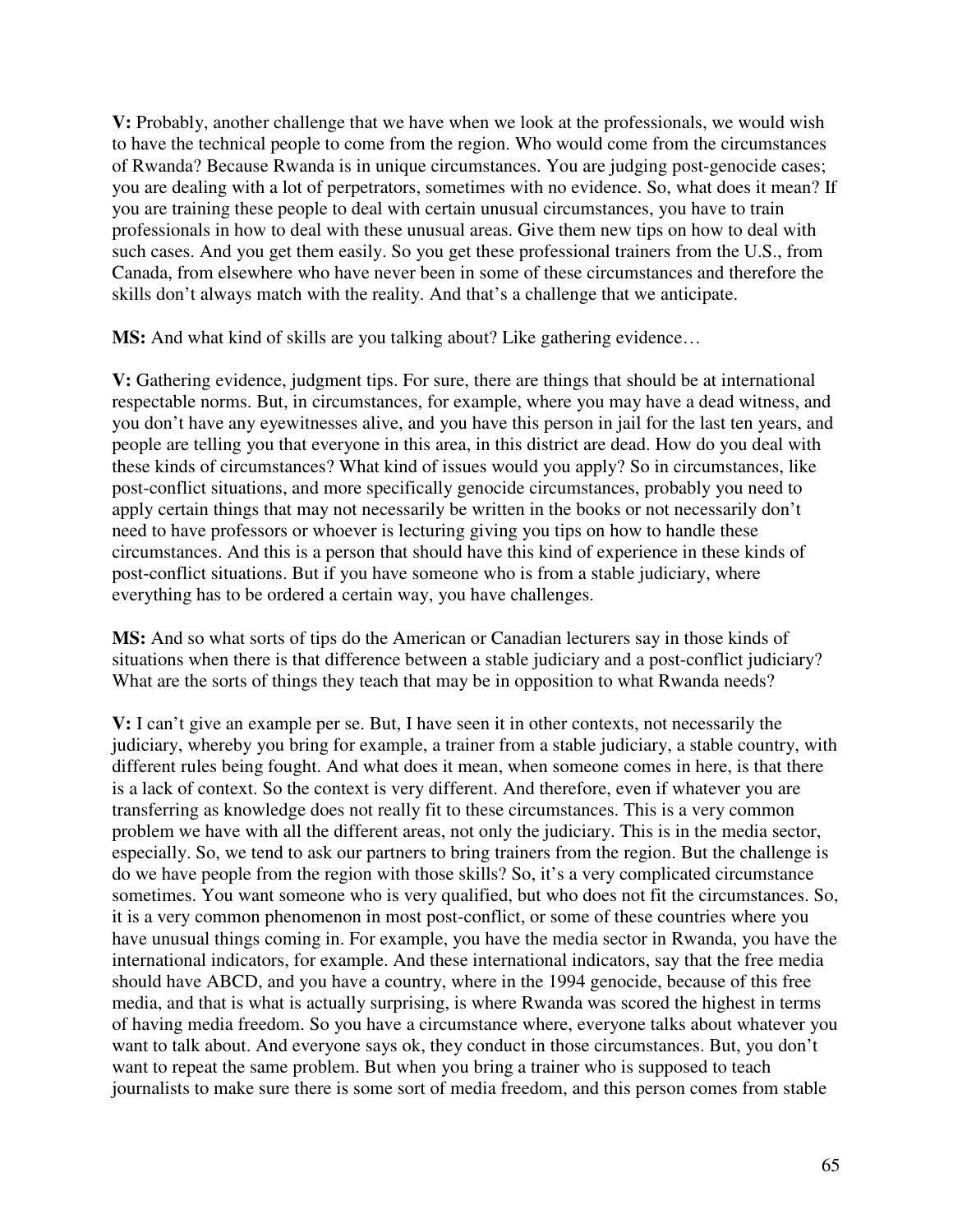democracies, stable countries. Definitely, in this country, journalism is very professional. There are areas you cannot go. Even if you want to say something, there are certain things that you cannot talk about. Like this is hate media, or this is very dangerous for whatever reason. So, in circumstances like this one, you need to deal with the context, the cultural context, which is sometimes very different. So, when I say something, it's something very different to someone else. So, the challenges comes the same. The type of technical transfer of knowledge you are bringing from a professional from these stable democracies and countries, is it really relevant? Maybe at some level, yea it is relevant. But, when it comes to the context, at the end of the day, it doesn't give much. I may know all these norms, internationally acceptably norms, but if they don't really fit within my people's understanding, then the knowledge transfer doesn't really happen.

**V:** So, this goes with the judiciary as well. The judiciary is very difficult in this country as well. It has its own tremendous challenges in terms of all these capacity building issues, in terms of language, the language of instruction; some of these professors only speak in English or French. But people in the courts, they speak in Kinyarwanda. They don't know the local language. So, certain words are very hard to translate in this so. These are enormous issues that we have with some of these trainers, but there's nothing we can do. But, I can't be specific and say it's this in ABCD. But, I know it's a challenge that comes back. And we try as much as possible to cope with it and ask the partners to please try and get someone from the region who knows and has a similar background and understands the context of the region. So, if you are dealing with raped women. Women, who are raped in these circumstances, you don't have to mention them for example. You have to deal with them in a certain way, which was a challenge for the ICTR. When they come looking for an individual, by asking, "Were you raped?" And they couldn't get an answer because there were also cultural issues. Maybe in the U.S. and Europe, there' "Were you raped?" "Oh yea, I was raped." Maybe that's ok. But here, you can't ask someone. There's that stigmatization. People will run away from you. You may not be talking to anyone. So it's vey good for a trainer to ask these questions within the context. And preferably we can get good trainers from the region or from within this context, which would be much easier for us. It would really help us more in terms of understanding the context.

**MS:** Do you think that should apply to the indicators that are used as well? They use World Bank and Freedom House indicators.

**V:** That's what I think. I honestly think that Freedom House and World Bank measures Rwanda the same as it measures Tanzania, which has never had a war. You understand? It has these measurements, which is perfect. I think that's good. But, if you tend to measure Rwanda and Tanzania, a country that has never had war. I think it's very unfair. The context is very different in different countries. And therefore, the indicators should be contextualized. Otherwise, it doesn't really give us much. This also goes with MCC findings, for example, they tend to measure countries in terms of like, when you look at some of the other countries they measure, these are countries that have been stable for many years. Others have just come out of war immediately. So, how do you have the same kind of indicators? That's a completely wrong methodology. So, I think that the indicators should also be contextualized. Otherwise, you know hate media played a very big role in this country and then they should put measures to make sure that Freedom House knows what the media should look like. So, if you want media freedom?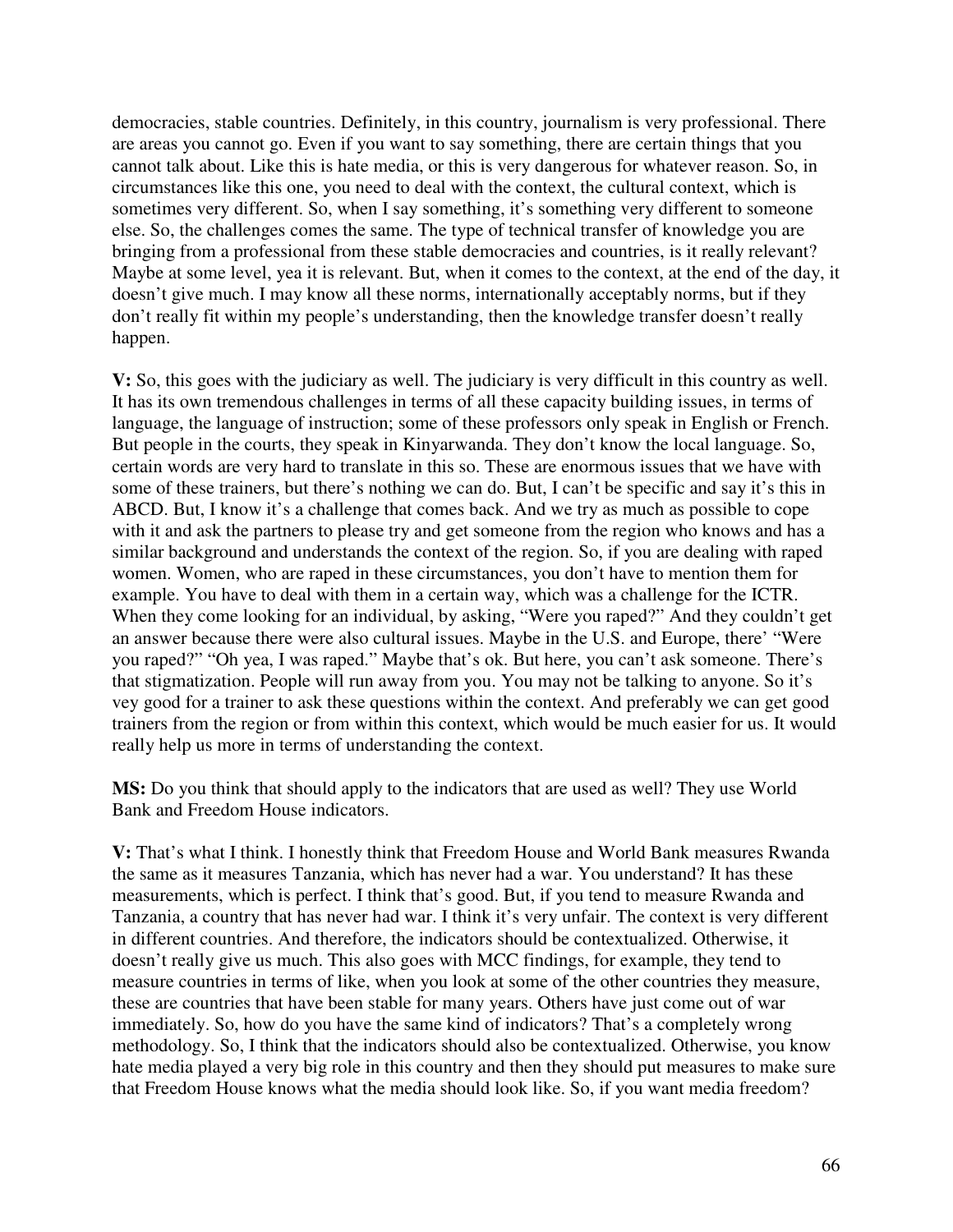Then, ok that's perfect. I really think it's very important that everyone has a right to speak, but it in a responsible way. Just be responsible and know whatever you talk doesn't have any negative repercussions. If it is positive, then why not? If it is negative and you can be a watchdog to the government, that's fantastic. If your interventions can help people improve their livelihoods, that's perfect. But, if you're saying Betty, you should kill Maria. Is that the freedom, we are looking for? So, I think it's always very good that some of these indicators should be contextualized.

**MS:** And so is there any move on the part of the Rwandan government to make them more contextualized?

**V:** I think we didn't want any duplication because the Rwandan government has what we call the Joint Governance Assessment on its own. And it's trying to set up its own indicators. And, I think it should be in the final phases of that. But, what we discussed with the MCC in the beginning is "Look, we want flexibility. We want some of these changes in terms of getting supervisors or trainers from the region. We want people to understand our context." And there was that move from the MCC. They totally understood. So, they ask you to design your own proposal. Because you are in a better position to get a cure for your sickness, more than they are. And I think it's a good start. Of course, it's not perfect, but it's a good start. But, the joint governance assessment, the Rwandan Governance Advisory Council (RGAC) is doing exactly that. And the government is using some of these indicators.

**MS:** They are for the most part different from the Freedom House and World Bank indicators that are used with the MCC?

**V:** Most of them are quite similar. The differences are just very minor. I think even the Rwandan government are taken from these different international institutions, they borrowed, they have the ruling justly indicators, the economic freedom indicators, etc. And they are 90 percent are almost similar. But, maybe the methodology is different in terms of collecting data. But, they are really not very much different. They are still continuing of course to look at these ones. Because you can't just say I'm going to use my own. You have to work comparatively with these other credible international institutions.

**MS:** So, with the MCC if they don't meet the indicators, they don't make compact?

**V:** Actually, that's the rule. That's what they say. They say that you have to improve ABCD, but of course MCC now is trying to change its ways in terms of understanding different indicators. Of course you cannot if you change the law today, don't expect to see results in a few months. So, generally when they are giving you compact now. They are looking at the willingness of the government in making some institutions to work. Their willingness to change. The willingness of the government to listen and not only to complete certain things, but also how lives are improving. Because indicators are indicators. You can even put certain things on paper. You can have very good laws in place, but when they are not put in place does that have anything to do? So, I think MCC is trying to…before it used to look at those indicators and see how you are trying to make sure that the indicators are becoming more green and green. But now they are changing somehow in terms of trying to say, "Look, if the government is willing to give a lot of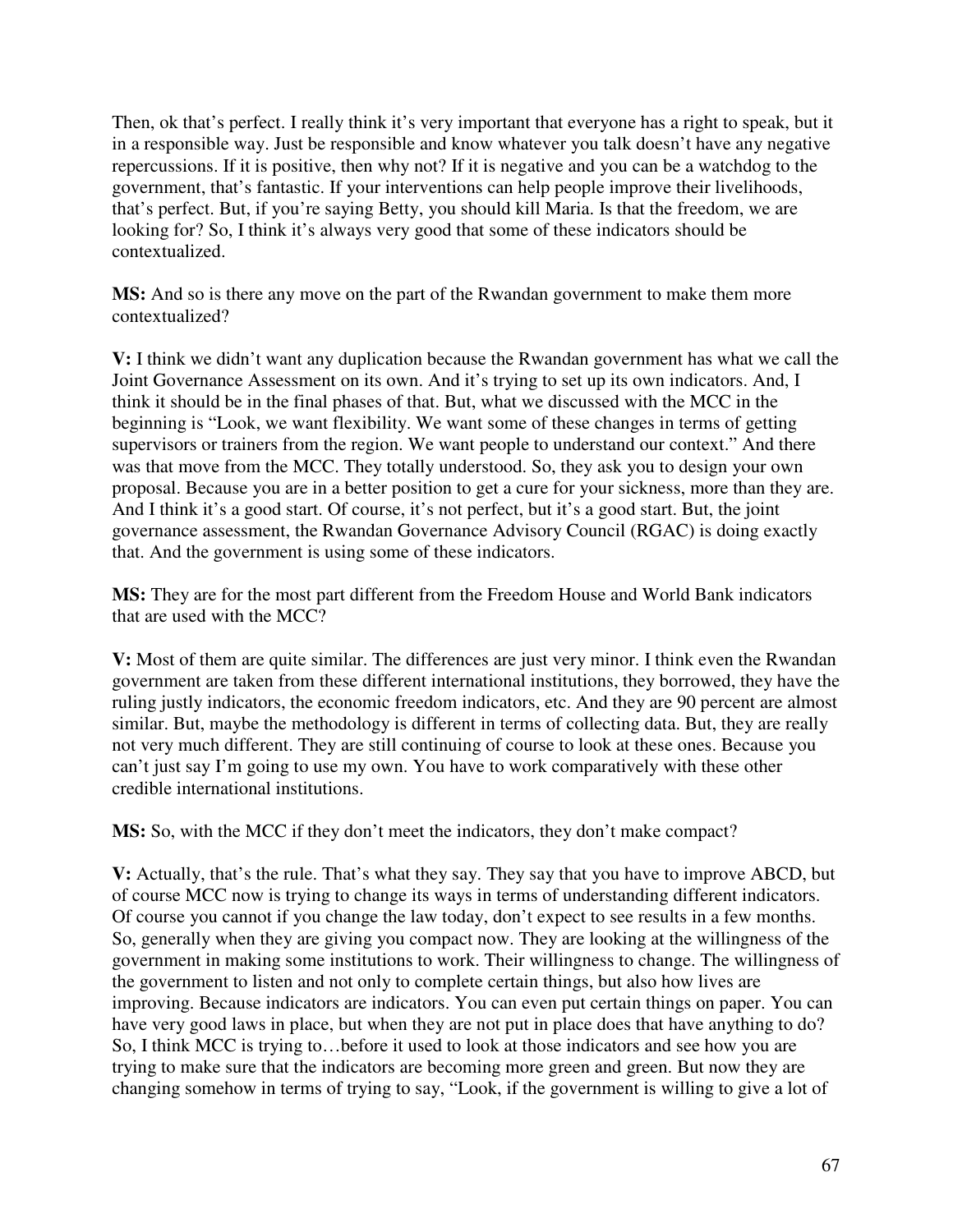change in eradicating poverty, I think it's in line with what we're trying to do." So if the government is trying to make sure that everyone gets food and clean water, even if it's not necessarily within the indicators they're looking for, so there's the possibility of affirming the compact. So, it's trying to shift from its original way of giving countries compact. And I think that's a good start. For example, if you were trying to say when I was coming up with the information bill, soon in two or three weeks it will be out. Everyone and every government official is supposed to give information to any and all journalists freely. So, that indicator it's a very good policy. But, we don't expect that everyone…because the government has to train its officials of the importance of giving this information. You don't just put a bill and voila everything is as perfect as you wish. So, there are these processes that you have to go through and these will take time. So, I think MCC is correct in looking at some…even if there is some doubt, there are certain good policies that are put in place, regardless of the outcome yet, I think they will be considering that.

**MS:** Do you think with the justice sector in particular, that there are different judicial values that the government may have that are different from its international development partners?

**V:** Not really. I think that from all the meetings I've attended with the judiciary, there's a willingness to have these international norms respected: impartiality, fairness, some of these standards. But of course, always they insist, you can't be one hundred percent perfect because our circumstances are different. We are dealing with unusual stuff. So, therefore, where you have these imperfections, we want our partners where we are coming from. And we are ready to move forward, try our best and work better, but the system is not that perfect as people may wish so. Whether, they like it or not, trial will work longer than you may think, because there's a very limited staff. The capacity of the judges is not really at the level of taking judgments quickly. At the professional level, the judges are very young, in other countries; they may have 50 years of experience. Here, you have people who finished a few years ago judges. So, don't expect to have the good judgments, which would be fit internationally. But, when you are a country in transition, all these challenges are on the way. So, I think on the part of the government there is very much a willingness to make certain things up to international standards to be a part of the judiciary. But, of course not for immediate change, because of issues that make it sometimes imperfect.

**MS:** Did you work with the Rwandan Governance Advisory Council for the Joint Governance Assessment?

**V:** No, because personally, I'm not very much involved. Because MCC takes much of my time. But, I work on the projects where MCC is trying to address issues of governance. I work with the RGAC, I work with Professor Shyaka, who is the executive secretary. So we work together. And, in terms of measuring the MCC indicators and looking at what joint governance has in place. We work together, but I'm not directly involved with the joint governance assessment or advisory council.

**MS:** How do you continue to work on these projects when you have such a strong view on what reform should look like that is so different from the international development partners?